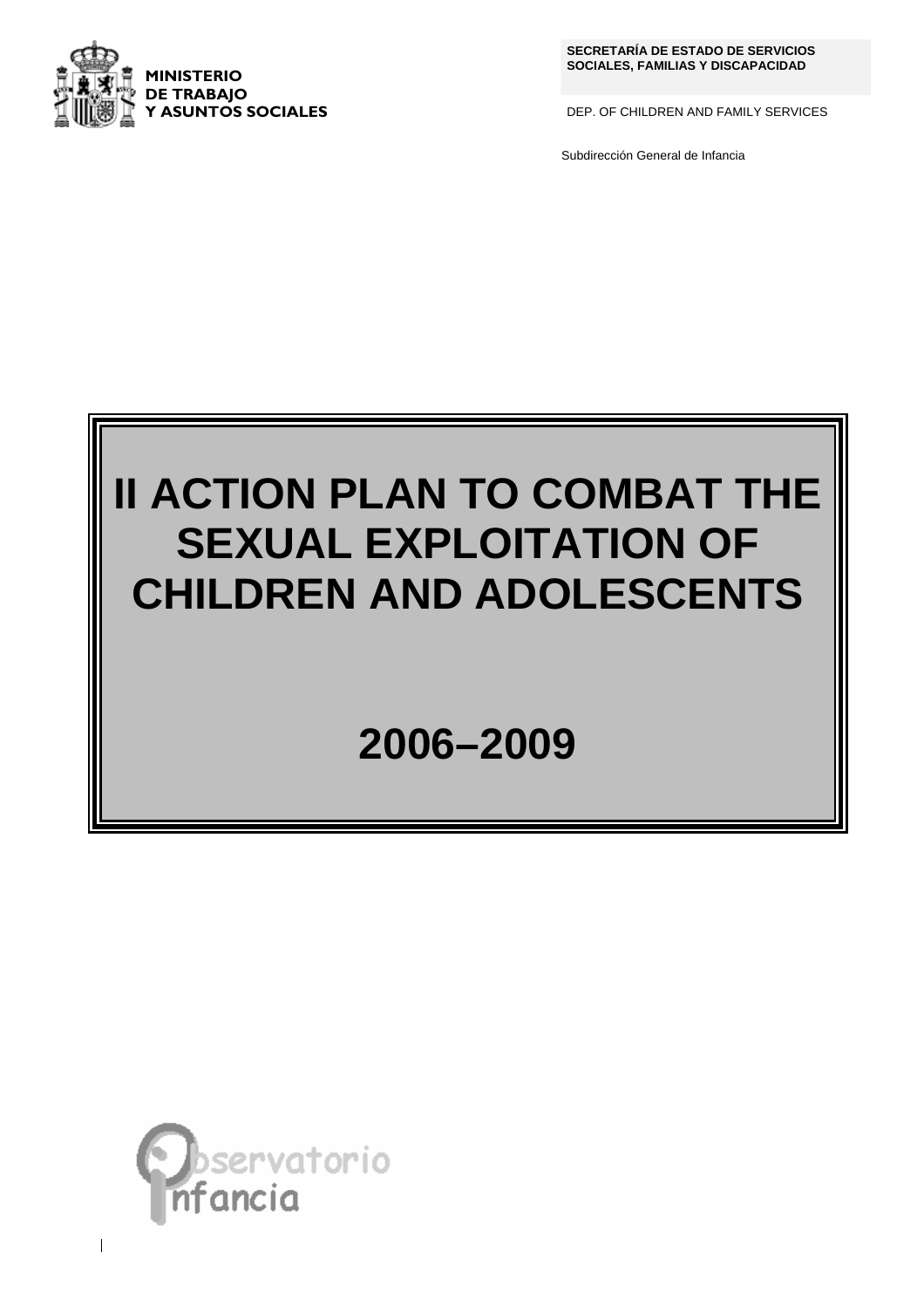

## **INSTITUTIONAL PRESENTATION**

The abuse and sexual exploitation of children and adolescents, the international trafficking of minors for the purpose of trading with children, prostitution and the use of children in pornography are ever more common phenomena in globalised societies.

This is a matter which concerns individuals and institutions alike, be they public or private, making it necessary to implement action plans with a global and comprehensive aim, bearing in mind the situation at both national and international levels, making it possible for us to tackle the different factors which contribute to its existence and to reduce the market of "buyers".

The first Action Plan to combat the commercial sexual exploitation of children and adolescents was an important milestone with regard to the visualisation of this type of Optional Protocol of the Convention on the Rights of the Child relating to child trafficking, child prostitution and the use of children in pornography (BOE (Official State Gazette), 31 January 2002), bringing into effect the commitments undertaken in the Declarations and Action Programmes approved by the World Conferences to combat the sexual exploitation of children, held in Stockholm in 1996 and in Yokohama in 2001.

The II Action Plan to combat the Sexual Exploitation of Children and Adolescents 2006 – 2009 aims to tackle the social problem involved in the sexual exploitation of children and adolescents by setting up a better organised work network with improved coordination among agents, essential to combat the sexual exploitation of children on all levels, from the supranational level to local levels. Adequate knowledge of the problem and training of professionals, increasing awareness in our society as to this phenomenon until there is zero tolerance and the toughening of coordination and cooperation methods between all the agents involved are all fundamental if these practices are to be eradicated.

Lastly, it must be underlined that this II Plan that we are presenting, as occurred with the I Plan, is the result of a coordinated effort from all those at the Childhood Observatory's Working Group on Child Abuse and the commitment undertaken by the participating institutions, with the collaboration of Children's Organisations. We must also stress the important work carried out at Valencia University ("Aggression and Family" Research unit) in evaluating the first Plan and in the methodological design of the second Plan. Having been approved at the Observatory's plenary session on 14 December 2005, we aim to publicise it as widely as possible so that all of the actions it contains are widely known among all of those who play a part in preventing and eradicating the sexual exploitation of children and adolescents throughout the country.

State Secretary's Office for Social Services, the Family and the Handicapped. Dep. of Children and Family Services.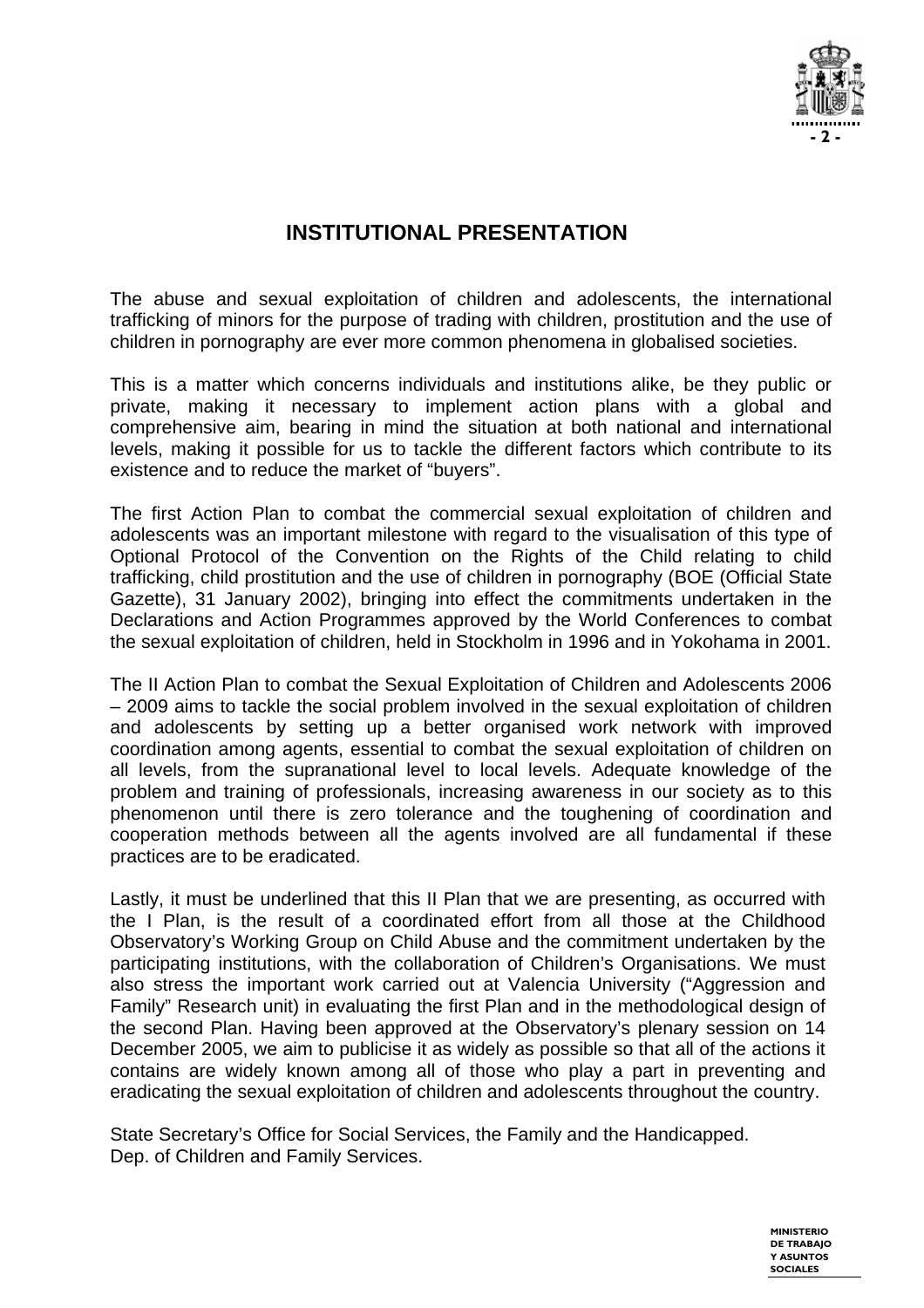

### INDEX

|                                                                                                                                               | $\overline{4}$           |
|-----------------------------------------------------------------------------------------------------------------------------------------------|--------------------------|
|                                                                                                                                               | 6                        |
| II. Conceptual delimitation of the Sexual Exploitation of Children                                                                            | $\overline{7}$           |
|                                                                                                                                               | $\overline{7}$<br>8<br>9 |
|                                                                                                                                               | 12                       |
|                                                                                                                                               | 12<br>14<br>15           |
|                                                                                                                                               | 17                       |
|                                                                                                                                               | 18<br>20<br>21<br>23     |
| V. Actions taken under the first Plan to combat the Commercial Sexual<br>Exploitation of Children and Adolescents: general conclusions of the | 24                       |
| VI. Second Action Plan to combat the sexual exploitation of children and                                                                      | 29                       |
|                                                                                                                                               | 29<br>32                 |
|                                                                                                                                               | 54                       |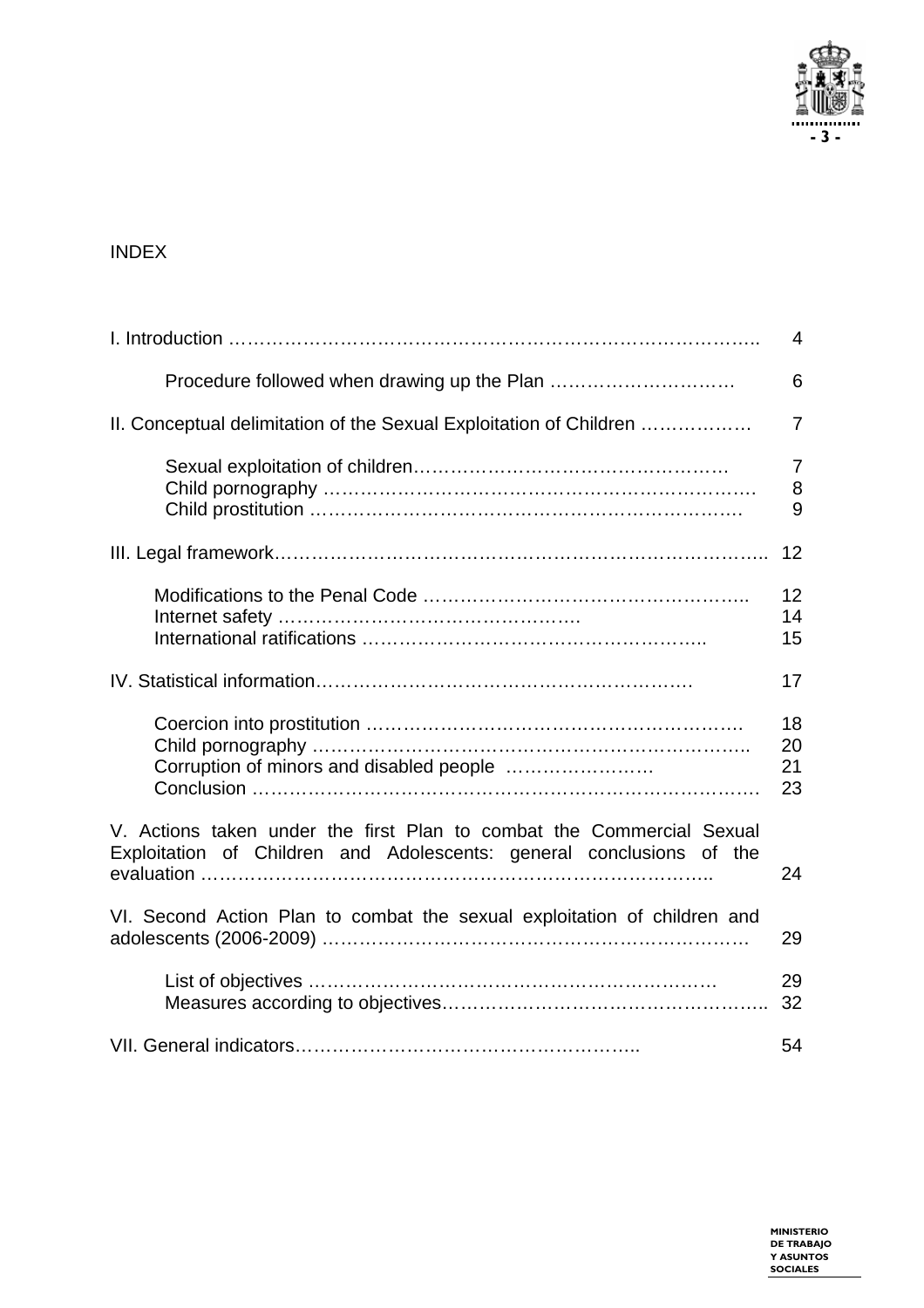

#### I. INTRODUCTION

 $\overline{a}$ 

This report includes the second Action Plan to combat the Commercial Sexual Exploitation of children and adolescents, which will be implemented over the period 2006-2009. This Plan is a continuation of the first Plan which was proposed, in its day, for the period 2002-2003, although it was kept in force for two further years and the actions initiated monitored. However, it has become necessary to approve a new Plan which can be adapted to the changes which have occurred, partly due to the advances which arose from the previous Plan, and which, in turn, can benefit from the experience gained, inviting the introduction of modifications in the content and structure of some of the objectives.

This second Plan, like its predecessor, is set within a context of concern and obligation on the part of society in general towards the rights of children. To this end, the 1989 United Nations Convention on the Rights of the Child requires States to protect children against all forms of exploitation and sexual abuse and, in order that this occurs, to take all necessary measures to prevent children from being incited or coerced into any illegal sexual activity, exploited through prostitution or any other illegal sexual practices or exploited in any type of pornographic show or material.

The plan has many precedents<sup>1</sup>, but the main event to be underlined was the 1996 World Congress Against the Commercial Sexual Exploitation of Children held in Stockholm. This Congress managed to bring international attention to the problem by establishing a Declaration and Agenda for Action. It recognised the need to combine efforts to protect children against all types of sexual exploitation and sexual abuse and a consciousness that action on an international level is necessary to combat it efficiently. At this Congress the Spanish Government undertook to support this undertaking, and the first Plan was approved and presented internationally at the II World Congress held in 2001 in Yokohama (Japan), and finally its continuation via the proposal of this second Plan to combat the commercial sexual exploitation of children and adolescents.

<sup>&</sup>lt;sup>1</sup> For further details, see the Evaluation Report on the Action Plan to combat the sexual exploitation of children and adolescents (2002-2003).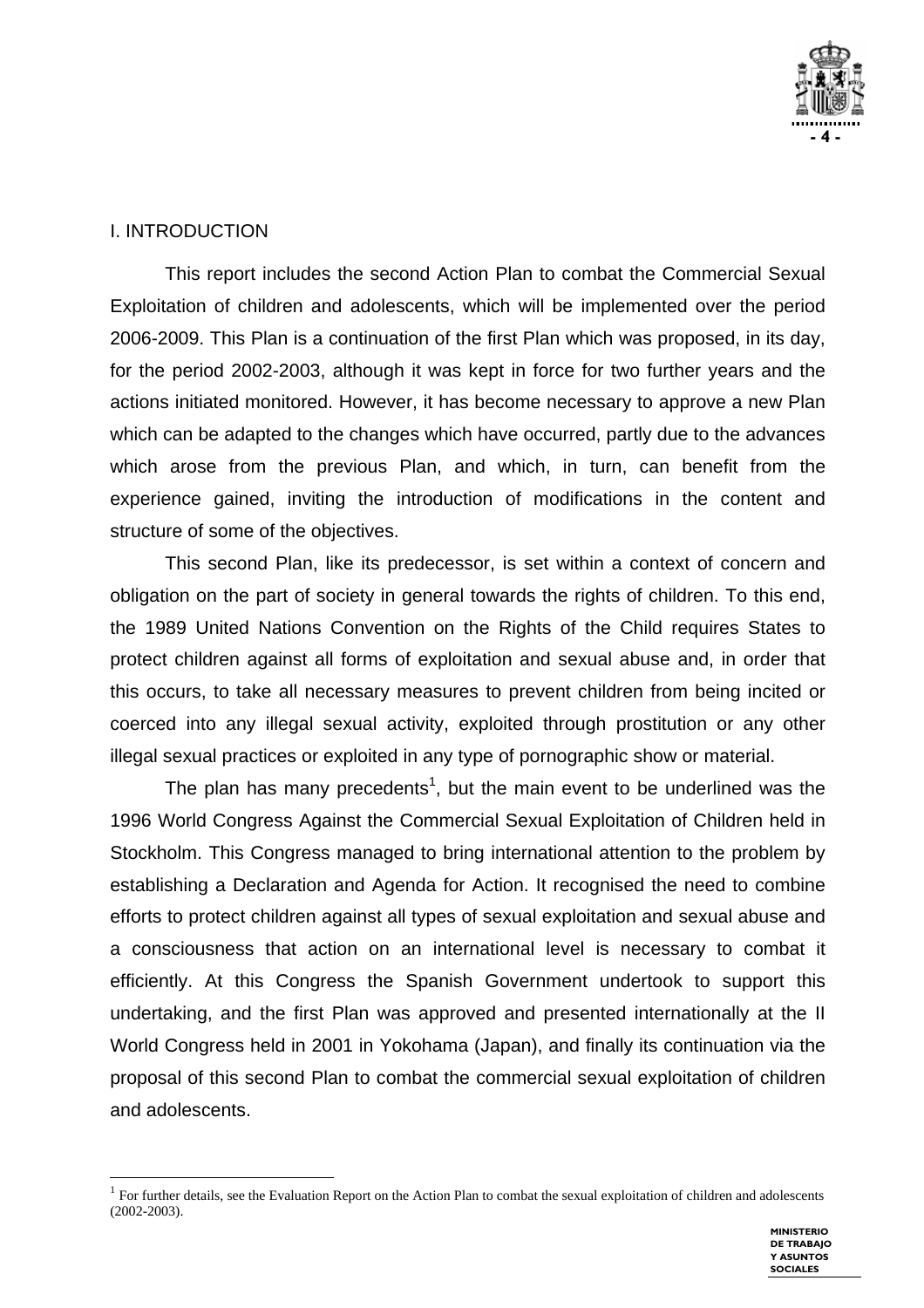

This Plan, which follows in the steps of the earlier one, focuses on sexual exploitation for commercial ends, although it is based on the idea that often these situations are linked to others which also negatively affect the rights and wellbeing of children, such as sexual abuse, violence in the home or trafficking with human beings. In this sense the Plan does not differentiate between sexual exploitation and other forms of sexual abuse, insofar as the protection of children and the rehabilitation of abusers is concerned. In spite of this, it must be borne in mind that the sexual exploitation of children is a problem that needs to be addressed at international level, and therefore objectives or action plans aimed directly at the problem must be contemplated. Along these lines, as a result of the National Working Group set up to evaluate the Plan and held in November 2004, it was concluded that the National Plan to combat the sexual exploitation of children must be considered as a value added to the child protection plans which are the competence or jurisdiction and responsibility of the Autonomous Communities, and in which the participants embrace all of the action plans which deal with intervention in and direct treatment of cases of child abuse and sexual exploitation.

The Plan, therefore, does not replace any of the Autonomous Community Protection Plans or Programmes, rather it represents that "added value", i.e., the work taking place at national and international level to combat commercial sexual exploitation. Thus it goes without saying that collaboration between them all is required, in such a way that when the action contemplated in the Plan is being implemented State and autonomous community competences converge. The minors who are the victims of sexual exploitation and whom the measures will affect are considered minors in a situation of risk or state of neglect and therefore ought to be protected by the public institutions in charge of the protection and general welfare of children, and the non-governmental organisations which look after disadvantaged children.

> **MINISTERIO DE TRABAJO Y ASUNTOS SOCIALES**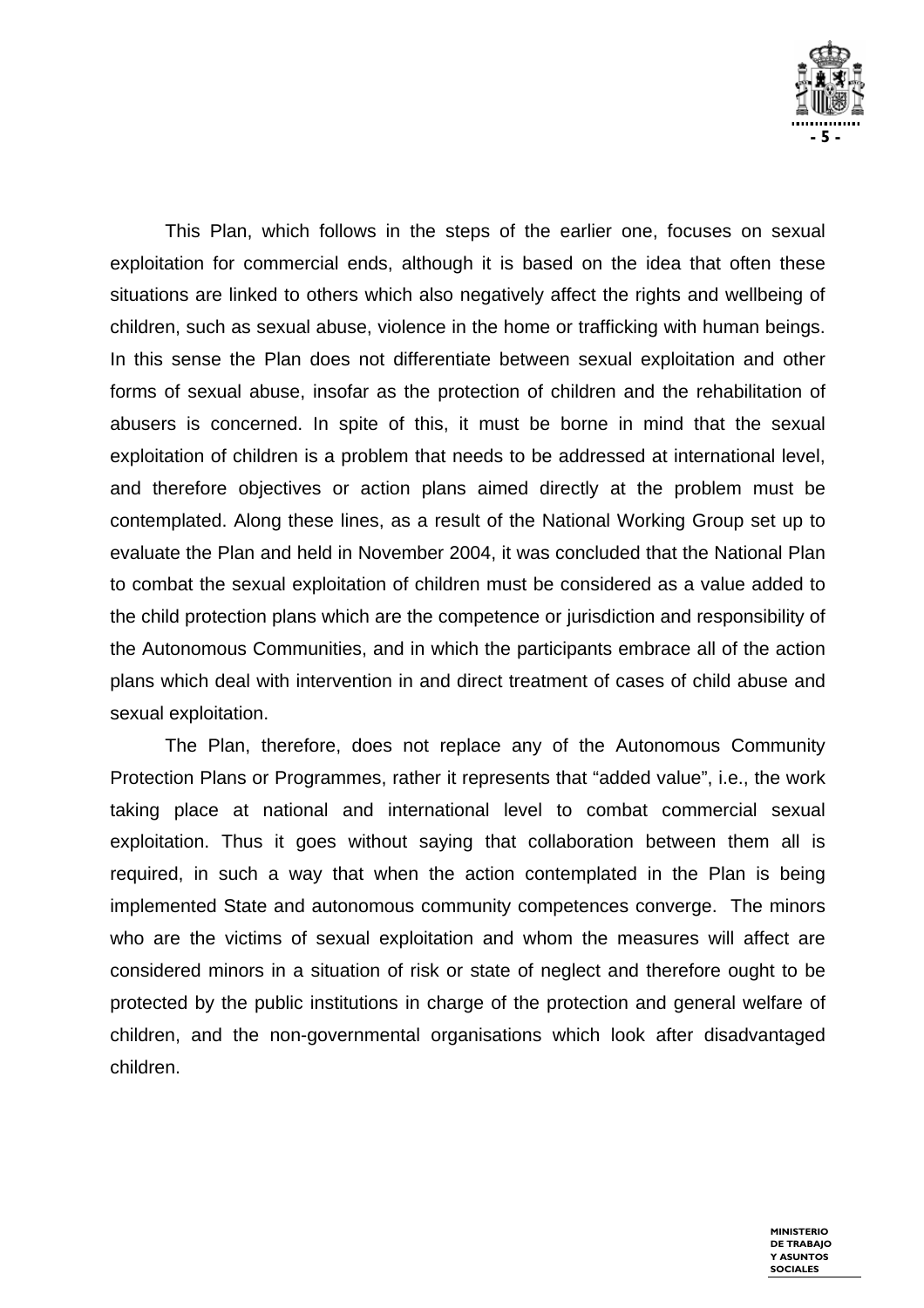

#### *Procedure followed in the preparation of the Plan*

The Plan was prepared on the basis of the amalgamation of contributions from different Entities and professionals involved in this subject matter. Firstly, an initial proposal deriving from the conclusions of the evaluation of the previous plan, carried out by the University of Valencia through a contract signed with the Ministry of Labour and Social Affairs, in representation of the Childhood Observatory, was drawn up. This initial proposal served as a reference point for the debate, on the basis of which the different members of the Childhood Observatory's Working Group on "Child Abuse" were asked to contribute the suggestions they deemed pertinent, which gave rise to interesting proposals which were included in the Plan.

On the other hand, the incorporation of social initiative in the preparation of the new Action Plan was considered of great interest. Thus the meeting of the National Working Group organised by Save the Children and the Ministry of Labour and Social Affairs in November 2004) in which NGOs and professionals in the field of childhood from different autonomous communities participated directly<sup>2</sup>, and from which multiple proposals were derived and considered and included in the Plan. Furthermore, the consortium ECPAT-España was contacted and they drew up a list of proposals based on the analysis of progress made and matters pending insofar as combating this problem is concerned, following the criteria of the proposals drawn up on an international level.

Using the suggestions made by the different Bodies mentioned a second Plan proposal was newly presented to the members of the Childhood Observatory's

Cruz Roja (Red Cross); Policía Nacional (National Police); ACTION Sanitaria y Desarrollo Social (ANESVAD); End Child Prostitution, Child Pornography, and Trafficking of Children for Sexual Purposes (ECPAT); POI Plataforma de Infancia; Universidad Pontificia Comillas; Ministerio de Trabajo y Asuntos Sociales (MTAS); Universidad Autónoma de Madrid (UAM); Alto Comisionado de las Naciones Unidas para los Refugiados (ACNUR); Instituto Madrileño del Menor y la Familia (IMMF); Save the Children; AFESIP (ACTION para Mujeres en Situación Precaria); Federación de Asociaciones para la Prevención del Maltrato Infantil (FAPMI); Fondo de las Naciones Unidas para la Infancia (UNICEF); Organización Internacional de Trabajadores (OIT-Colombia); Servicios Sociales de Palma; Proyecto Esperanza; Guardia Civil; Instituto Madrileño del Menor y la Familia (IMMF); Secretaría de Turismo; Fundación Márgenes y Vínculos; Universitat de València; Proyecto Esperanza; Médicos del Mundo; Asociación Cultural por Colombia e Iberoamérica (ACULCO) y Amnistía Internacional.



 2 Those who took part in the National Working Group to evaluate the 2002-2003 Plan and new proposals, organised by Save the Children and the Ministry for Employment and Social Affairs: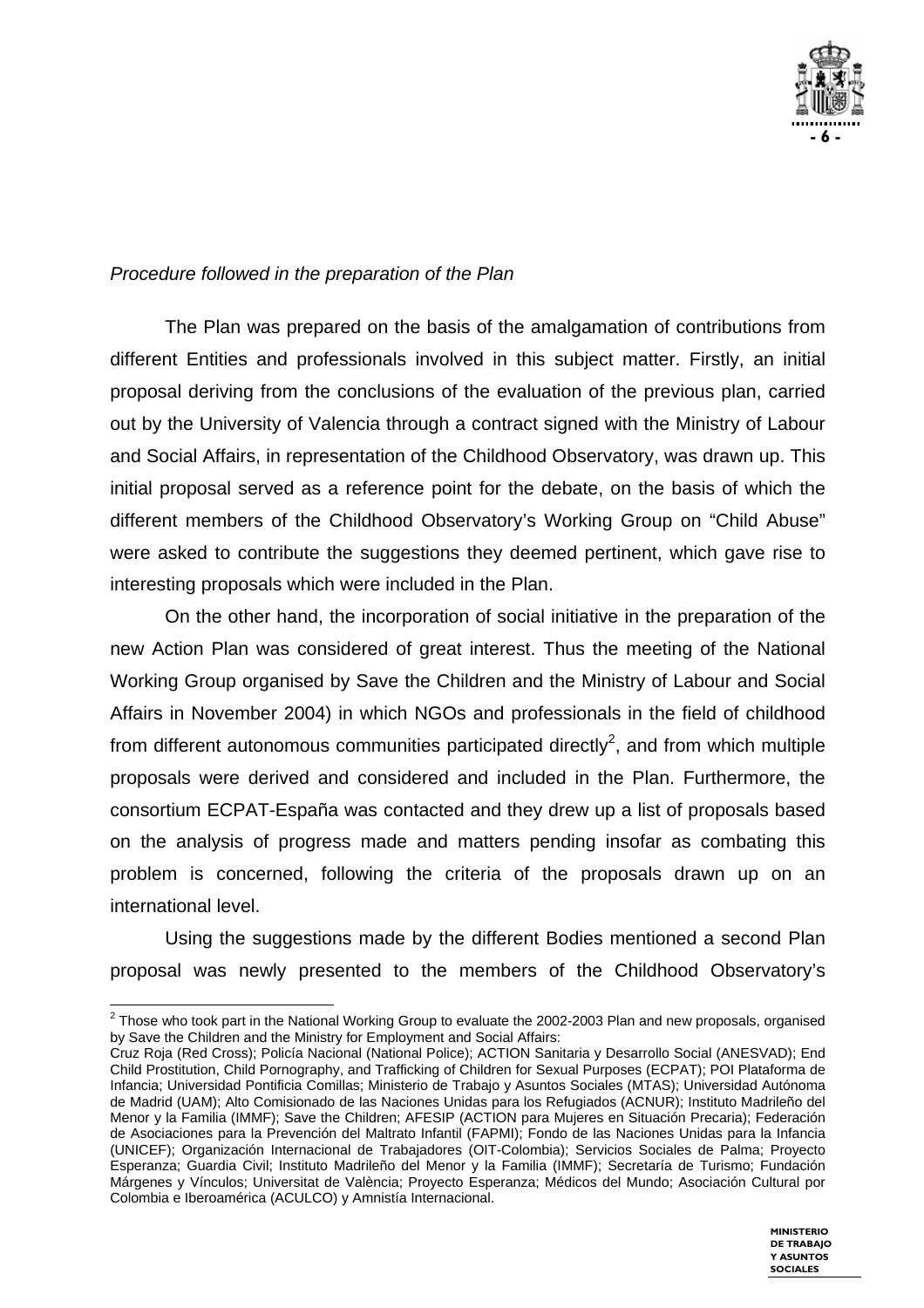

Working Group on "Child Abuse" (16 November 2005), which resulted in a final review of the document based on the observations made.

Finally, the Plan was approved at the Plenary Session of the Observatory on 14 December 2005, and given the name *II Action Plan to Combat the Sexual Exploitation of Children and Adolescents.* It is included in full herein.

#### II. CONCEPTUAL DEFINITION OF THE SEXUAL EXPLOITATION OF CHILDREN

#### *The sexual exploitation of children*

 $\overline{a}$ 

One of the widely accepted definitions on an international level with regard to the commercial sexual exploitation of children is the one that was proposed in the Declaration and Agenda for Action of the World Congress to combat this problem. The sexual exploitation of children is defined as "a fundamental violation of children's rights. It comprises sexual abuse by the adult and remuneration in cash or kind to the child or a third person or persons. The child is treated as a sexual object and as a commercial object. It constitutes a form of coercion and violence against children, and amounts to forced labour and a contemporary form of slavery".

Since the First International Congress held in Stockholm in 1996 on this matter, the term commercial sexual exploitation has generated much debate. To this end it is pointed out that some aspects of the sexual exploitation of children, for example their exploitation on the Internet, are not always commercial in nature. Therefore, at the second World Congress in Yokohama in 2001 it was concluded that it would be advisable to stop using the word "commercial" when referring to the sexual exploitation of children in general. Following this recommendation, and in support of the proposal drawn up by the National Working Group when evaluating the earlier Plan, in this Plan we propose the use of the term "Sexual Exploitation of Children", which does not mean that the word commercial cannot be used when referring to situations in which the child is being used as a commercial object, as is the case with child pornography. Furthermore, we would underline that sexual exploitation not only comprises sexual relations but an entire group of different sexual activities with or without direct physical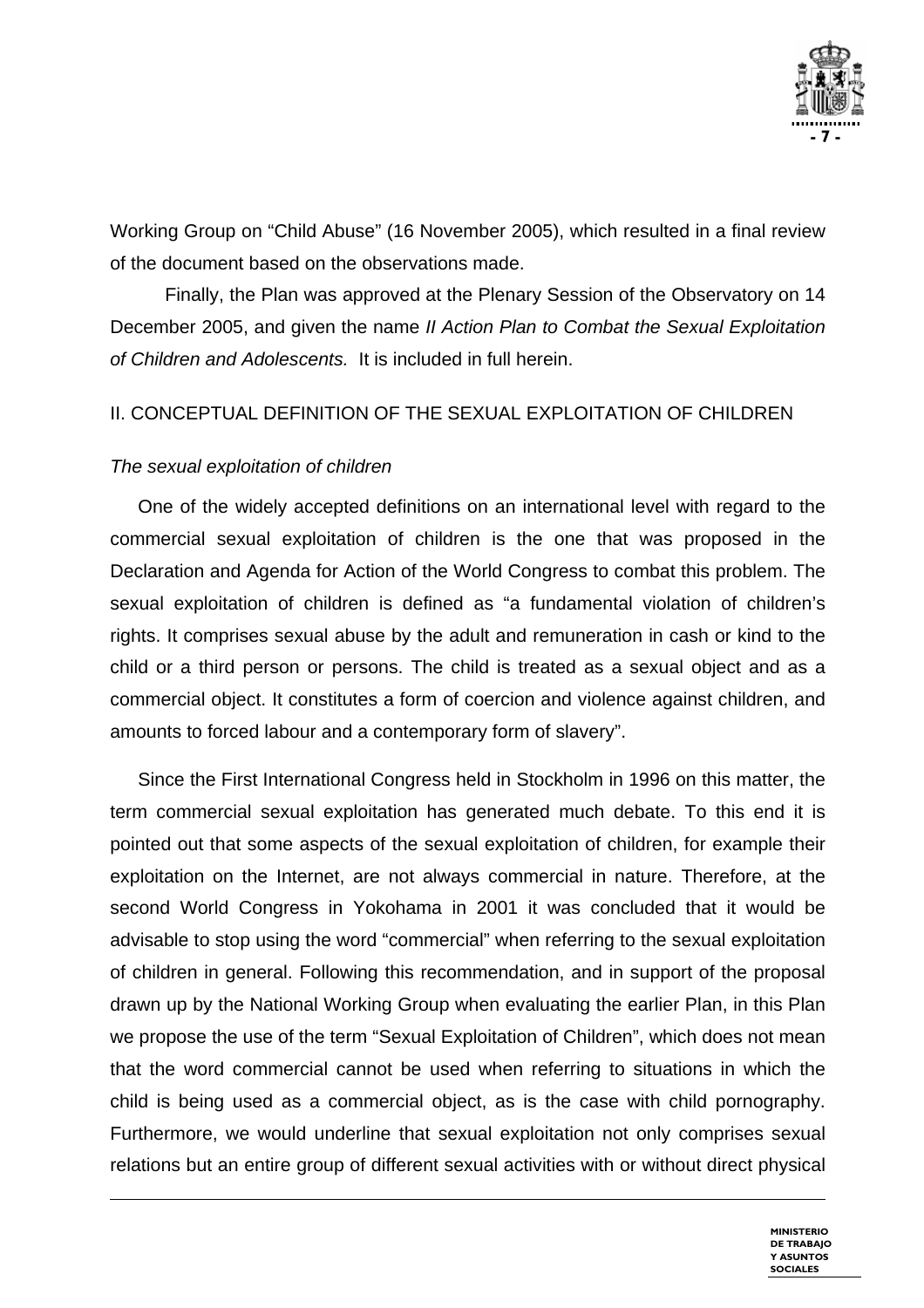

contact, which have extremely negative repercussions on the proper development of the child and which damage, demean and on many occasions put the lives of the child and adolescent victims in serious risk

Among the different forms of sexual exploitation of children we would emphasise fundamentally two, child pornography and child prostitution, as well as the different methods used, such as the trafficking of minors for sexual purposes and commercial sexual tourism. Other types include, for example, forced early marriages. These forms and means of child sexual exploitation are often interrelated and are considered criminal acts. We set out below the definitions of each of these acts based on the descriptions contained in the Penal Code.

#### *Child pornography*

Child pornography includes the following actions:

. Using minors for pornographic purposes in exhibitionist or pornography shows, either public or private or financing such activities.

. Using minors to create any type of pornographic material or financing such activity.

. Producing, selling, distributing or exhibiting pornographic material by any means in whose creation minors have been used.

. Possessing pornographic material in whose creation minors have been used even if the material originated outside of the country or its origin is unknown.

All of the crimes mentioned relating to child pornography involve the child directly in the abuse, regardless of whether or not the user of the pornography has direct contact or not with the minor. But more and more frequently there exists another kind of pornography in which the minors are not used directly but are simulated. This occurs, for example, with the use of photomontages, the creation of computer drawings and images which simulate children in sexual activities, the use of adults in pornography who look young or are still not fully developed, as well as in written child pornography. These situations can be considered as "actions which potentially encourage child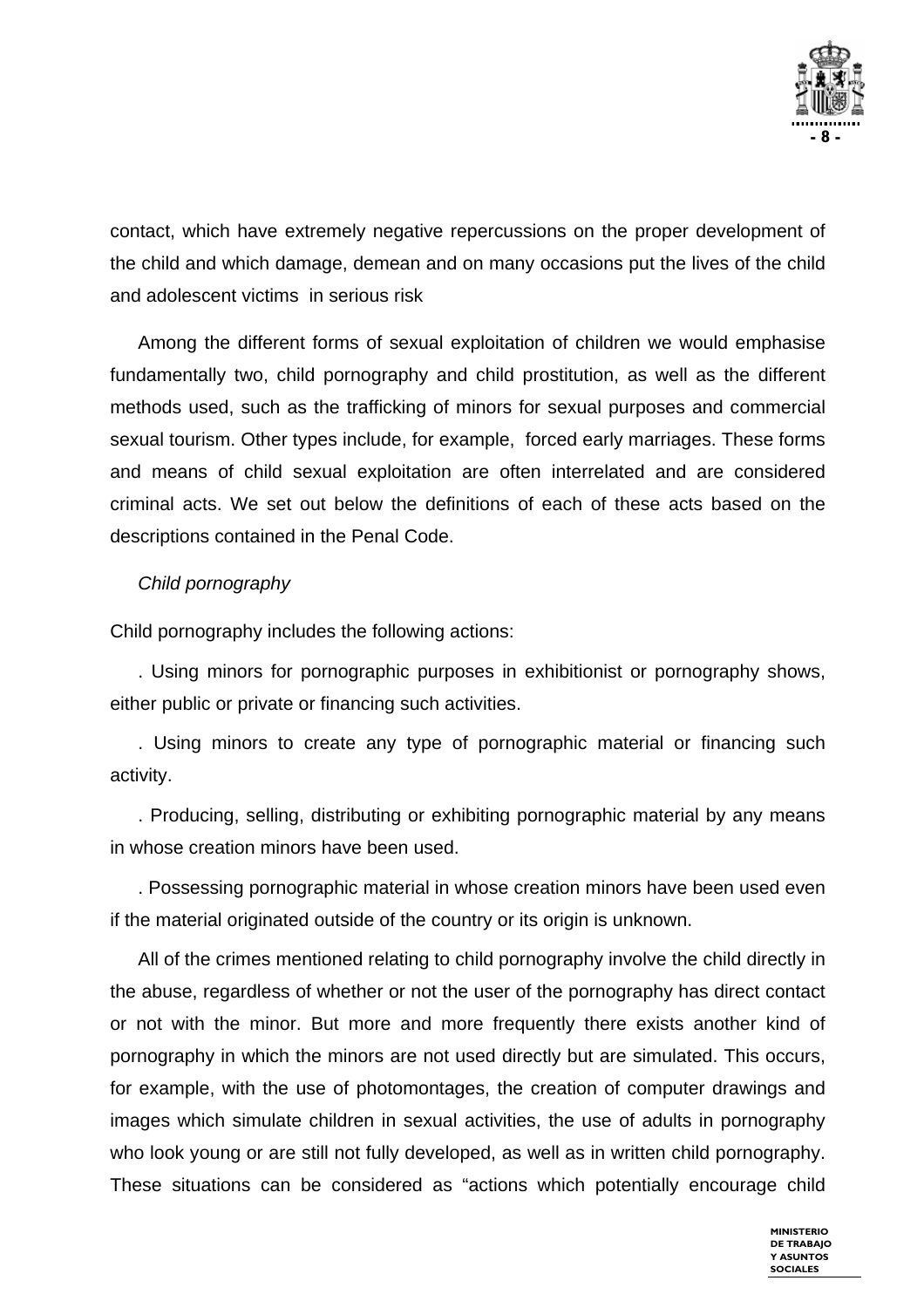

sexual abuse"<sup>3</sup>, given that their aim is to generate sexual arousal using images of children, in such a way that these images when manipulated or through stories can have the same or even a worse effect on some abusers and which might prompt them to find some justification in carrying out such actions<sup>4</sup>. The Council of Europe Convention on Cybercrime (November 2001, Budapest) includes these aspects in its definition, considering child pornography to be pornographic material which visually shows a child engaged in sexually explicit conduct, as well as a person appearing to be a minor engaged in sexually explicit conduct.

With regard to the term "child pornography", proposals have recently been put forward which will change the definition to "exploitation of images of child sexual abuse", either on film or in photographs. However, in spite of the fact that the proposal has been taken into consideration, in this Plan we are maintaining the term "child pornography".

#### *Child prostitution*

Child prostitution includes the following actions: :

. Inducing, promoting, favouring or facilitating the prostitution of a minor.

. Using violence, intimidation or deception or the abuse of a situation of superiority or the necessity or vulnerability of the victim or to initiate them into or maintain a situation of prostitution.

Child prostitution is in fact the sexual abuse and exploitation of children. And given that child prostitution is a taboo subject, in most countries not a lot of information is available on an international level. However, a general consensus does exist in that the main reason that leads children to be victims of prostitution is poverty.

Insofar as the sexual abuse or exploitation of children is concerned, different situations occur, such as child trafficking, organised child sex rings and sexual tourism.

 $\overline{a}$ <sup>3</sup> Pons-Salvador, G. (2004). The fight against child sexual exploitation: The challenge for sexologists. Sexología Integral 2, (3), 139-143.

<sup>4</sup> Cánovas, G. (2004). Stealers of innocence. Madrid: Nuevosescritores.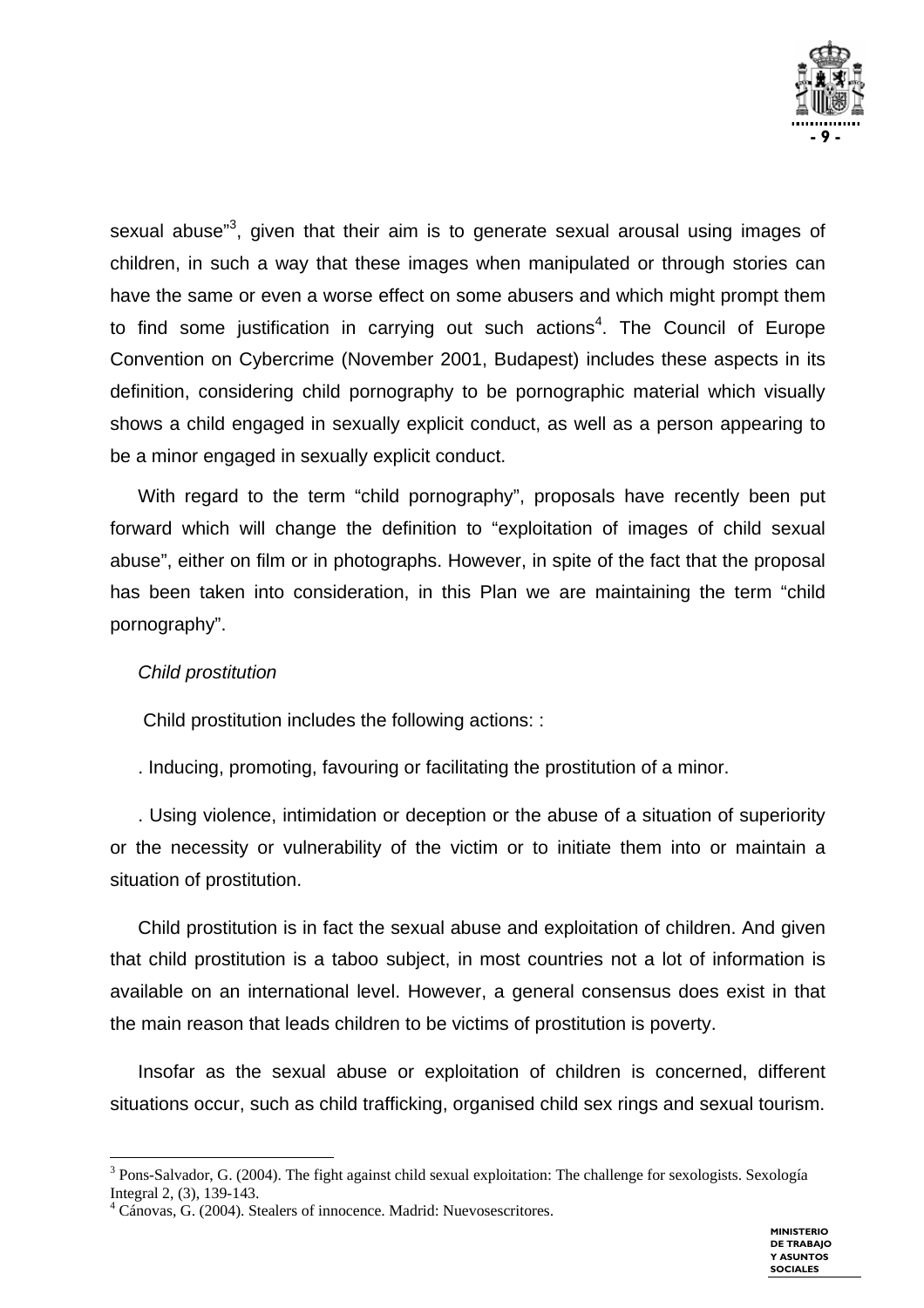

Article 188 of the Penal Code contemplates the *trafficking of minors* for the purpose of sexual exploitation, criminalising the provision of support to minors so that they may enter, stay or leave national territory for the purpose of sexually exploiting them using violence, intimidation or deception, or the abuse of a situation of superiority or of the necessity or vulnerability of the victim or to initiate them into or maintain a situation of prostitution.

Included in *organised child sex rings*, are offences against the sexual freedom and indemnity of minors in which there is also the offence of unlawful assembly (article 187) and, in particular, offences related to prostitution when the culprit belongs to an organisation or association dedicated to the execution of such activities and offences involving the use of minors for pornographic purposes when the culprit belongs to an organisation or association dedicated to the execution of such activities. (article 189).

With regard to *the exploitation of children in sexual tourism*, in the reform made effective by Constitutional Law 11/1999 which affects article 23 of the Organic Law of the Judiciary (LOPJ) the scope of Spanish criminal law is extended to cover other territories when the offence is committed outside the country and involves presumptions of prostitution and corruption of minors. In this way, the sexual exploitation of children will be pursued even when the offences occur in another country. This type of exploitation has now come to be referred to as "sexual tourism", although after the campaign to raise awareness with regard to this problem when the earlier Plan was being implemented<sup>5</sup>, the decision was taken to give this activity the term "commercial sexual exploitation of children in tourism", a term which will continue to be used in this Plan. In this case, the word "commercial" will continue to be used given that the presumption is that people of both sexes, although for the most part men, travel abroad to have sexual relations with minors, usually in exchange for cash or some other compensation.

l

 $<sup>5</sup>$  UNICEF (2004). Campaign against the commercial sexual exploitation of children in tourism.</sup>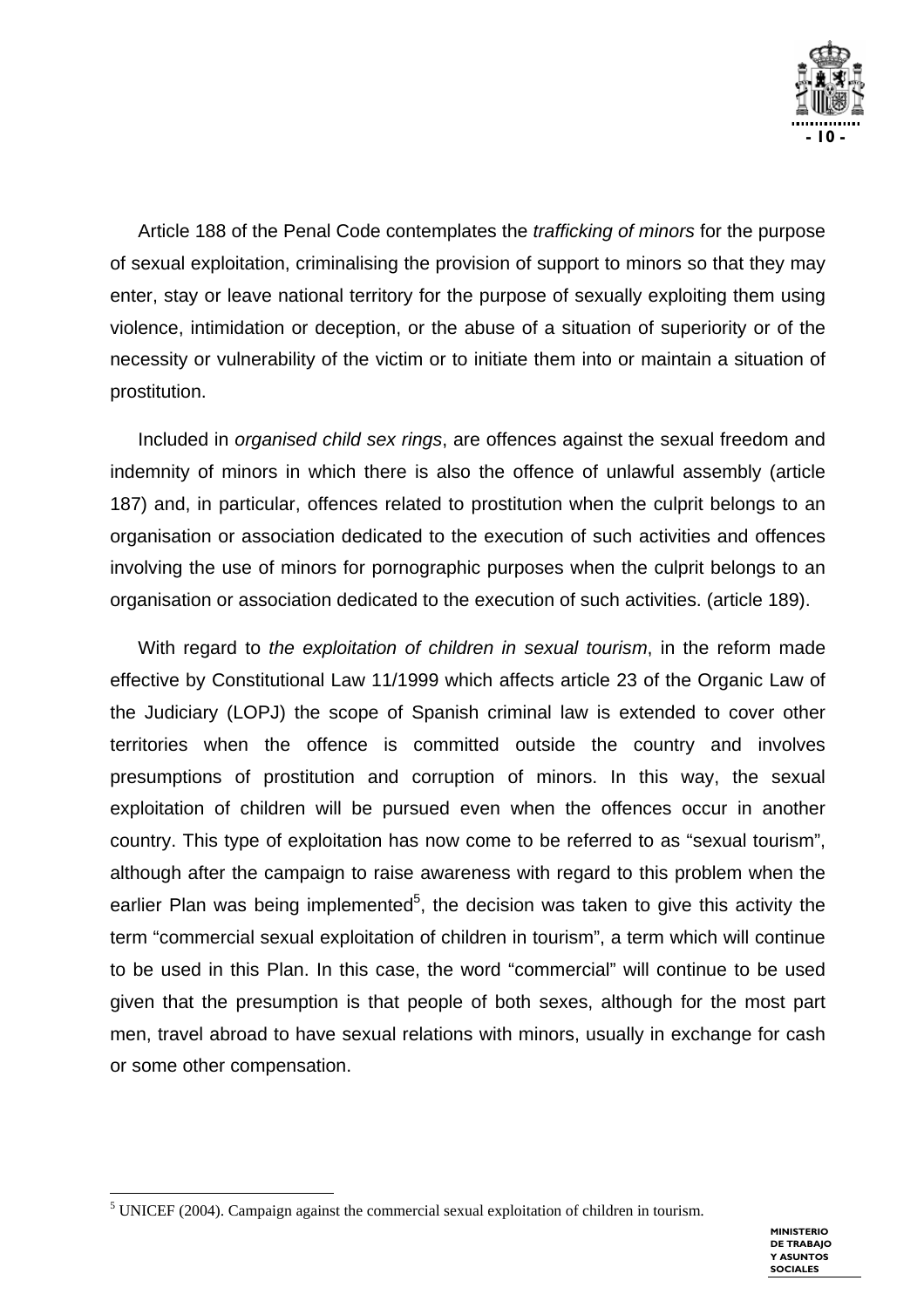

#### III. LEGAL FRAMEWORK.

The legal framework of the State has undergone positive changes insofar as the sexual abuse and exploitation of children is concerned. Modifications have been made to the Penal Code, some articles of the Law regulating the Internet and in different ratifications to international conventions and protocols.

#### *Modifications to the Penal Code:*

Important modifications have been made to the Penal Code, passed by virtue of Constitutional Law 10/1995, 23<sup>rd</sup> November, insofar as offences against sexual freedom and indemnity and the protection of victims of abuse are concerned.

Title VIII of Book II, relating to offences against sexual freedom, was modified by Constitutional Law 11/1999. The guidelines governing the wording coincide with those used in Resolution 1099 (1996), adopted on  $25<sup>th</sup>$  September, relating to child sexual exploitation, of the Parliamentary Assembly of the Council of Europe. They also comply with the commitment included in the Joint Action of the European Union of 29<sup>th</sup> November 1996 to review the national legislation in force relating, among other matters, to sexual exploitation and sexual abuse of children and child trafficking for the purpose of sexual exploitation or abuse, contemplating effective and just penalties for such offences which also act as a deterrent, and extending the grounds of jurisdiction of the Courts beyond the strict territoriality principle.

The main modifications made effective by Constitutional Law 11/1999 are as follows:

- More severe punishment for offences against sexual liberty.
- The principle of universal justice is extended so that the Spanish courts are able to try crimes related to prostitution and corruption of minors committed by Spanish citizens or foreign subjects outside of national territory. Also a fine distinction has been made regarding the requirement that the crime be punishable at the place of performance; this ceases to be applicable where unnecessary by virtue of the International Treaty or a normative act of an International organisation of which Spain is a member.

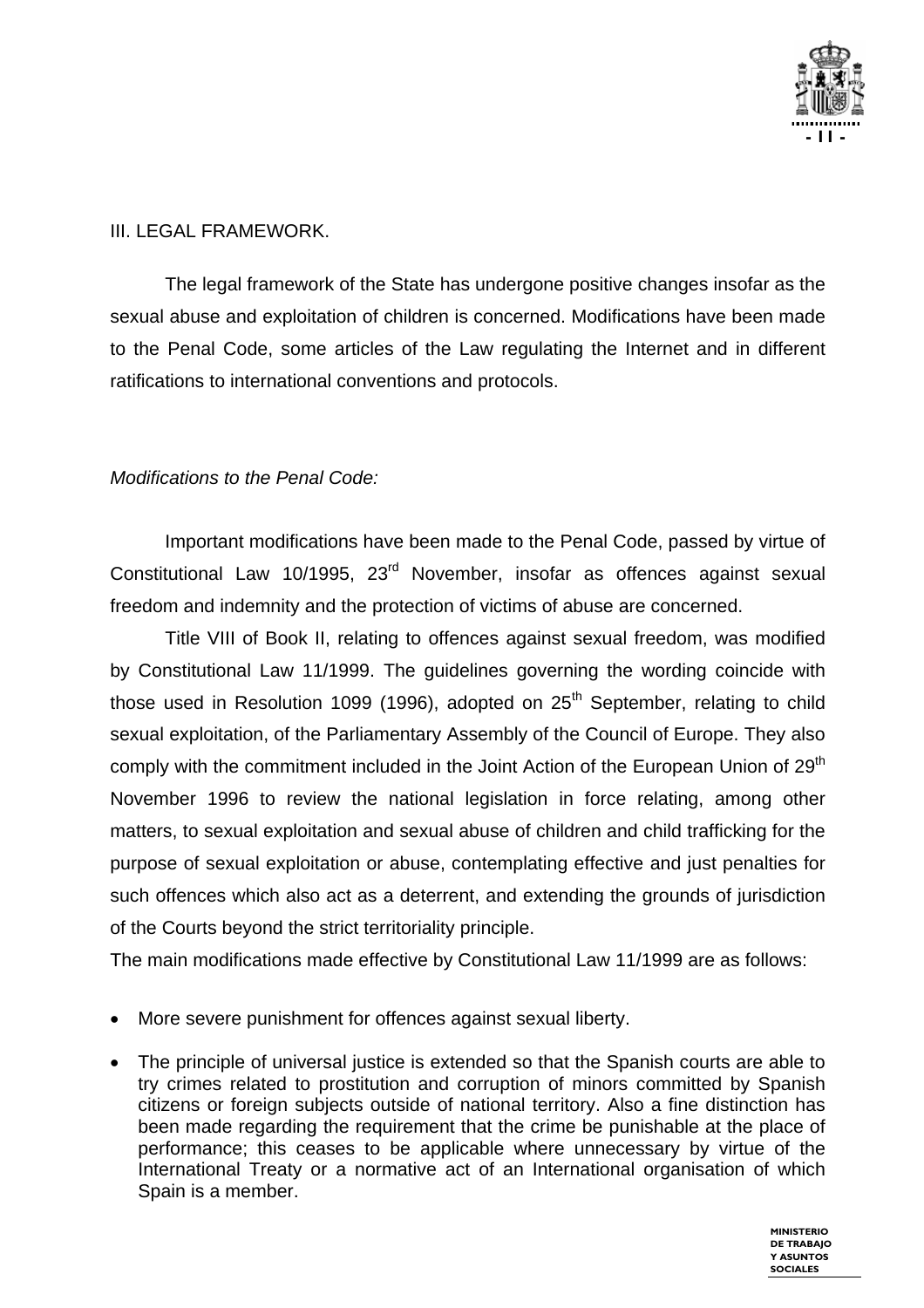

- The trafficking of people for the purpose of sexual exploitation is punishable within or outside national territory. In terms of the age of the sexually abused minor, the age at which consent is considered irrelevant for the punishment of this type of conduct has been raised to thirteen years.
- The crime of corruption of minors has been re-introduced.
- The term "rape" has been re-introduced for certain types of sexual aggression.
- The following are punishable: the use of minors to create pornographic material, the production, sale, distribution or exhibition of pornographic material of this type, possession of this type of material, when the purpose is to carry out the above.
- In certain offences, where the victim is a minor (homicide, abortion without consent, bodily harm, child abuse, illegal detention, torture and other crimes against moral integrity, sexual liberty and privacy), the statute of limitations of such offences will begin to take effect when the victim becomes of legal age.
- Also modified is the figure of sexual harassment in the work or school environment or a similar situation, which up to the present time had only been considered when the harassment was perpetrated by a superior in rank. The circumstances considered to entail a conduct of harassment have been extended, and therefore are subject to punishment.

Subsequently, Constitutional Law 14/1999, adopted on 9<sup>th</sup> June, introduced a series of legal modifications to improve protection for abuse victims. One of the most relevant, from the children's point of view, is the modification of the Code of Criminal Procedure to protect children involved in judicial proceedings and to avoid, where possible, the double victimisation they suffer during the trial. So, when the witness at a trial is a minor, and in order to minimise the repercussions he or she may suffer as a result, the judge can decide to question said witness avoiding a visual confrontation with the accused, using any technical or audio-visual media at his or her disposal in order to make the victim's testimony possible. It is also stipulated that only in exceptional cases will it be possible to carry out face-to-face confrontations in court when the witnesses are minors.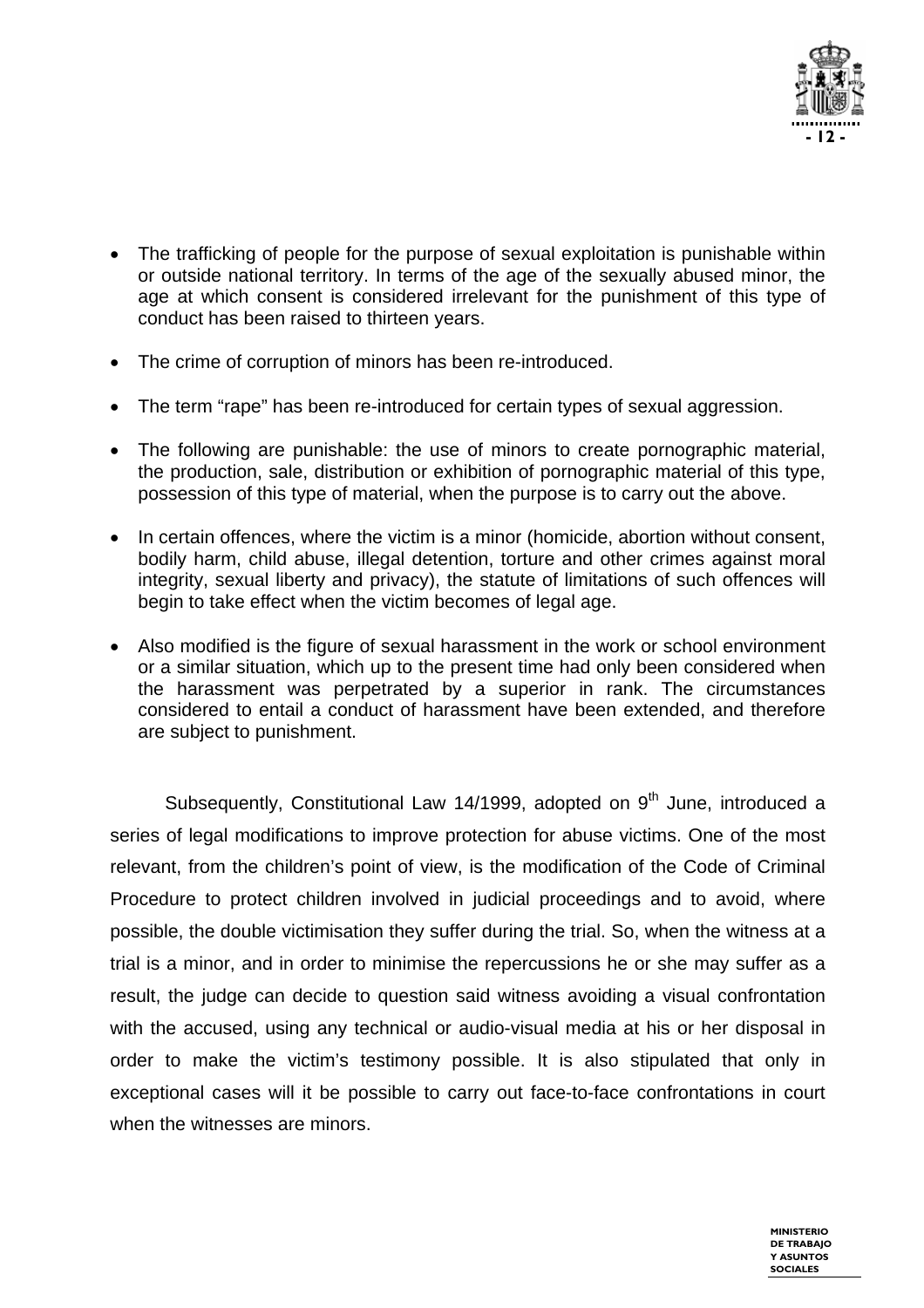

The latest modifications to the Penal Code are established in Constitutional Law 15/2003, of  $25<sup>th</sup>$  November. Special attention is given to sentence increases and the introduction of new offences such as the possession of pornographic material for personal use in which minors or disabled people have been used, and what is now called virtual child pornography, which consists of producing, selling, distributing, exhibiting or facilitating by whatever media pornographic material in which the voice or image be it altered or modified of minors or disabled people has been used, even if they have not been used directly.

#### *INTERNET security:*

The increase in new forms of criminal offences which have been created as a result of the use of new technologies has led to the creation of specialised corps within the State security forces: National Police Information Technology Crime Investigation Unit and the Civil Guard High Technology Crime Department. Legally, most important was the coming into effect of Law 34/2002, of  $11<sup>th</sup>$  July, on the Information Society Services and Electronic Commerce ("LSSI") after its enactment by the Spanish Parliament on 27<sup>th</sup> June, 2002. This was the first general legal regulation announced with regard to the Internet. Its main objective was to implement into Spanish law the European Union Directive on electronic commerce (Dir. 2000/31/EC), although it also introduces other elements relating to the "Information Society".

- It permits the restriction of the free provision of information society services from other countries which belong to the European Economic Space in the cases foreseen in Directive 2000/31/EC, consisting of harming or seriously endangering certain fundamental values such as public order, public health or the protection of minors.

- It establishes the obligations and responsibilities of intermediary service providers who carry out activities such as the transmission, copying, holding and location of data on the net. Said service providers will be obliged to collaborate in order to prevent certain illicit services or content from being transmitted.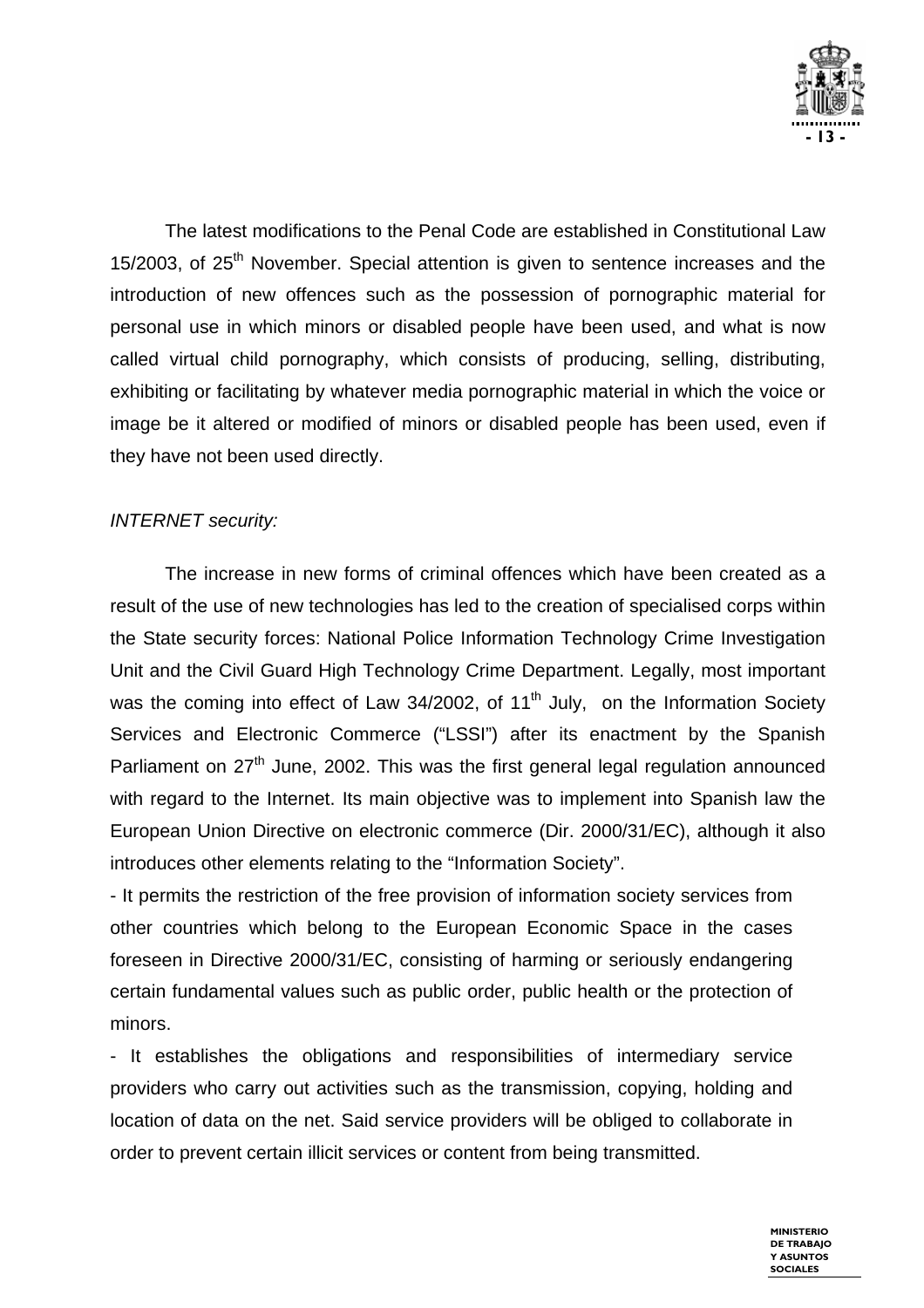

It fosters the establishment of codes of conduct with regard to the subjects which are regulated by said Law, as a self-regulatory instrument particularly apt for adapting the Law's different precepts to the specific characteristics of each sector.

Article 18 provides that:

. The Public administrations will promote the drafting and application of voluntary codes of conduct, which will affect the procedures for detecting and withdrawing illicit content and take into special account the protection of minors when said content affects them.

. The authorities will encourage, in particular, the establishment of common criteria agreed by the industry to classify and label content and the adherence of providers to said criteria.

With regard to the assignment of domain names, the Law establishes that different sites can be created using the country code (Spain) ".es" to facilitate the identification of content they hold in terms of the owner or of the type of activity they carry out. Among others, names can be created in relation with education, entertainment and the suitable moral development of children. These third level domain names will be assigned in the terms established in the National Plan on Internet Domain Names under ".es".

#### *International ratifications::*

The international legal framework has paid special attention to the problem of child sexual exploitation and our country has joined in these efforts. In this sense, in recent years Spain has ratified different protocols and conventions, among which we would underline:

- ILO Convention of  $17<sup>th</sup>$  June 1999 no. 182 on the elimination of the worst forms of child labour (ratification instrument deposited 14/03/2001 published in BOE (Official State Gazette) on 17/05/2001)
- Optional Protocol to the Convention on the Rights of the Child, date of adoption 25/05/2000, relating to child trade, child prostitution and the use of children in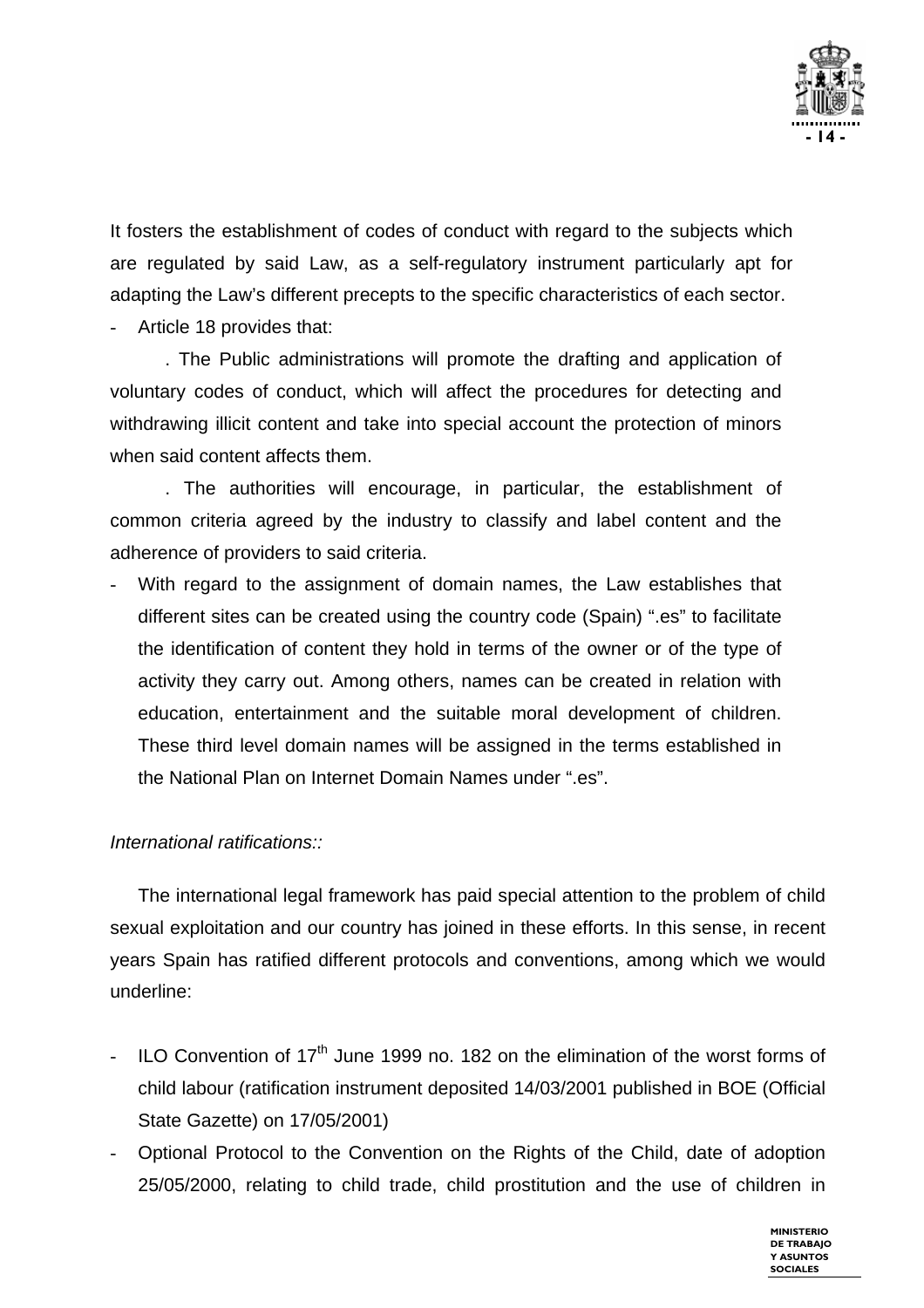

pornography (Ratification instrument deposited 5/12/2001 published in BOE on 31/01/2002)

- The United Nations Convention against Transnational Organized Crime, New York, 5<sup>th</sup> November 2000 (ratification instrument deposited 21/02/2002 published in BOE on 29/09/2003).
- Protocol to prevent, suppress and punish trafficking in human beings, especially women and children, supplementing the United Nations Convention against Transnational Organized Crime (Ratification instrument deposited 21/02/2002 published in BOE on 11/12/2003).
- Protocol against the smuggling of migrants by land, sea and air, supplementing the United Nations Convention against Transnational Organized Crime (Ratification instrument deposited 21/02/2002 published in BOE on 10/12/2003).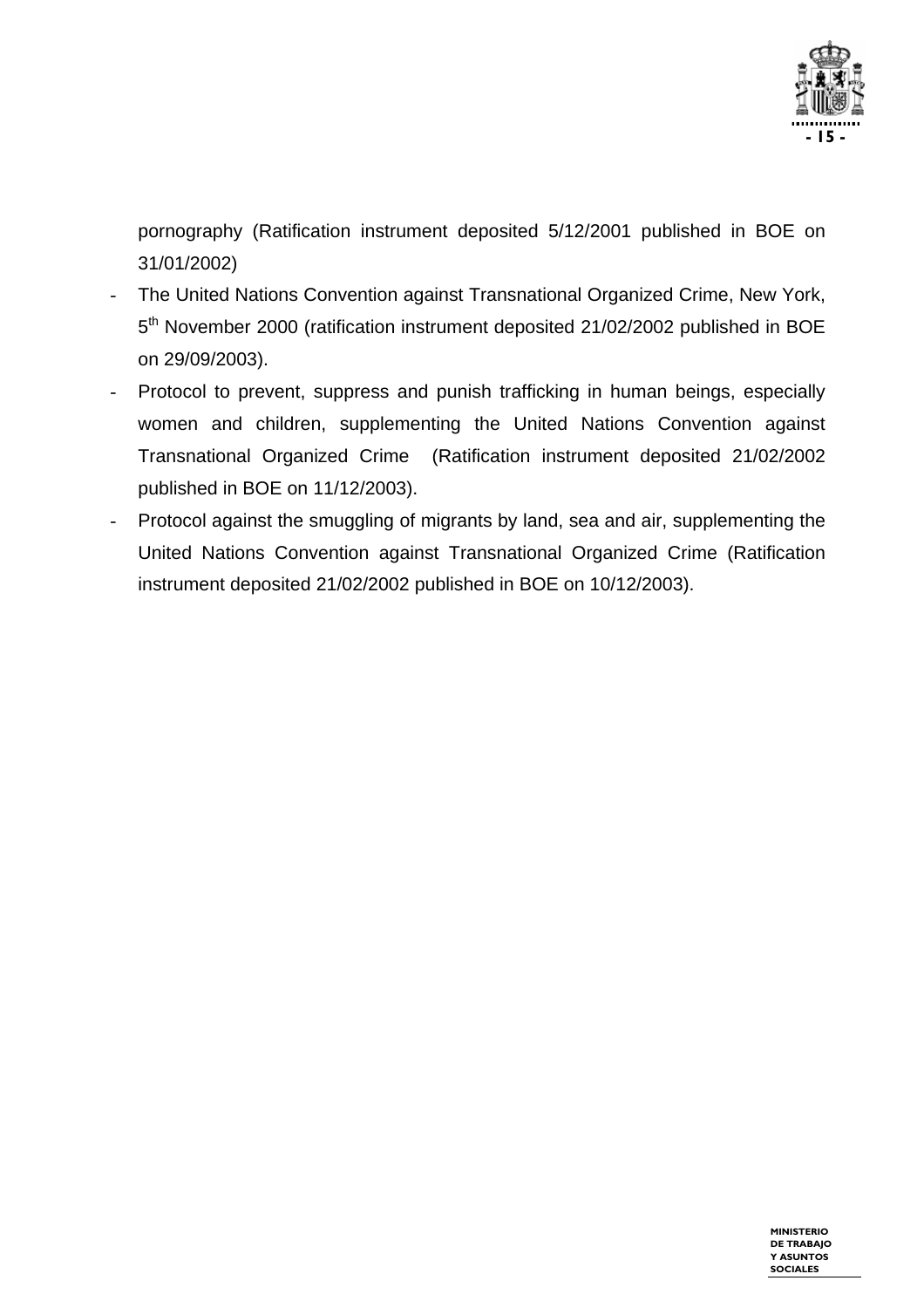

#### IV. STATISTICAL INFORMATION

The general information on known cases of child sexual exploitation in Spain comes from the Ministry of the Interior State Secretary's Office for Security's Data Base. This data refer to the complaints received by the Police and their investigations. The Police Force has special resources to deal with the problems affecting minors, such as the Criminal Investigation Department's Juvenile Unit (GRUME) and the Civil Guard's Family and Children's Group (EMUME). With respect to registered cases of child pornography and the trafficking of images on the Internet, the Police Force relies on its Information Technology Crime Investigation Unit, which has the qualified officers and adequate means with which to detect, investigate and pursue crimes related to child pornography. The Civil Guard also has a Department specialising in high technology crimes.

In this section we will specifically be presenting the statistics which refer to cases in the different Autonomous Communities from 1997 to 2004, in relation with the complaints filed regarding suspected crimes of prostitution through coercion, child pornography and corruption of minors and the mentally handicapped. No information is available as to the number of these cases which went to trial.

On the other hand, we do have data made available by Interpol España (which belongs to the Police Force's General Commissariat) which, in view of the increase in recent years of crimes committed against minors, has intensified its investigation and analysis of images of sex crimes against children. It has a data base of more than 250,000 photographs which allows police forces around the world to compare images and establish links between content, locations and styles. In this section we have compiled data relating to child sexual exploitation provided by investigations carried out in 2004 by Crimes against Persons Unit V.

#### *Coercion into prostitution.*

From 1997-2004 a total of 349 cases were registered, of which 311 (89.12%) corresponded to females and 38 (10.88%) to males, which shows that to date the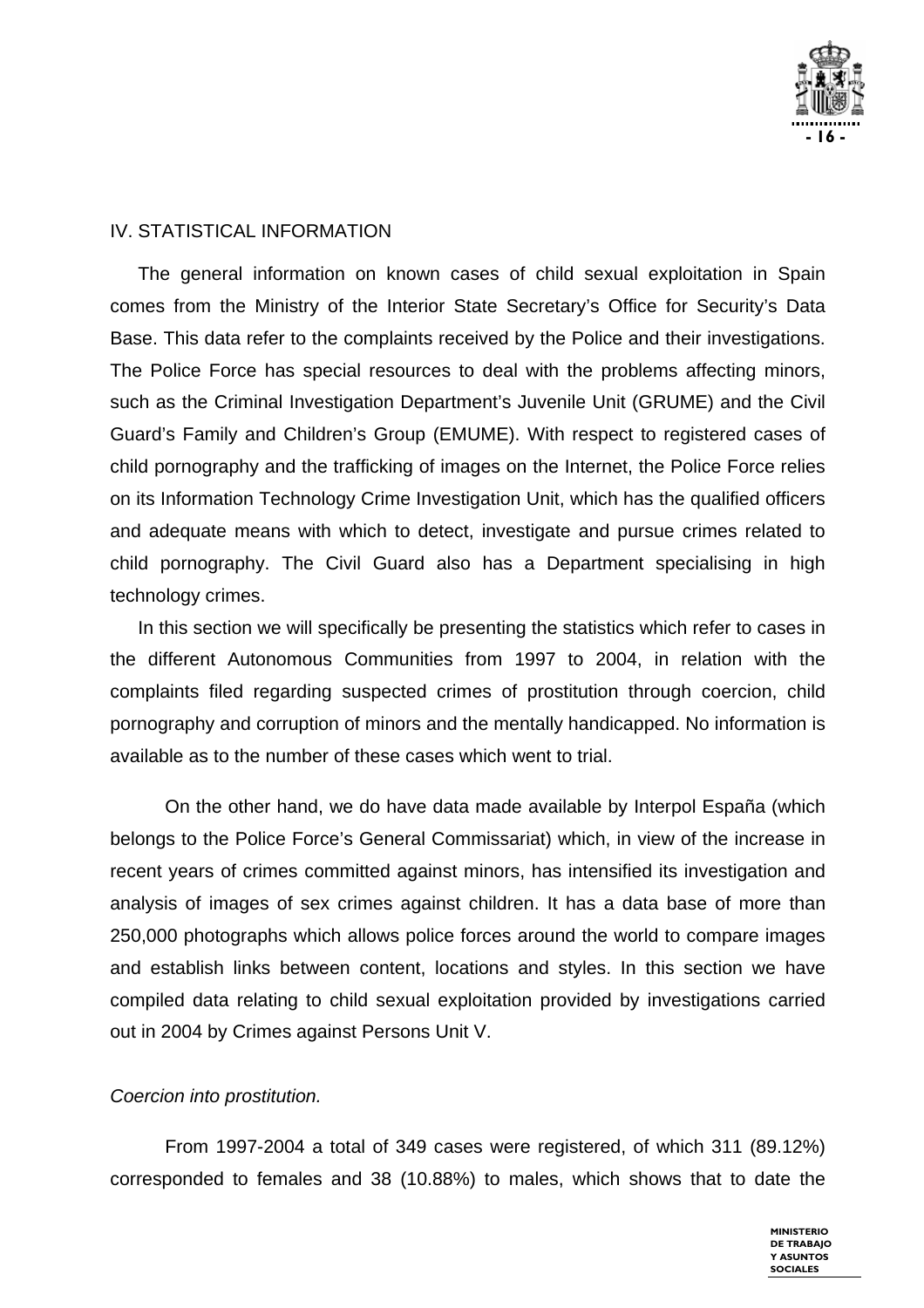

problem affects mainly female children, although the cases of male coercion into prostitution should not be disregarded. The average for the cases registered rises to 43,62 (SD=17.79), and it can be observed that the cases per year in the first six years studied (1997-2002) remained more or less stable, that is, between 30 and 42 cases per year. However, this trend was to change in the following two years to the extent that in 2003 80 complaints were filed, which practically doubles the figure for the first six years. Then, in 2004, 60 complaints were filed, which is still a reasonably high figure bearing in mind the 1997-2002 figures. This could simply be a reflection of the increase in this type of crime, due among other problems to the increase in the trafficking of women from other countries, including under-18 year old women. It could also reflect a greater public awareness of the problem, with a greater number of complaints being filed and greater effectiveness on the part of the Police. Whatever the case, this increase in the number of complaints shows the upward trend of the problem (see Graph 1).



Graph 1: Number of victims according to year and sex coerced into child prostitution (Source: State Secretary's Office for Security. Min. of the Interior)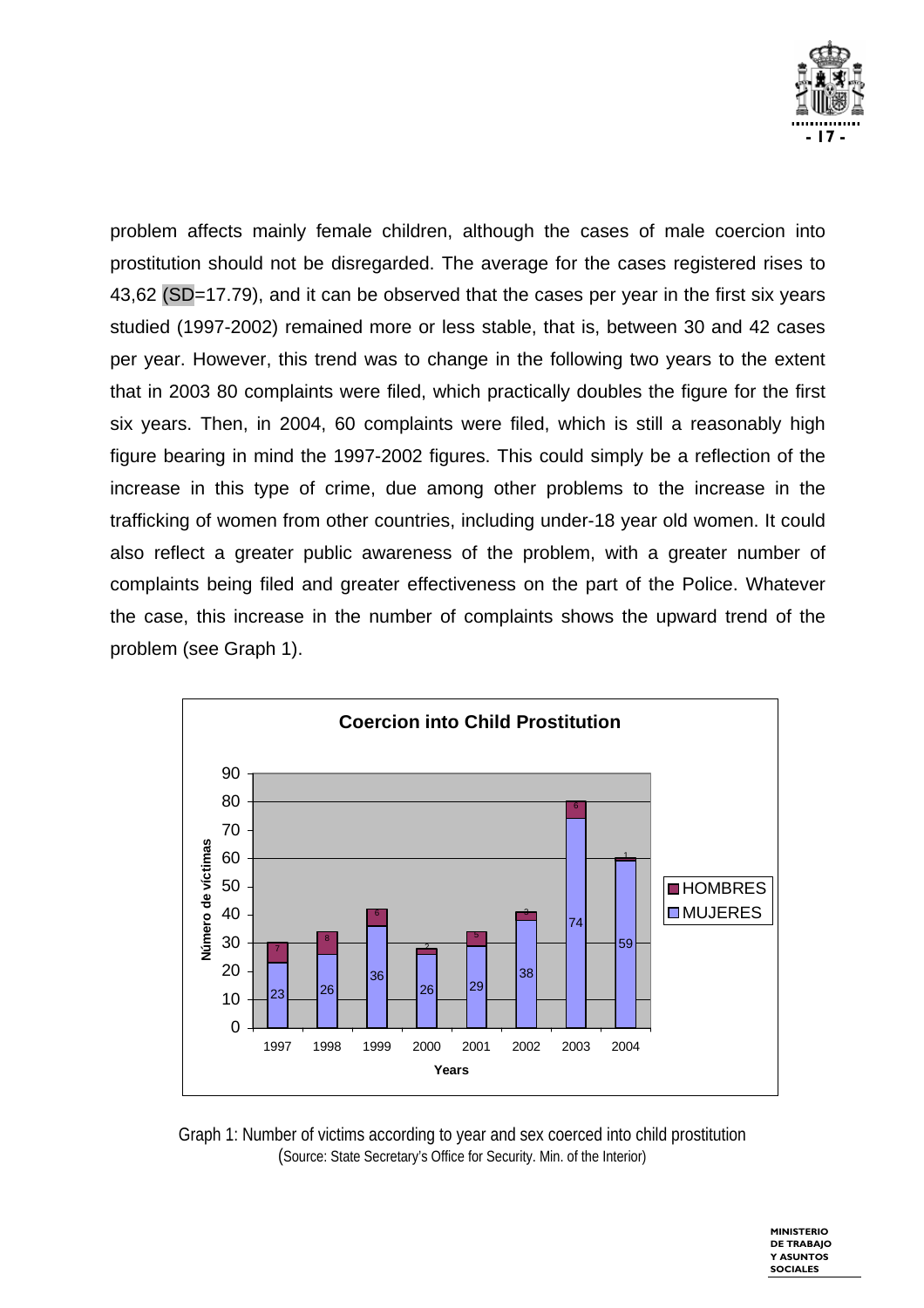

With regard to age, the data corresponding to the last three years has been analysed. It can be seen that insofar as coercion into prostitution is concerned, the majority of cases registered in 2002 and 2003 (87.60%) correspond to minors of between 15 and 17 years old. In 2004, despite the ratio being higher among minors between 15 and 17 (70%), our attention is drawn to the fact that 23.33% are under-13s (see Graph 2).



Graph 2: Number of victims coerced into child prostitution divided up into age groups for the years 2002, 2003 and 2004 (Source: State Secretary's Office for Security. Min. of the Interior)

With regard to the investigations of Interpol's Fifth Unit, some of which might be related to cases of child prostitution, in 2004 they investigated 644 missing persons cases (adults and children), 270 female sexual exploitation cases (women and children), 26 "active" international cases of abduction of minors (taken out of Spain) and 200 "passive" international cases of abduction of minors (brought to Spain) .

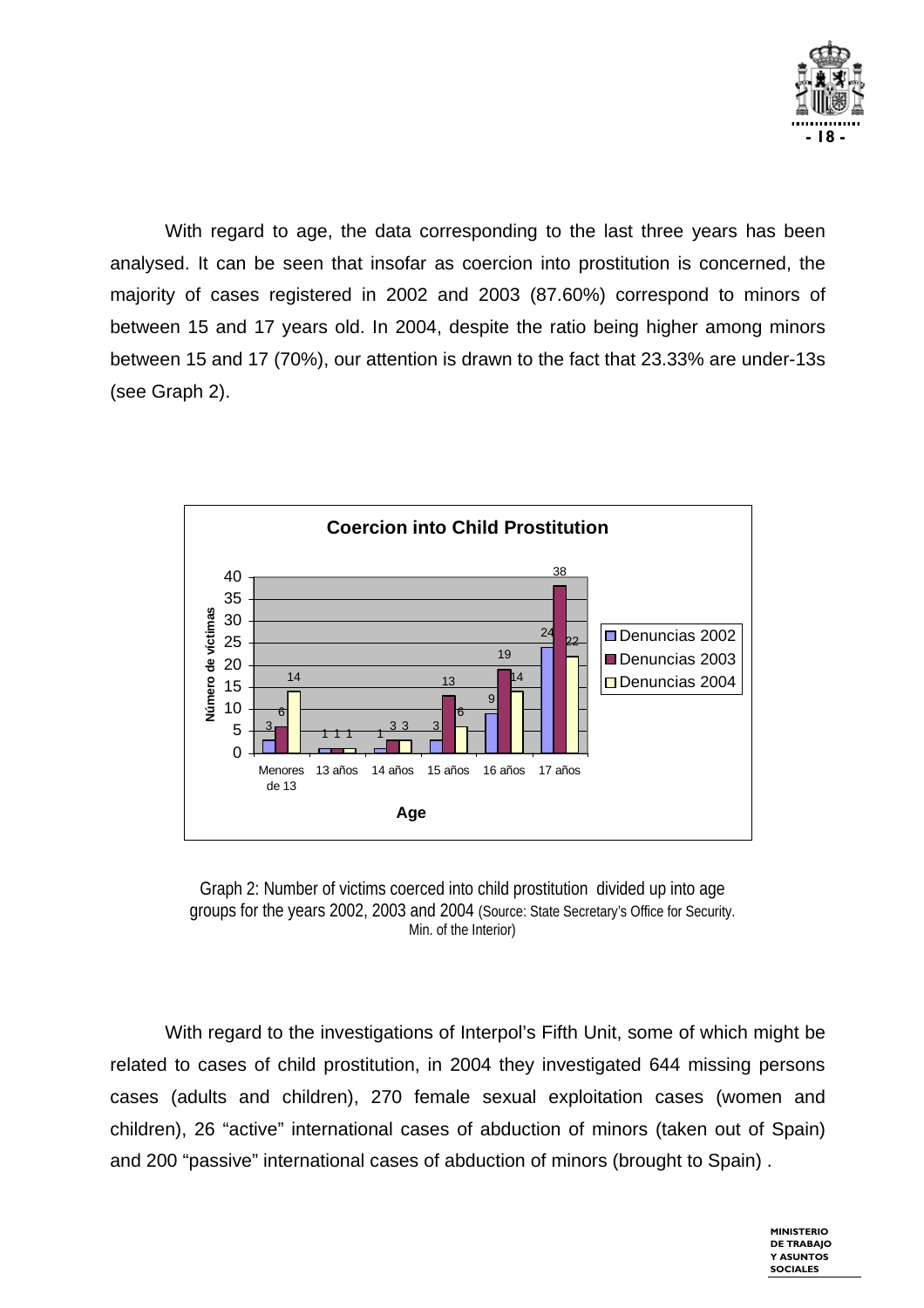

#### *Child pornography.*

The number of minors affected during the eight years of the period analysed was 339, of which 188 were female (55.46%) and 151 male (45.54%). Therefore, we can observe that child pornography affects both sexes (See Graph 3).



Graph 3: Number of victims of Child Pornography according to year and sex (Source. State Secretary's Office for Security. Min. of the Interior)

The average number of victims obtained from the complaints filed rises to 42.37 (SD=16.71), if the annual number of cases has varied considerably. In fact, after 1999 the number of complaints filed practically doubled, one of the main causes of this considerable increase being the use of the Internet as a means by which to distribute the pornography. In the years 2002, 2003 and 2004, 57.27% of the cases corresponded to under-13s (See Graph 4).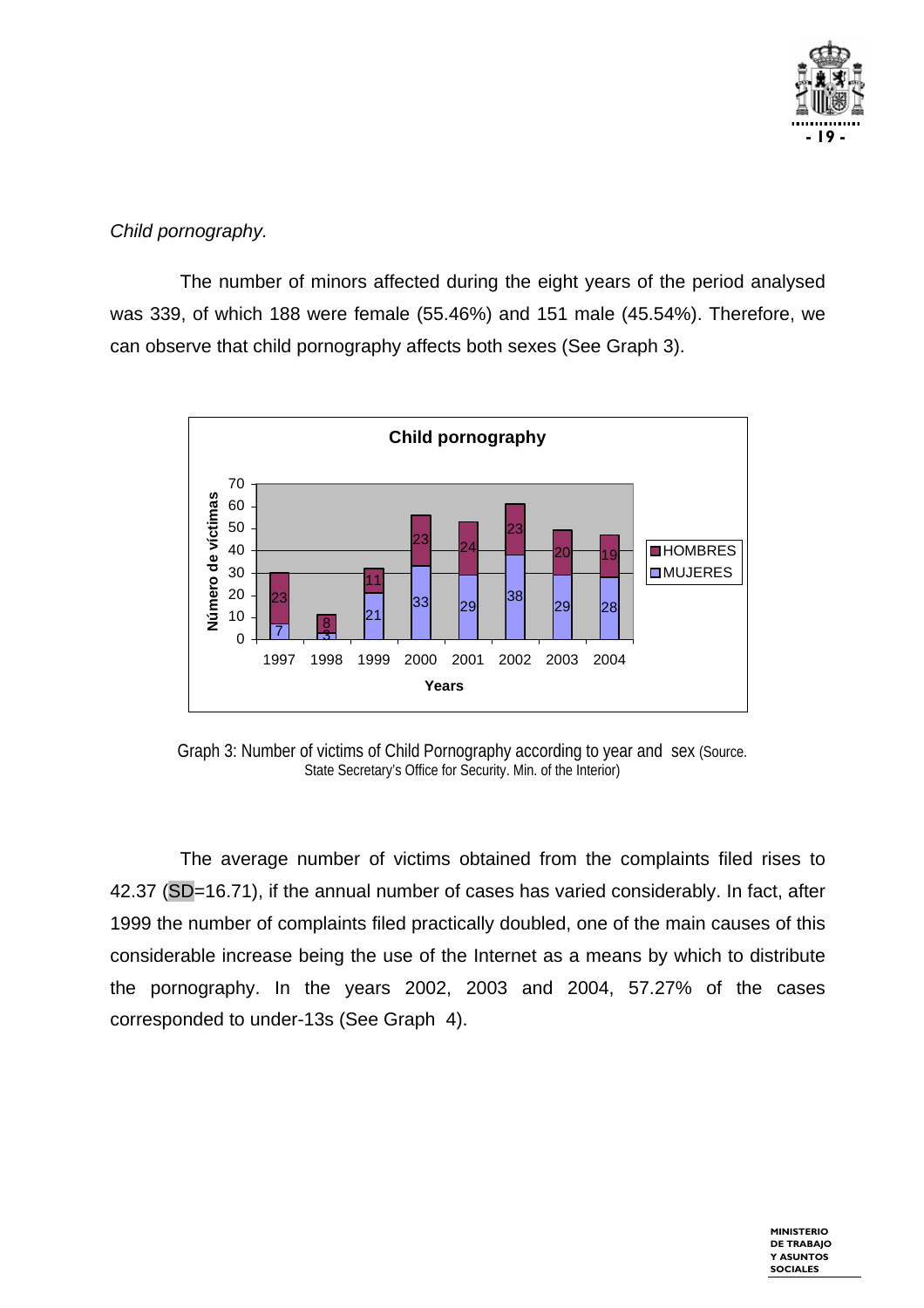



Graph 4: Number of victims, according to age, of Child Pornography in the years 2002, 2003 and 2004. (Source. State Secretary's Office for Security. Min. of the Interior)

This increase in child pornography on the Internet is truly worrying, but we should also emphasise the increase in turn of the awareness of net surfers of this problem, reflected by the information they give to Internet complaints sites. A good example of this occurrence is the increase in information about child pornography sites which have been registered with the complaints site www.protegeles.com. From its establishment in October 2001 and up until July 2004 it received 28,992 complaints or pieces of information, which led to the discovery of 5113 pages which were clearly criminal in nature, which can be translated into 150 complaints of real crimes per month (Protégeles, 2004). In this sense, in 2004 Interpol Spain's Fifth Unit received 215 complaints directly related to child pornography on the Internet.

#### *Corruption of minors and the mentally handicapped.*

The number of minors and mentally handicapped affected in the eight years of the period analysed was 938, of which 550 were female (58.64%) and 388 male  $(41.36\%)$ , the annual average of which is the equivalent of 117.25 (SD= 26.54) (See Graph 5).

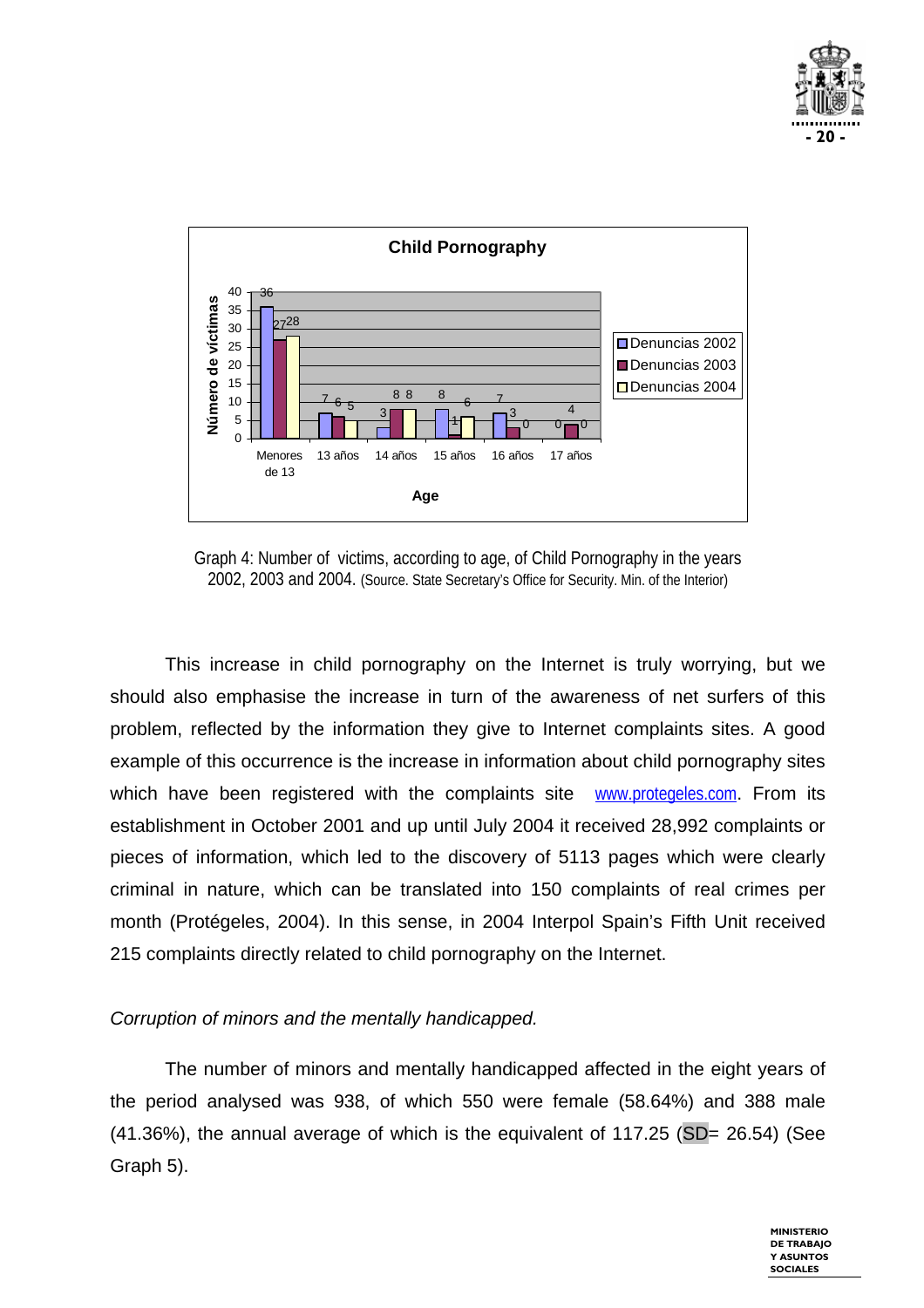



Graph 5: Number of victims according to year and sex of Corruption of Minors and the Mentally Handicapped (Source. State Secretary's Office for Security. Min. of the Interior)

Insofar as the analysis according to age for the 2002-2004 period is concerned, it can be observed that up until 14 years old the percentage of girl victims (47.08%) is slightly lower than the percentage for boys (52.91%). However, from 15 years old upwards it affects girls (76.61%) more than boys 23.38%. The age group most highly affected is the under-13 group, representing 35.60% of complaints (See Graph 6).

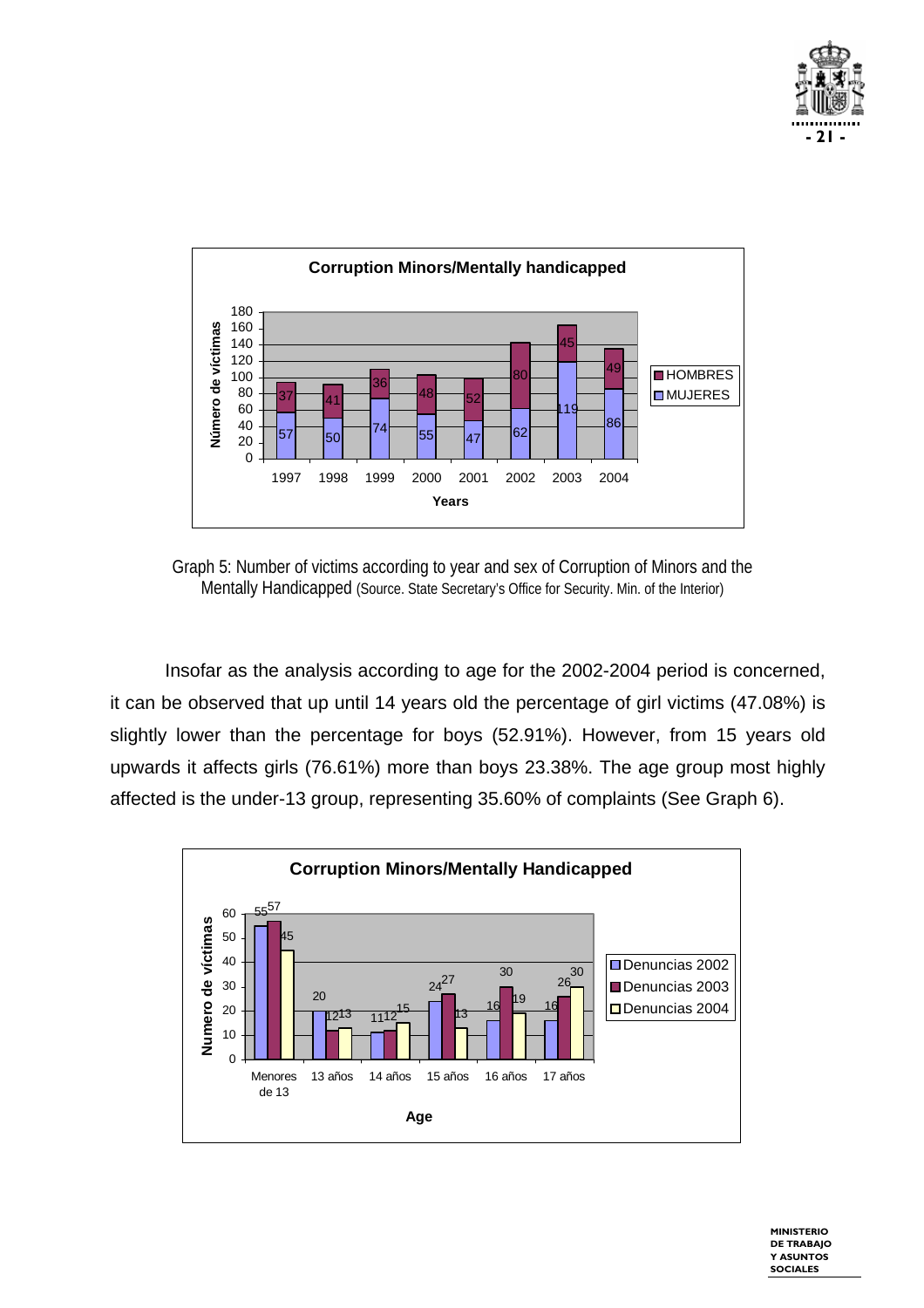

Graph 6: Number of victims, according to age, of the Corruption of Minors and the Mentally Handicapped in the years 2002, 2003 and 2004. (Source. State Secretary's Office for Security. Min. of the Interior)

#### *Conclusion*

From the data set out in the three sections, we can conclude that while the coercion of minors into prostitution principally affects female minors between the ages of 15 and 17, we can observe that child pornography affects boys and girls alike, especially the under-13s. With regard to the corruption of minors and the mentally handicapped, both sexes are equally affected and, although cases are significant in all the age groups, the high percentage of under 13-year old girl and boy victims stands out. We would point out once more that all the data refers to victims or cases which have been registered as complaints and that in all probability it represents just part of the child sexual exploitation phenomenon in Spain.

> **MINISTERIO DE TRABAJO Y ASUNTOS SOCIALES**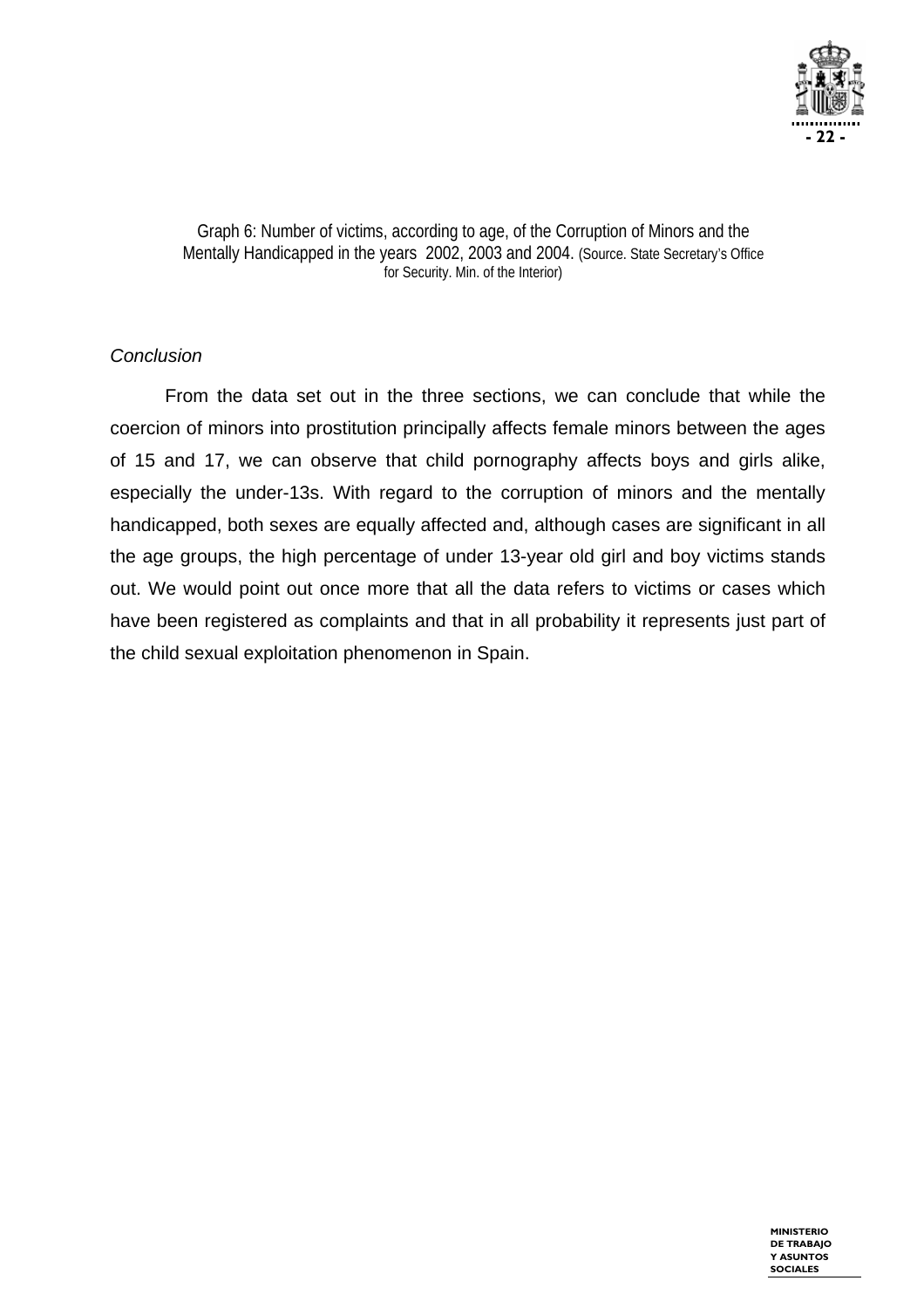

## V. ACTIONS CARRIED OUT IN THE FIRST PLAN TO COMBAT THE SEXUAL EXPLOITATION OF CHILDREN: GENERAL CONCLUSIONS OF THE EVALUATION.

The evaluation of the first Plan to combat the Commercial Sexual Exploitation of Children has allowed us to carry out a comprehensive analysis of the actions which were taken during the time it was in effect in the period 2002-2003. This evaluation leads us to conclude that the establishment and development of the Plan have provided an important contribution towards implementing the means necessary to combat child sexual exploitation, and which is principally reflected by:

- A greater awareness of the problem, especially in some professional sectors
- The creation of specific new programmes to respond to the Plan's objectives
- The maintenance of and support for programmes which have been and are being developed with regard to combating the sexual exploitation of children
- The coordination between different bodies and professions involved in child protection, brought about by the need to work together in order to carry out certain actions
- The response insofar as international commitment to combat child sexual exploitation is concerned
- Changes in national legislation

In order to know in detail what the actions carried out by the different Bodies in order to comply with the Plan to combat the Sexual Exploitation of Children are, the report in which it is evaluated can be consulted (Pons-Salvador, 2004, Report issued by the Ministry of Labour and Social Affairs). In this section we will summarise some of the most outstanding actions to have been taken in response to each of the objectives contemplated in said Plan, in the order in which said objectives were set out.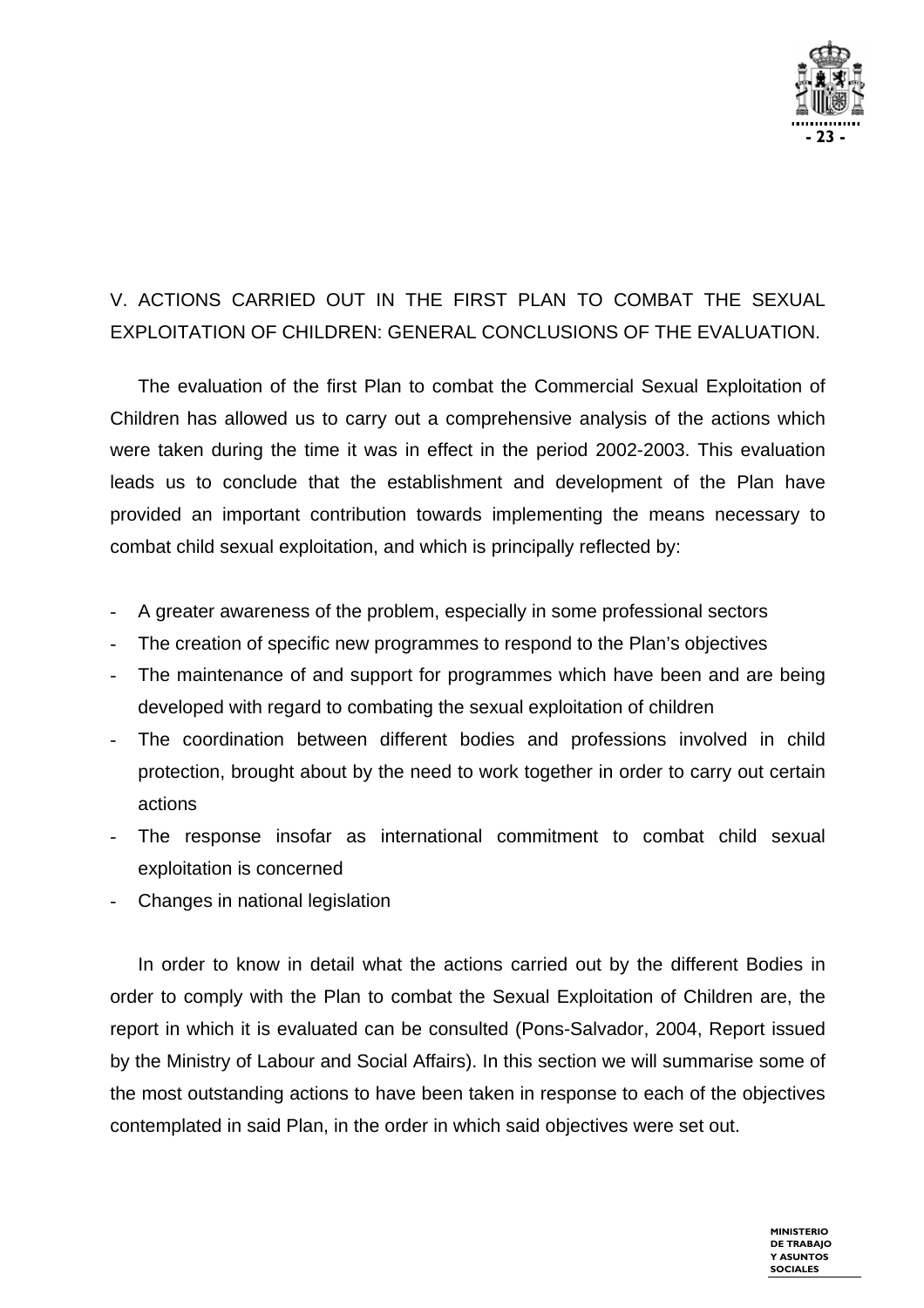

The first general objective referred to a consciousness of the reality and the treatment, exchange and spreading of information, which has been principally reflected by the actions developed by the Police Force's specialised juvenile crime units and which provides information nationally and exchanges information with INTERPOL's National Unit. We would emphasise the work they have done to provide information and images of missing children and the unified registers of unaccompanied foreign minors, which was able to be done in no more than an hour. Also, and in response to this objective to exchange and provide information, we would underline the drawing up and translation of different material which provides information, where NGOs with an international echo have played a fundamental role (ECPAT España, Save the Children, UNICEF, etc.).

The second general objective dealt with the raising of awareness, social protest and the prevention of situations of child sexual abuse, paying special attention to the groups most at risk. This objective offered a whole series of well-thought out actions which enabled the participating bodies to set up different action strategies, such as the organisation of conferences and seminars, courses for different professionals in the sector, campaigns and other activities to increase awareness in general. From the research carried out and the results obtained from the evaluation, it can be deduced that a series of prejudices in relation with child sexual exploitation continue to exist, in part as a result of ignorance which still prevails. This ignorance is particularly serious in the case of professionals working in the child protection sector. It is therefore necessary to continue to preserve the proposals for action, underlining the increase in activities to be carried out. Among the actions carried out in response to this objective, we would emphasise the Spanish campaign to combat sexual tourism designed by UNICEF in coordination with the Ministry of Labour and Social Affairs and the collaboration of the Dep. of Commerce and Tourism, ECPAT-España, among others. In this campaign, various different actions such as the presentation of the Code of conduct for tourist companies, the publication of posters, triptychs and the translation of ECPAT's video "Souvenir", which has been shown on international flights, the training of specialist tourist company professionals, etc.

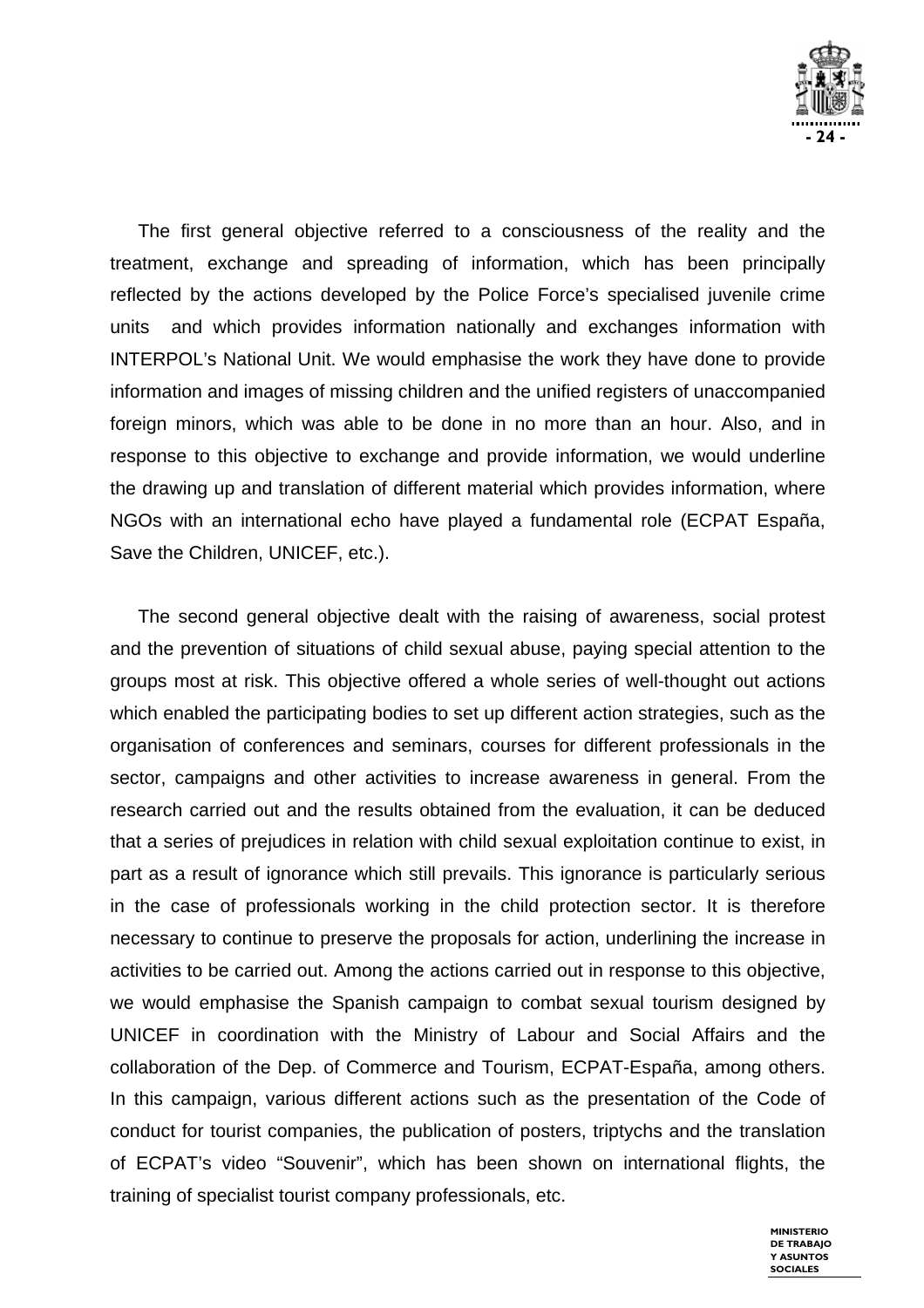

The third general objective, relating to the improvement and implementation of detection and complaint mechanisms has been developed above all through the maintenance and establishment of information helplines for minors in the different Autonomous Communities and NGOs, as well as the publishing of guides, triptychs and manuals to help in the detection and filing of complaints against abuse, aimed mainly at professionals. With regard to this objective, we would also underline the new information technologies, more specifically, Internet. Actions relating to complaints sites such as that established by the Association *Protégeles* stand out and have, with others, contributed towards dismantling child pornography networks on the Internet in collaboration with the Police Force's Information Technology Crime Investigation Unit. Also noteworthy are the sites, portals and campaigns designed for the safe use of the Internet by children, which have proliferated as a result of the good work carried out both by the State Administration as well as the different NGOs.

The fourth objective focussed on the establishment of a suitable legislative and legal framework which, on a national level, has been provided in the main by two actions. Firstly, the modification of the Penal Code by Constitutional Law 15/2003, the most important aspect being increased punishment for crimes of exhibitionism and sexual provocation and the specific classification and sanctioning of child pornography in order to toughen sentences, to improve the description of the different behaviours and introduce new types of crimes, such as possession of pornographic material showing children or mentally handicapped people, and virtual child pornography. Secondly, the passing of Law 34/2002 on Information Society Services and Electronic Commerce which was the first piece of legislation in Spain regarding the Internet. Insofar as ratifications that Spain has made at international level are concerned we would underline: the ratification of the Optional Protocol to the Convention on the Rights of the Child, relating to child trade, child prostitution and the use of children in pornography (Ratification instrument deposited 5/12/2001) and the ratification of the Protocol to prevent, suppress and punish trafficking in human beings, especially

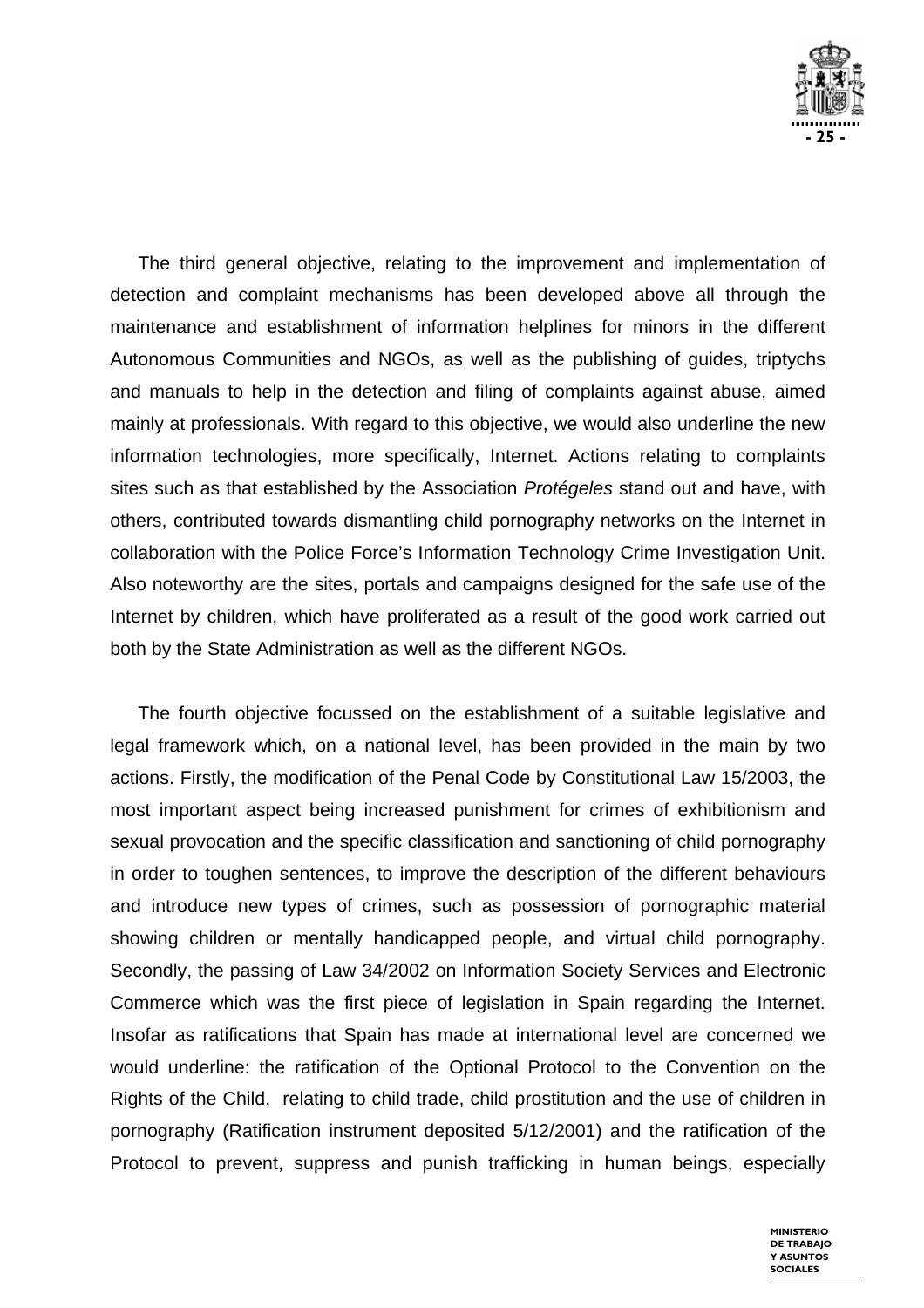

women and children, supplementing the United Nations Convention against Transnational Organized Crime (Ratification instrument deposited 21/02/2002).

The fifth objective, which involved the actions relating to the protection and intervention of the victims has been translated principally into information on intervention programmes on abuse in general or on sexual abuse in particular, but not specifically on child sexual exploitation. In this sense, few references were made to the development of programmes to treat sexual abusers and none to programmes aimed at helping victims have access to compensation, economic and material aid or social integration and adequate protection of the rights of minors during the legal proceedings. With regard to participation in international programmes, we would underline the cooperation with the IPEC indigenous programme aimed at eradicating child labour in Latin America, fomented by the Ministry of Labour and Social Affairs.

The sixth objective focussed on the strengthening of public and private Institutions and Organisations and has been developed above all through training courses for Social Service workers and members of the Security Forces. We would also point out that in order to achieve this aim a stable unit was established within the Childhood Observatory to monitor the actions contained in the Plan. Within this aim we could include the programmes subsidised by income tax allocations to different NGOs (20 programmes) and for the maintenance of Entities and Acquisition of equipment (8 programmes).

The seventh objective, which mentions the involvement of the business sector, underlines some actions which were already included in other objectives but also respond to this one. Such is the case of the Spanish campaign against the exploitation of children in sexual tourism (mentioned in objective 2), the complaints sites such as *Protégeles* (mentioned in objective 3), the press conferences involving the Media (mentioned in objective 2) and the safe use of the net by children through Law 34/2002) (mentioned in objective 3).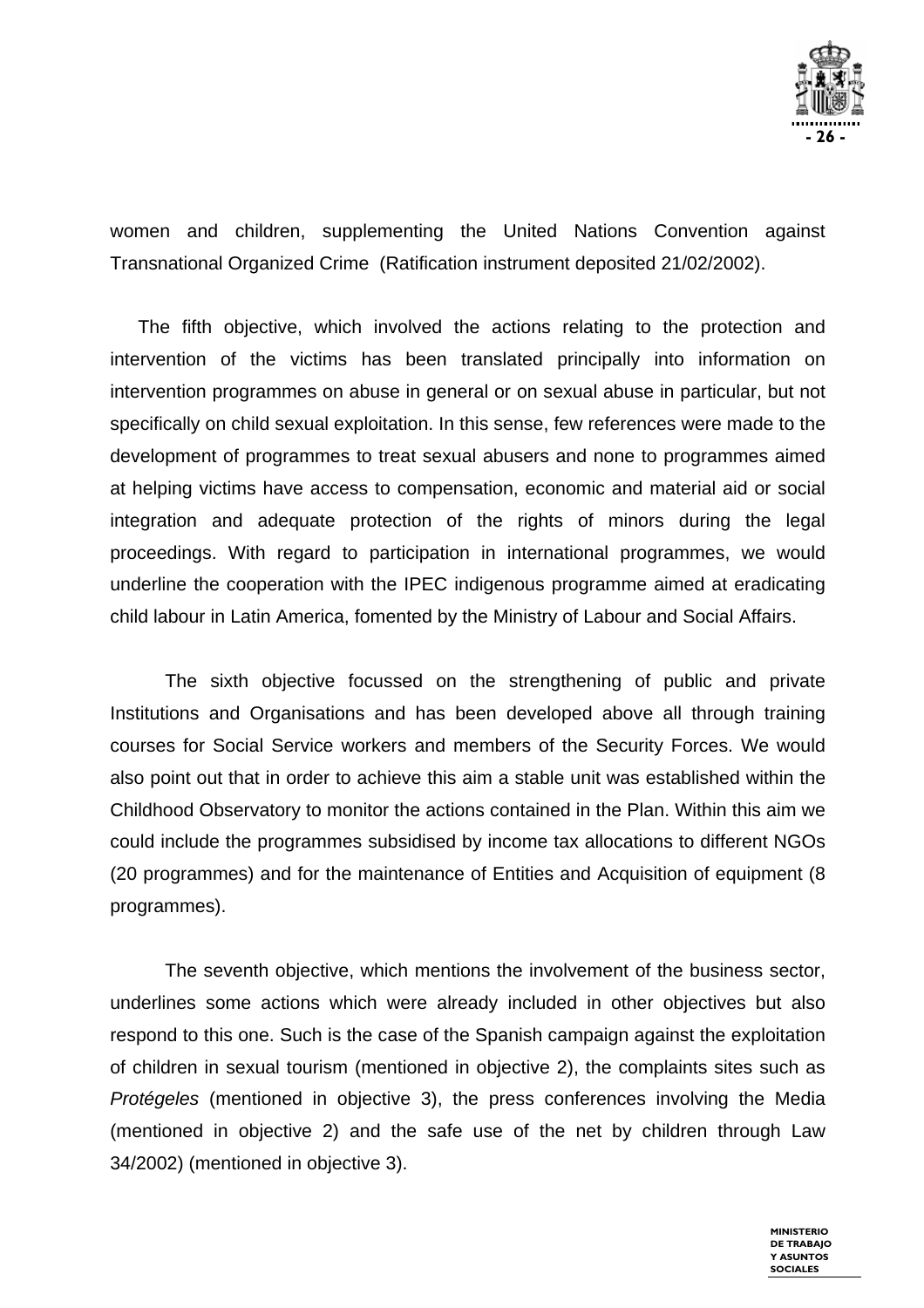

By way of general conclusion, we can point out that all the actions carried out have been of great importance in order to respond to the Plan's objectives, although two aspects have been exceptional in marking a milestone in its development, both because of what it has meant with respect to the participation of different Entities with the necessary coordination between them as well as because of the way in which it responded in the most novel of ways to a problem which had not previously been dealt with. On the one hand, we are talking about the Programme to combat sexual tourism and, on the other hand, all the actions relating to Internet use, either aimed at detecting and reporting or informing, raising awareness and screening.

Having reached this point, it is necessary to underline that the establishment and development of a Plan of this nature is not possible without the participation, involvement, coordination and interest both of the Public Administration (State, Autonomous Communications and Municipal Councils) as well as the Social Organisations, as has been shown by the application of the first Plan.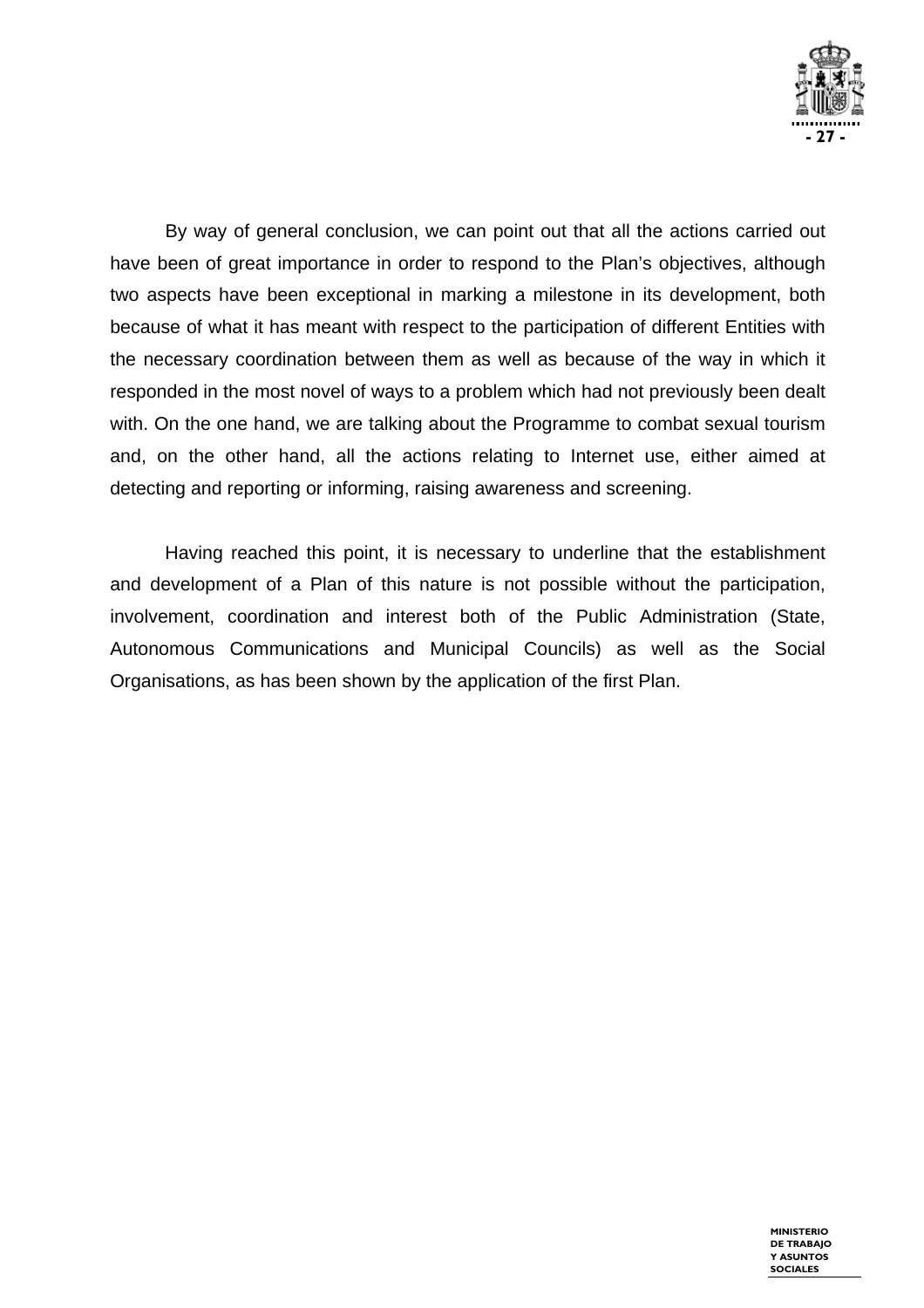

#### VI. SECOND ACTION PLAN TO COMBAT THE SEXUAL EXPLOITATION OF CHILDREN AND ADOLESCENTS.

#### LIST OF OBJECTIVES:

OBJECTIVE 1. KNOWLEDGE OF THE REALITY SURROUNDING THE SEXUAL EXPLOITATION OF CHILDREN AND ADOLESCENTS IN SPAIN AND THE IMPLEMENTATION OF MECHANISMS BY MEANS OF WHICH IT MAY BE DETECTED AND REPORTED.

 Known cases of child sexual exploitation do not represent the phenomenon that this problem is. In order to know more about the reality of the situation, the systems by means of which cases can be detected and reported need to be improved. Research is another way of finding out more about the phenomenon of child sexual abuse on the basis of whose results mechanisms to fight it can be established. Bearing these ideas in mind, in this general objective different specific objectives are formulated with actions which respond on the one hand to improving methods of detecting and reporting and on the other to fomenting research.

## OBJECTIVE 2. RAISING SOCIAL AWARENESS AND PROTEST AND PREVENTING SITUATIONS WHEREBY MINORS ARE SEXUALLY EXPLOITED.

 Making people aware of the existence of child sexual exploitation and the problem it represents is a first step towards combating it. For this very reason social awareness and protest are key points in a Plan of this nature, in which the media play a fundamental role. This awareness must be directed at the public in general, but in particular at the professionals who work in the different fields involving child protection. Therefore, in order to work on the basis of prevention, it is necessary to involve the business sector which might have some kind of relationship with or knowledge of sexual exploitation (tourist sector, Internet, etc.). Other prevention programmes aimed at children, parents, teachers and especially children and adolescents in risk groups are necessary in order to work along these lines. Also included here are the

> **MINISTERIO DE TRABAJO Y ASUNTOS SOCIALES**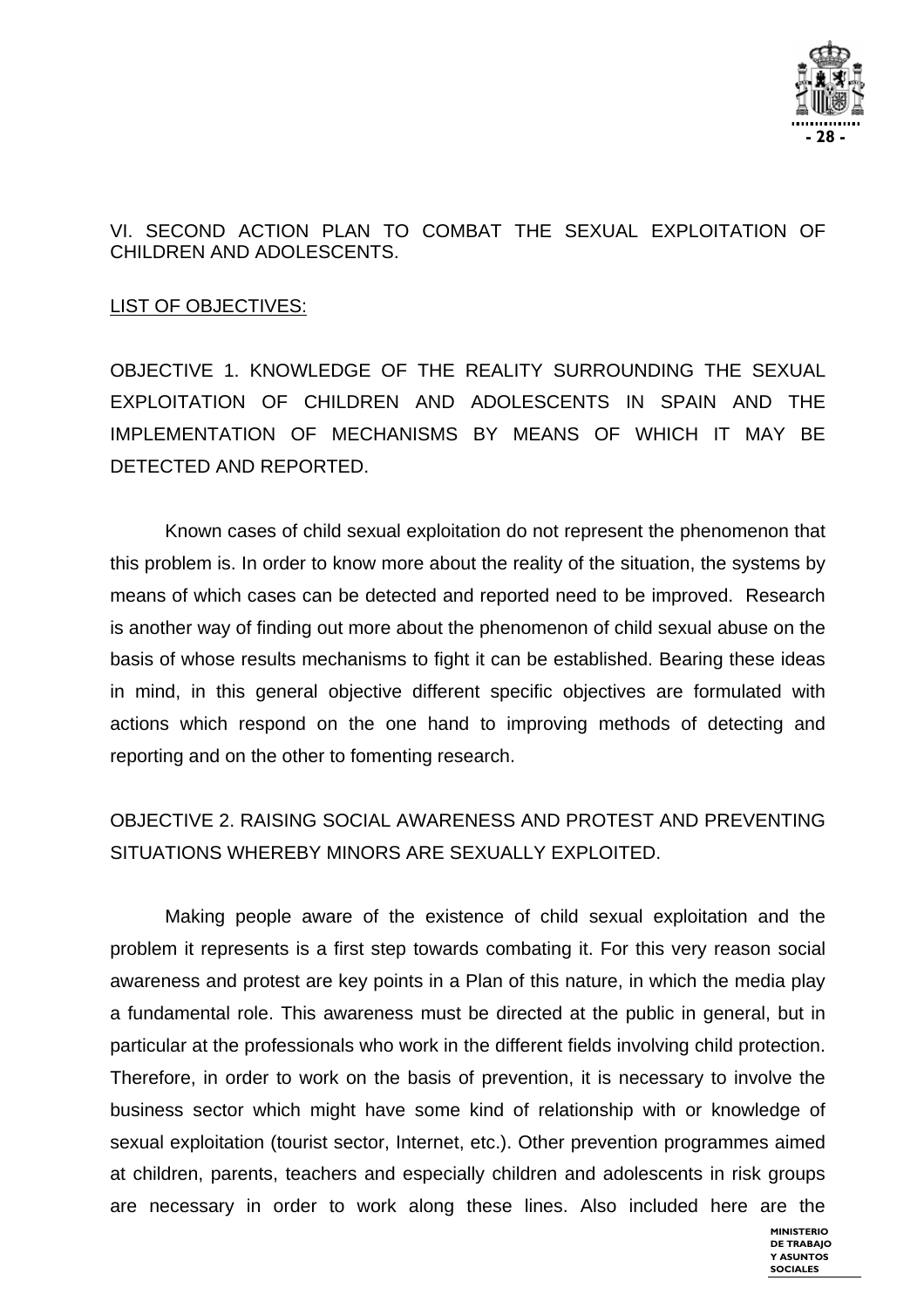

programmes which help sexual abusers not to reoffend, understanding that this is a way of working towards preventing a new wave of victims.

OBJECTIVE 3. ESTABLISHMENT OF A LEGISLATIVE/LEGAL FRAMEWORK TO COMBAT THE SEXUAL EXPLOITATION OF MINORS, AT BOTH NATIONAL AND INTERNATIONAL LEVELS.

 In the fight against any social problem the establishment of a specific legal framework is essential, and this is also true of the fight against child sexual exploitation. In general terms, to date Spain has responded to what has been established in European legislation, but a framework for action which serves to review and to adapt to new changes and ever greater knowledge about the problem, both with regard to victims and aggressors, as well as to the areas in which child sexual exploitation is taking place is necessary. In this sense, in this general objective specific objectives and actions at national and international levels are included.

OBJECTIVE 4. PROTECTION OF AND INTERVENTION ON BEHALF OF CHILDREN AND ADOLESCENTS WHO ARE BEING EXPLOITED AND TREATMENT OF AGGRESSORS.

The minors affected by sexual exploitation are in a situation of risk or neglect and it should be the institutions or bodies responsible for the protection and general wellbeing of children which see that this is done. To this end, the specific aims contained in this section refer to programmes and measures most directly related to child sexual exploitation. Also included here are the actions relating to the treatment of sexual abusers, understanding that they are a fundamental aspect of the fight against the problem.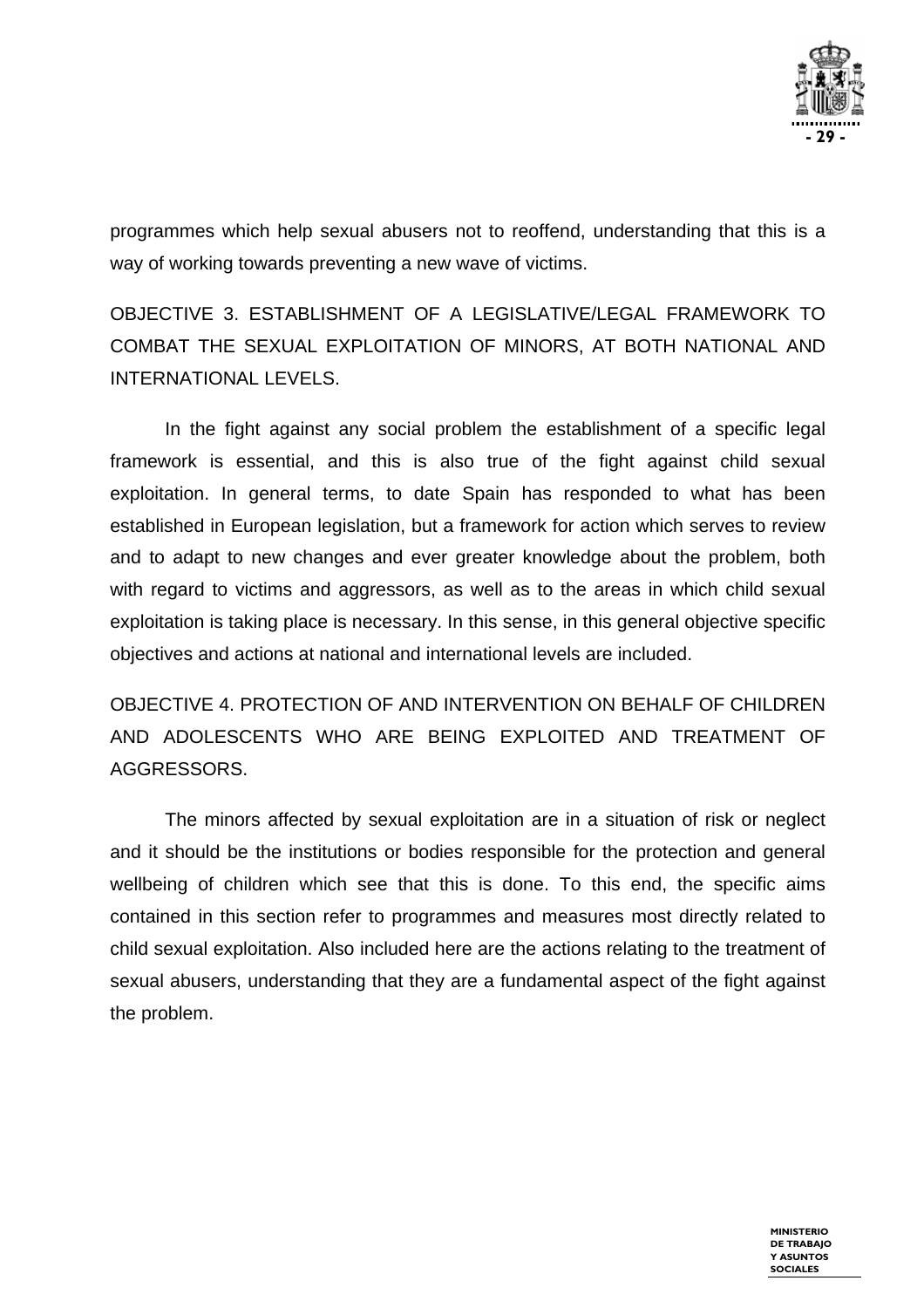

OBJECTIVE 5. REINFORCEMENT OF INSTITUTIONS AND ORGANISATIONS – PUBLIC AND PRIVATE- WHICH INTERVENE IN THE FIGHT AGAINST THE SEXUAL EXPLOITATION OF MINORS AND THEIR PROTECTION.

 The training of professionals linked to the problem of child sexual exploitation is necessary in order to guarantee the proper application of the measures which are used both for prevention purposes as well as when intervention is needed and, in general, to guarantee efficient coordination which will enable the problem to be tackled properly. The provision of resources, materials, both human and technical, as well as the support of the NGOs involved are also fundamental in combating child sexual exploitation, which are included here as specific objectives. Also included in this general objective is the specific objective regarding the evaluation of the Plan, considering that evaluation is an essential tool if we are to know whether or not the objectives have been achieved and to establish new action guidelines.

> **MINISTERIO DE TRABAJO Y ASUNTOS SOCIALES**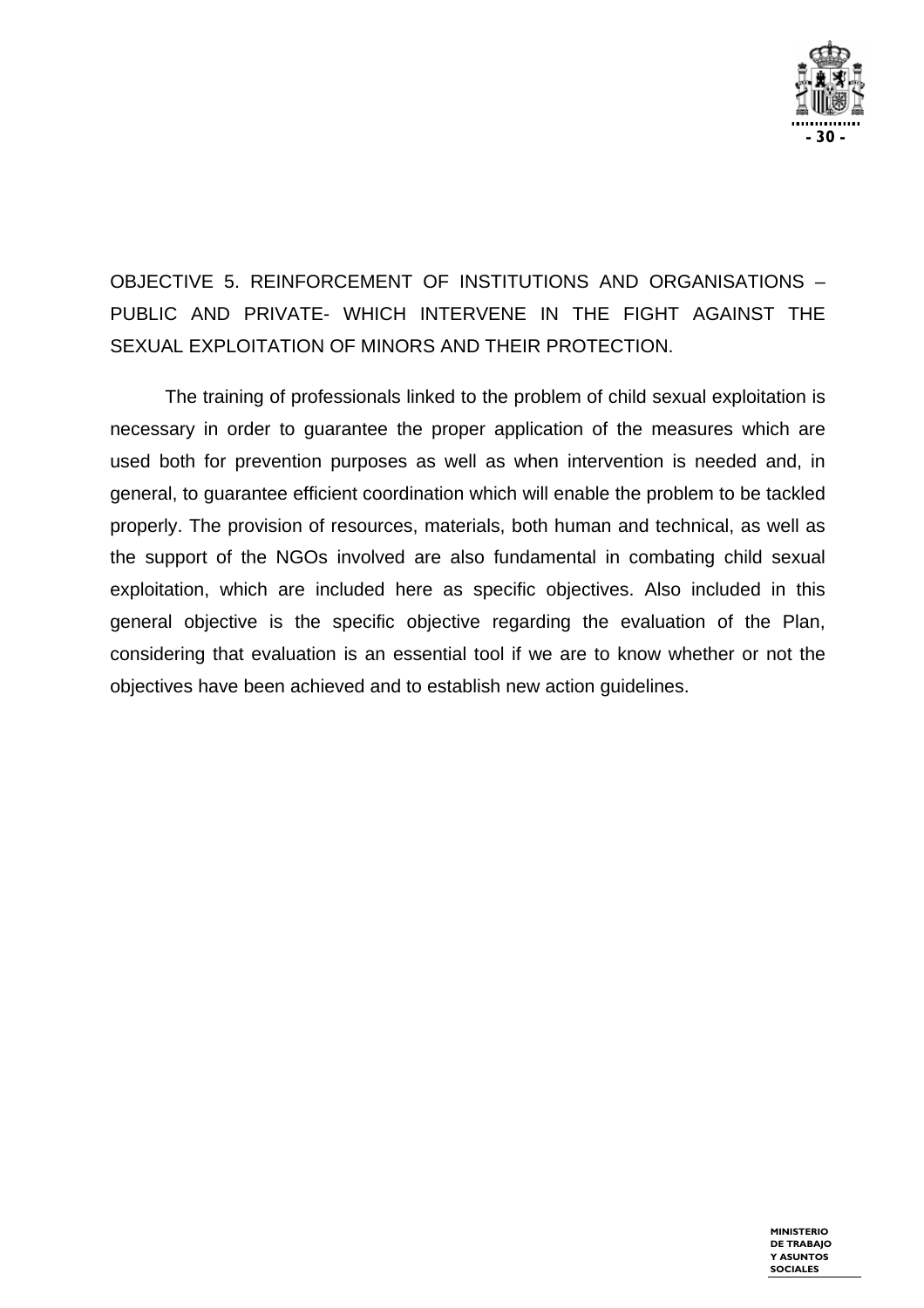

#### MEASURES ACCORDING TO OBJECTIVES

GENERAL OBJECTIVE 1 (G1.). KNOWLEDGE OF THE REALITY SURROUNDING THE SEXUAL EXPLOITATION OF CHILDREN AND ADOLESCENTS IN SPAIN AND THE IMPLEMENTATION OF MECHANISMS BY MEANS OF WHICH IT MAY BE DETECTED AND REPORTED.

SPECIFIC OBJECTIVE 1 (SO1.G1.): To establish quick and easy mechanisms by means of which to report cases of child sexual abuse.

ACTION 1 (A1.SO1.G1.): To identify the resources or existing means of reporting cases (Juvenile helplines, Internet portals, NGO telephone nos., etc.) with the aim of providing them to the professionals dealing with child sexual abuse and the public in general, through guides, leaflets, etc.

| <b>Competent bodies</b>                             | <b>Collaborating bodies</b>                              |
|-----------------------------------------------------|----------------------------------------------------------|
|                                                     | Dep. of Children and Family NGOs with the backing of the |
| Services (Min. of Labour and Public Administration. |                                                          |
| Social affairs, hereinafter                         |                                                          |
| $MTAS$ );<br>Autonomous                             |                                                          |
| Communities                                         |                                                          |

ACTION 2 (A2.SO1.G1.): To study the possibility of establishing common ways of reporting cases of child abuse in general (which would include child sexual exploitation), a specific telephone number, for example (e.g., an emergency line) and one single Internet portal, making it easier for members of the public to report their suspicions.

| <b>Competent bodies</b>                                    | <b>Collaborating bodies</b> |
|------------------------------------------------------------|-----------------------------|
| Dep. of Children and Family   NGOS with the backing of the |                             |
| Services (MTAS); Min. of the   Public Administration.      |                             |
| Interior; Min. of Justice;                                 |                             |
| Autonomous Communities.                                    |                             |

SPECIFIC OBJECTIVE 2 (SO2.G1.): To support the campaigns and programmes in existence to improve detection, fomenting their continuation and growth or the creation of new ones which cover other areas that might be affected by child sexual exploitation.

ACTION 1 (A1.SO2.G1.): To continue and promote the campaigns and programmes in existence to make it easier to detect and report cases of child sexual exploitation, such as the Campaign "No hay excusas" ("There are no excuses") to detect cases of sexual tourism, and the web sites to report pornography, such as the Information Technology Crime Investigation Unit's web site, the Police Force's web site for missing children, the web site of the association Protégele*s* etc.

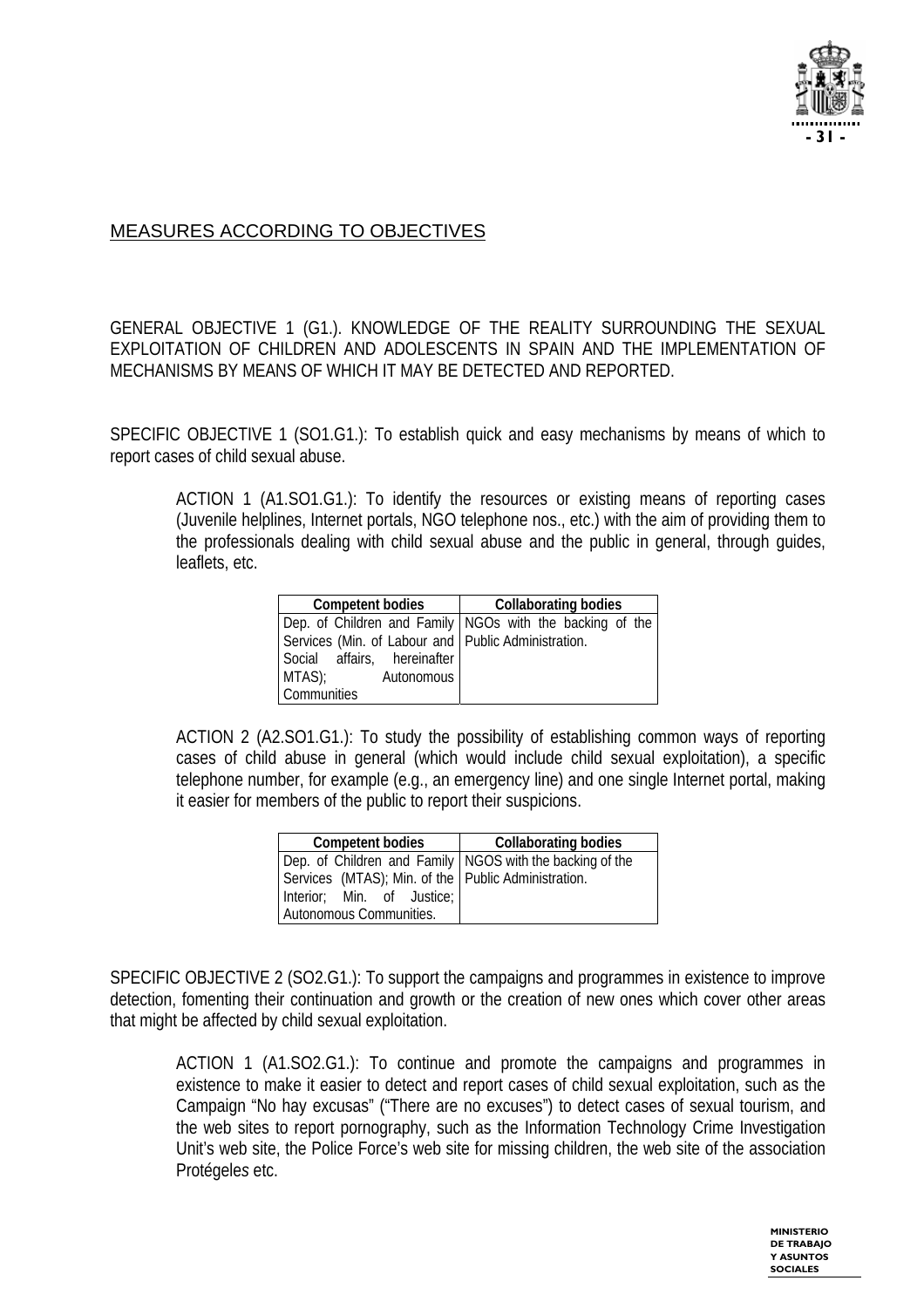

| <b>Competent bodies</b>                                    | <b>Collaborating bodies</b> |
|------------------------------------------------------------|-----------------------------|
| Dep. of Children and Family   NGOs with the backing of the |                             |
| Services (MTAS), Min. of the Public Administration;        |                             |
| Interior, General Council of Autonomous Communities.       |                             |
| the Judiciary, (Law school);                               |                             |
| State Tourist Office.                                      |                             |

ACTION 2 (A2.SO2.G1.): To establish new means, campaigns, programmes aimed at professionals or the public in general to make it easier to detect places of potential risk where child sexual abuse might be taking place, such as hotels, roadside clubs, or on the streets, via reports filed by members of the public.

| <b>Competent bodies</b>                                    | <b>Collaborating bodies</b>                              |
|------------------------------------------------------------|----------------------------------------------------------|
| Dep. of Children and Family   NGOs with the backing of the |                                                          |
| Services (MTAS); Min. of the   Public Administration;      |                                                          |
|                                                            | Interior; Min. of Justice; Autonomous Communities; Local |
| Institute for Women (MTAS)                                 | gov. boards; Spanish Federation                          |
|                                                            | of Town Councils and Provinces,                          |
|                                                            | hereinafter FEMP.                                        |

ACTION 3 (A3.SO.G1.): To detect the new methods used by exploiters to contact minors (sms messages, uncontrolled auditions, etc.).

| <b>Competent bodies</b>     | <b>Collaborating bodies</b>      |
|-----------------------------|----------------------------------|
| Min. of the Interior; State | NGOs with the backing of the     |
| Telecommunications Office.  | Public Administration; Institute |
|                             | for Women (MTAS); Public         |
|                             | Prosecutor's Office.             |

SPECIFIC OBJECTIVE 3 (SO3.G1.): to use the present systems for detecting child abuse, including child sexual exploitation, available to professionals.

ACTION 1 (A1.SO3.G1.): To include child sexual exploitation data on the Social Services child abuse case detection lists, which is presently occurring.

| <b>Competent bodies</b>                               |  |  | <b>Collaborating bodies</b>     |                 |
|-------------------------------------------------------|--|--|---------------------------------|-----------------|
| Dep. of Children and Family   Autonomous Communities; |  |  |                                 |                 |
| Services                                              |  |  | (MTAS); Min. of Education, Min. | of <sub>1</sub> |
| Autonomous Communities   Health, Police Force.        |  |  |                                 |                 |
| (Dep. Social Services)                                |  |  |                                 |                 |

ACTION 2 (A2.SO3.G1.): To assess the possibility of including a page titled "others" on the Social Services child abuse case detection lists so that other professionals, not included, or members of the public in general can provide information.

| <b>Competent bodies</b>            | <b>Collaborating bodies</b> |
|------------------------------------|-----------------------------|
| Dep. of Children and Family   NGOs |                             |
| $(MTAS)$ ;<br>Services             |                             |
| Autonomous Communities             |                             |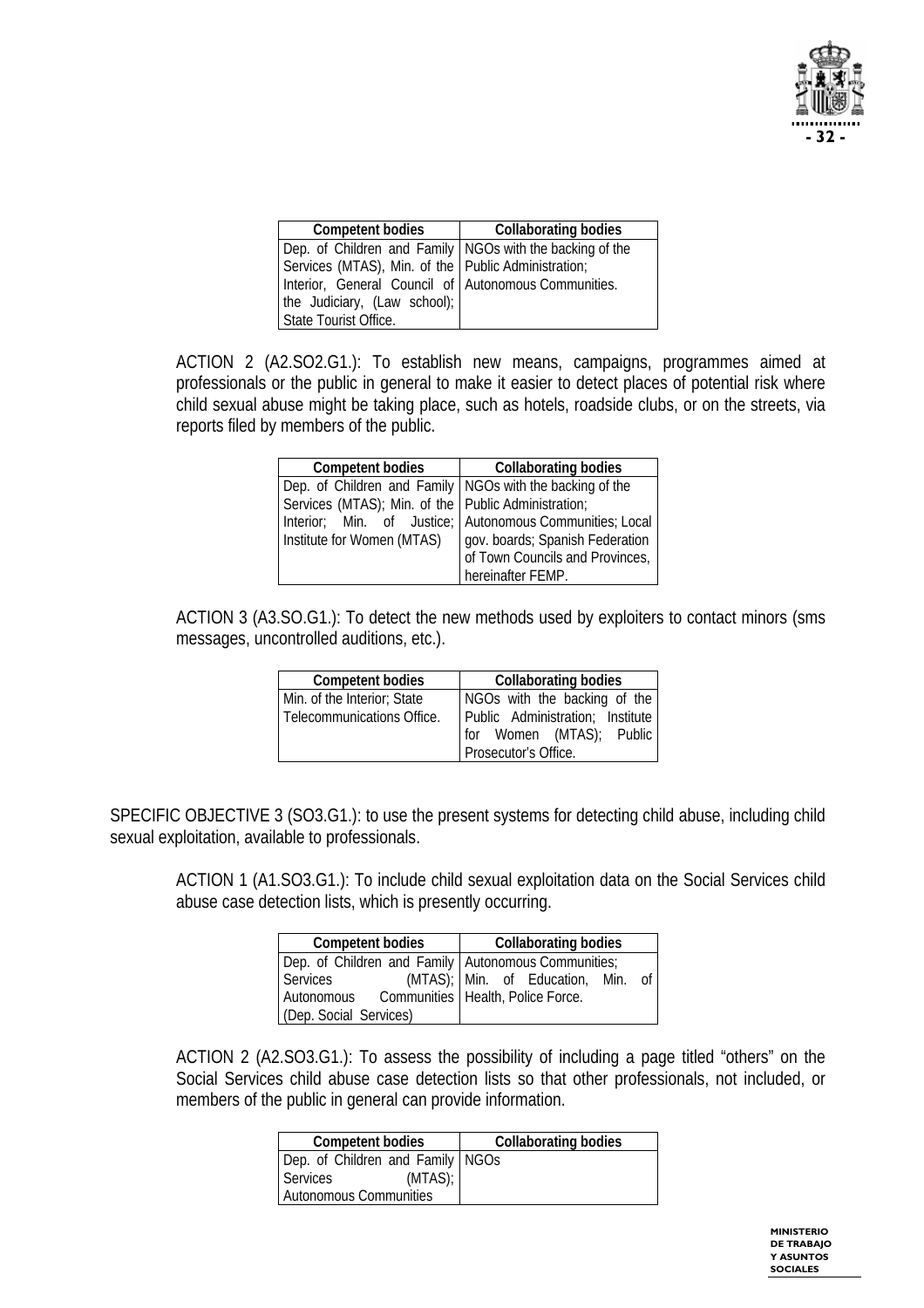

SPECIFIC OBJECTIVE (SO4.G1.): Unified treatment of statistics, according to sex, which affect the different aspects of the problem.

ACTION 1 (A1.SO4.G1.): To support and maintain the integrated statistics systems on cases of child sexual exploitation reported –Coordination Department's Child sexual exploitation data base (Ministry of the Interior's State Secretary's Office)-.

| <b>Competent bodies</b>                               | <b>Collaborating bodies</b>                                      |  |
|-------------------------------------------------------|------------------------------------------------------------------|--|
|                                                       | State Secretary's Office for NGOs with the backing of the        |  |
|                                                       | Security (Min. of the Interior);   Public Administration; Public |  |
| National Police Force; Min. of   Prosecutor's Office. |                                                                  |  |
| Justice.                                              |                                                                  |  |

ACTION 2 (A2.SO4.G1.): To regularly update information on child sexual exploitation, maintaining the Data Base easily accessible to all the agents involved in combating it.

| Competent bodies                      | Collaborating bodies |
|---------------------------------------|----------------------|
| National Police Force (Min. of   NGOs |                      |
| the Interior); Public                 |                      |
| Prosecutor's Office; State            |                      |
| Secretary's Office<br>for             |                      |
| Telecommunications and the            |                      |
| Information Society (Min. of          |                      |
| Industry, Tourism<br>and              |                      |
| Commerce)                             |                      |

ACTION 3 (A3.SO4.G1.): To assess the inclusion of the data on child sexual exploitation in the unified child abuse case detection register.

| <b>Competent bodies</b> | <b>Collaborating bodies</b>                                                                |
|-------------------------|--------------------------------------------------------------------------------------------|
| Services                | Dep. of Children and Family NGOs with the backing of the<br>(MTAS); Public Administration. |
| Autonomous Communities  |                                                                                            |

SPECIFIC OBJECTIVE 5 (SO5.G1.): The analysis and development of research which makes it possible to form a better understanding of the problem and its theoretical, conceptual and methodological aspects, and which contribute towards improving and increasing knowledge of the different elements which converge in these situations.

ACTION 1 (A1.SO5.G1.): Research into the incidence and structure of child sexual exploitation, replicating previous studies or promoting new studies, in which studies on sexual differences are also included.

| <b>Competent bodies</b>                                    | <b>Collaborating bodies</b> |
|------------------------------------------------------------|-----------------------------|
| Dep. of Children and Family   NGOs with the backing of the |                             |
| Services (MTAS); Institute for Public Administration;      |                             |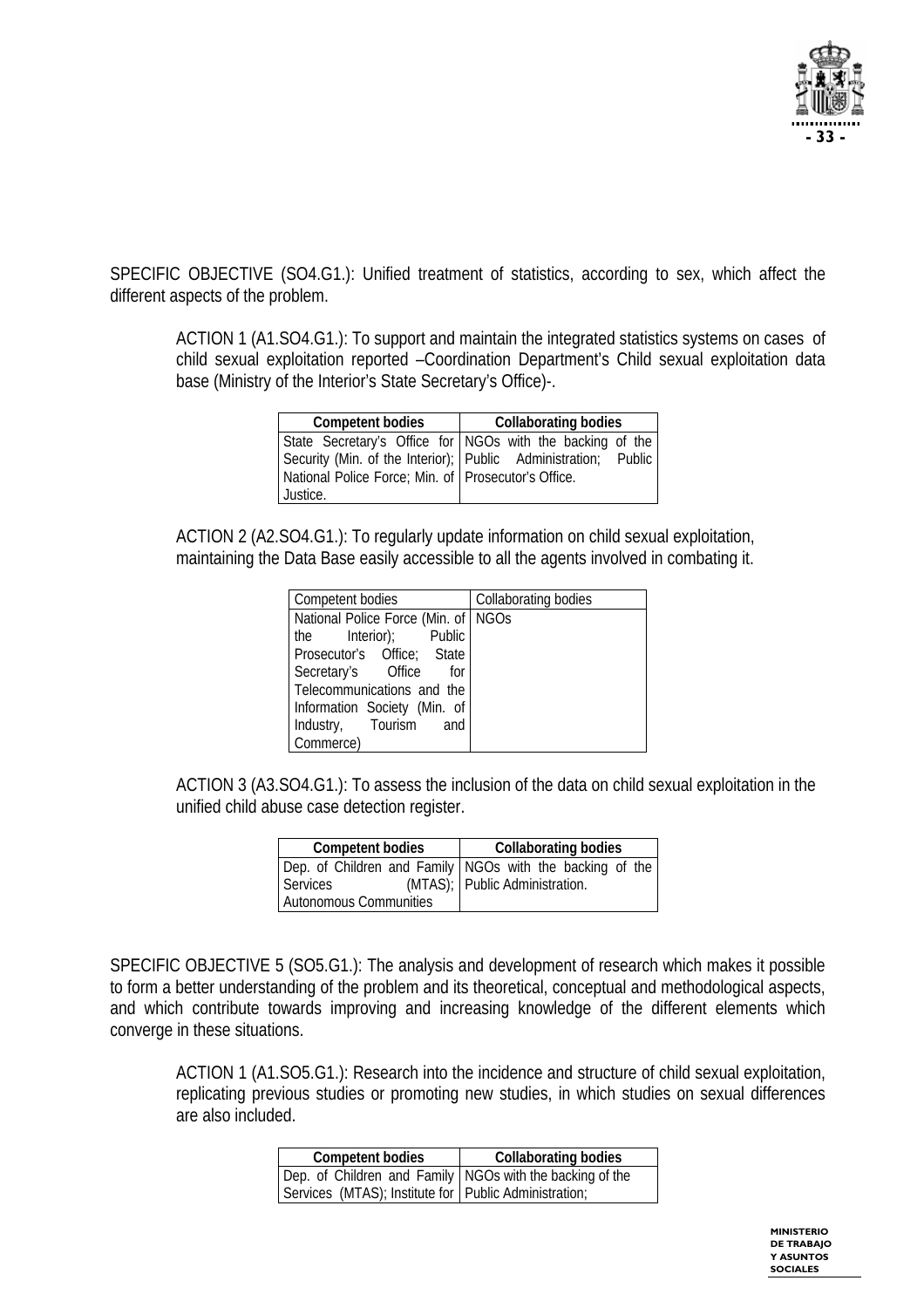

|              |                          | Women (MTAS), Youth Universities; Professional |
|--------------|--------------------------|------------------------------------------------|
|              |                          | Institute, hereinafter INJUVE Associations.    |
|              | (MTAS); Dep. of Commerce |                                                |
| and Tourism. |                          |                                                |

ACTION 2 (A2.SO5.G1.): Research into risk factors and factors protecting children and adolescents against sexual exploitation; prevention and treatment of victims and perpetrators; the characteristics, needs and demands of the victims; characteristics of the exploiters; differentiating between clients and exploiters, situations where sexual exploitation proliferates: means of access to the victims, strategies of the exploiters, networks, etc.

| <b>Competent bodies</b>               | <b>Collaborating bodies</b>                              |
|---------------------------------------|----------------------------------------------------------|
|                                       | Dep. of Children and Family NGOs with the backing of the |
| Services (MTAS); Institute for Public | Administration;                                          |
| Women (MTAS)                          | Universities.                                            |

ACTION 3 (A3.SSO5.G1.): To promote the exchange of child sexual exploitation research advances in conferences and congresses relating to child abuse.

| <b>Competent bodies</b>                                    |               | <b>Collaborating bodies</b> |
|------------------------------------------------------------|---------------|-----------------------------|
| Dep. of Children and Family   NGOs with the backing of the |               |                             |
| (MTAS); Public<br><b>Services</b>                          |               | Administration;             |
| Autonomous Communities.                                    | Universities. |                             |

ACTION 4 (A4.SO5.G1.): Publication and circulation of research carried out, empirical or by way of review.

| <b>Competent bodies</b>                                  |  | <b>Collaborating bodies</b> |                 |                                                 |
|----------------------------------------------------------|--|-----------------------------|-----------------|-------------------------------------------------|
| Dep. of Children and Family NGOs with the backing of the |  |                             |                 |                                                 |
| Services (MTAS); Min. of Public                          |  |                             |                 | Administration;                                 |
|                                                          |  |                             |                 | Education and Science   Autonomous Communities; |
| $(MEC)$ .                                                |  |                             |                 | Universities; Institute for Women               |
|                                                          |  |                             | (MTAS); INJUVE. |                                                 |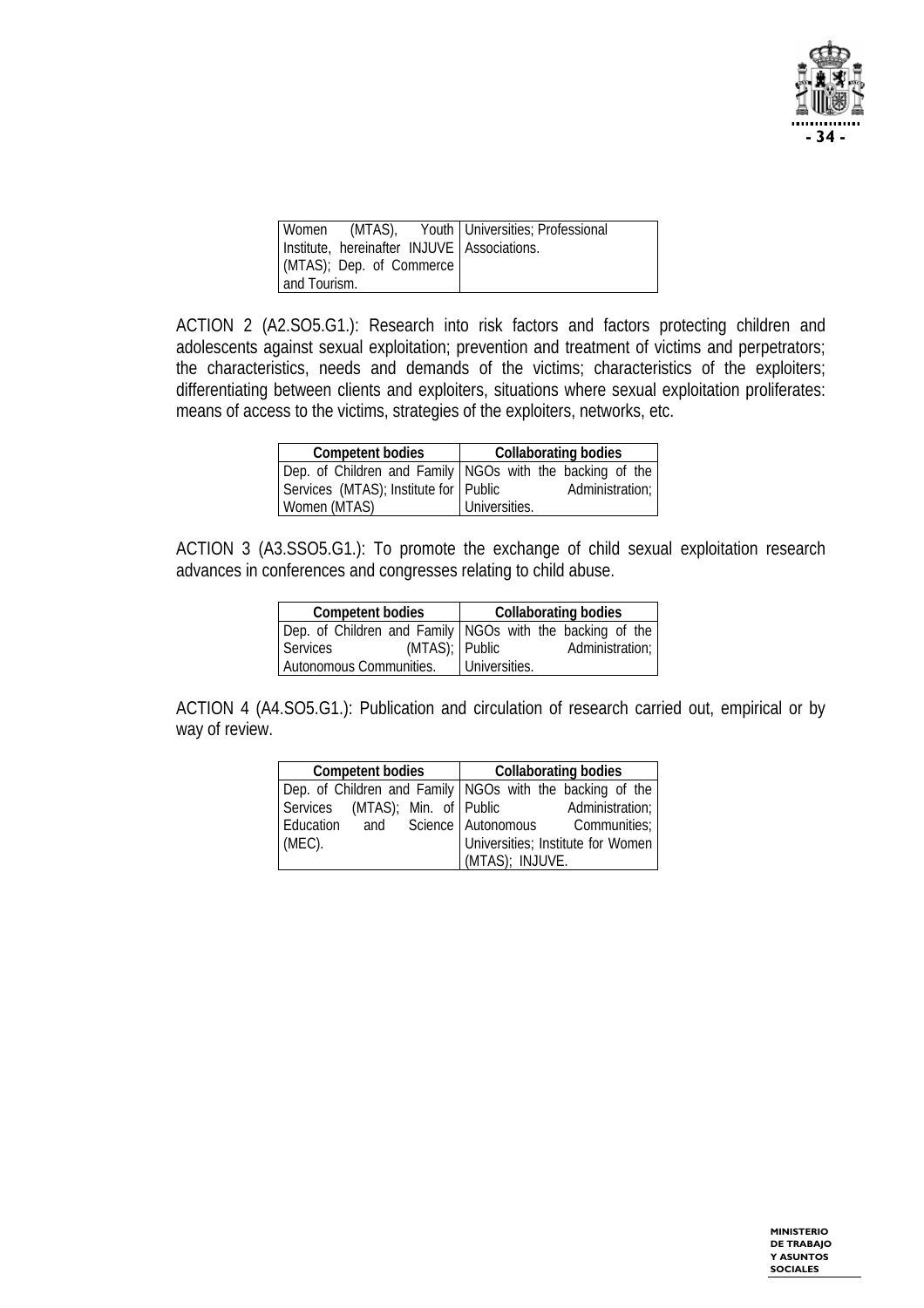

#### GENERAL OBJECTIVE 2 (G2.). RAISING OF AWARENESS, SOCIAL PROTEST AND PREVENTION OF SITUATIONS WHERE CHILD SEXUAL EXPLOITATION CAN OCCUR.

SPECIFIC OBJECTIVO 1 (SO1.G2.): Raising of social awareness and information with regard to child sexual exploitation.

ACTION 1 (A1.SO1.G2.): Ensuring that the National Plan is well known among professionals from the different levels of intervention (e.g., conferences or symposiums calling on the Autonomous Communities and press to attend).

| <b>Competent bodies</b> | <b>Collaborating bodies</b>                                |
|-------------------------|------------------------------------------------------------|
|                         | Dep. of Children and Family   NGOs with the backing of the |
| Services                | (MTAS); Public Administration; Min. of                     |
| Autonomous Communities  | Education and Science (MEC).                               |

ACTION 2 (A2.SSO1.G2.): To organise work meetings or seminars to promote the inclusion of the problem of child sexual exploitation in the agendas of the different political parties.

| <b>Competent bodies</b> |              | <b>Collaborating bodies</b>                                |
|-------------------------|--------------|------------------------------------------------------------|
|                         |              | Dep. of Children and Family   NGOS with the backing of the |
| Services                |              | (MTAS); Public Administration.                             |
| Autonomous              | Communities; |                                                            |
| FFMP                    |              |                                                            |

ACTION 3 (A3.SO1.G2.): To devote a space to child sexual exploitation within the general campaigns to increase public awareness of child abuse.

| <b>Competent bodies</b>          | <b>Collaborating bodies</b> |
|----------------------------------|-----------------------------|
| Dep. of Children and Family NGOs |                             |
| Services<br>$(MTAS)$ ;           |                             |
| Autonomous Communities;          |                             |
| Min. of Education and            |                             |
| Science (MEC)                    |                             |

ACTION 4 (A4.SO1.G2.): To organise campaigns to raise awareness aimed at professional sectors (tourism and leisure sector, Army members, teachers, doctors and nurses, the pharmaceutical industry, etc.).

| <b>Competent bodies</b>                      | <b>Collaborating bodies</b>                                    |
|----------------------------------------------|----------------------------------------------------------------|
|                                              | State Secretary's Office for NGOs with the backing of the      |
|                                              | Tourism and Commerce; Min.   Public Administration; Local gov. |
|                                              | of Education and Science boards; Multimedia companies,         |
| (MEC); Min. of Health and Tourist companies; |                                                                |
| Consumption.                                 |                                                                |

ACTION 5 (A5.SSO1.G2.): With the aim of understanding and promoting the actions which are being carried out within the framework of this Plan, we recommend that each action is

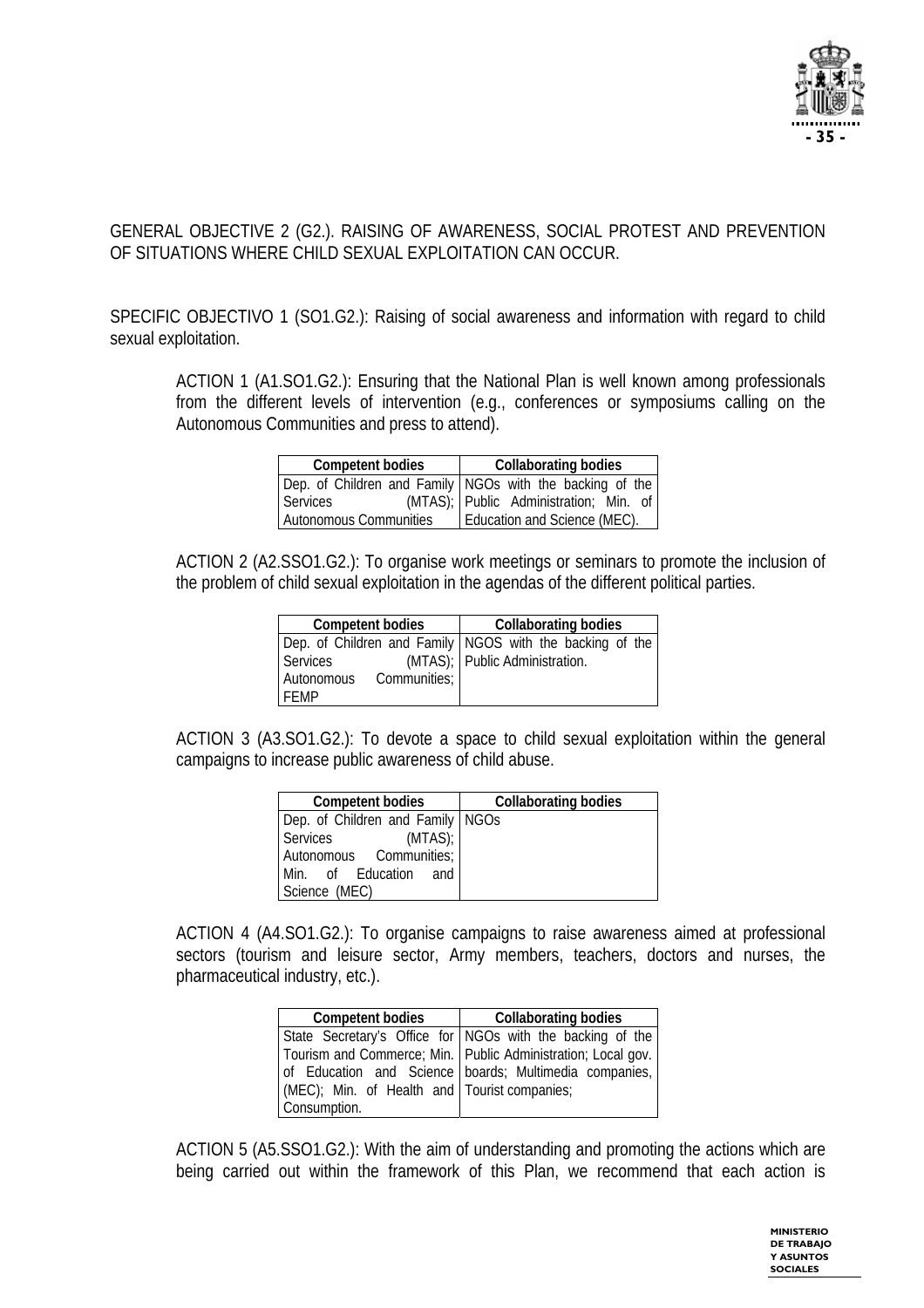

recognised as being an initiative included in the II Action Plan to combat the Sexual Exploitation of Children.

| <b>Competent bodies</b> | <b>Collaborating bodies</b>                                    |
|-------------------------|----------------------------------------------------------------|
|                         | Dep. of Children and Family   All of the Bodies which put into |
| Services                | (MTAS); practice any of the actions                            |
| Autonomous Communities  | contained in the Plan.                                         |

SPECIFIC OBJECTIVE 2 (SO2.G2.): To extend and develop emotional and sexual education within the education system (programmes aimed at teachers, parents and pupils), taking into account those aspects relating to health in a biopsychosocial context.

ACTION 1 (A1.SO2.G2.): To foment and promote formal and informal sex education programmes in schools and colleges where the negative repercussions of, for example, pornography, sex offences or prostitution will be stressed.

| <b>Competent bodies</b> | <b>Collaborating bodies</b>                               |
|-------------------------|-----------------------------------------------------------|
|                         | Min. of Education and NGOs; Local gov. boards;            |
|                         | Science (MEC); Institute for Spanish Federation of Women, |
| Women (MTAS)            | hereinafter FEM; Office of Public                         |
|                         | Safety.                                                   |

SPECIFIC OBJECTIVE 3 (SO3.G2.): Promotion of social programmes aimed especially at risk groups (immigrants, poor communities, etc.) in order to prevent child sexual exploitation.

ACTION 1 (A1.SO3.G2.): To support participation programmes aimed at minors in risk situations (child and youth associations) and to use such programmes to include their suggestions in public plans and programmes.

| <b>Competent bodies</b>                           | <b>Collaborating bodies</b>                                |
|---------------------------------------------------|------------------------------------------------------------|
|                                                   | Dep. of Children and Family NGOs with the backing of the   |
|                                                   | Services (MTAS); State   Public Administration; Local gov. |
| Secretary's Office for boards (Community Police). |                                                            |
| Immigration and Emigration;                       |                                                            |
| Autonomous Communities;                           |                                                            |
| FEMP.                                             |                                                            |

ACTION 2 (A2.SO3.G2.): To develop and support programmes aimed at improving the situation of unaccompanied immigrant children and immigrants as a specific risk group with regard to sexual exploitation (Take into account the GRECO programme, "Spain's Global Programme to Regulate and Coordinate Foreign Residents' Affairs and Immigration").

| <b>Competent bodies</b>            | <b>Collaborating bodies</b>                                 |
|------------------------------------|-------------------------------------------------------------|
| State Secretary's Office for NGOs; | Autonomous                                                  |
|                                    | Immigration and Emigration; Communities; Local gov. boards; |
| (Dep. of Immigration and FEMP.     |                                                             |
| Integration Affairs MTAS);         |                                                             |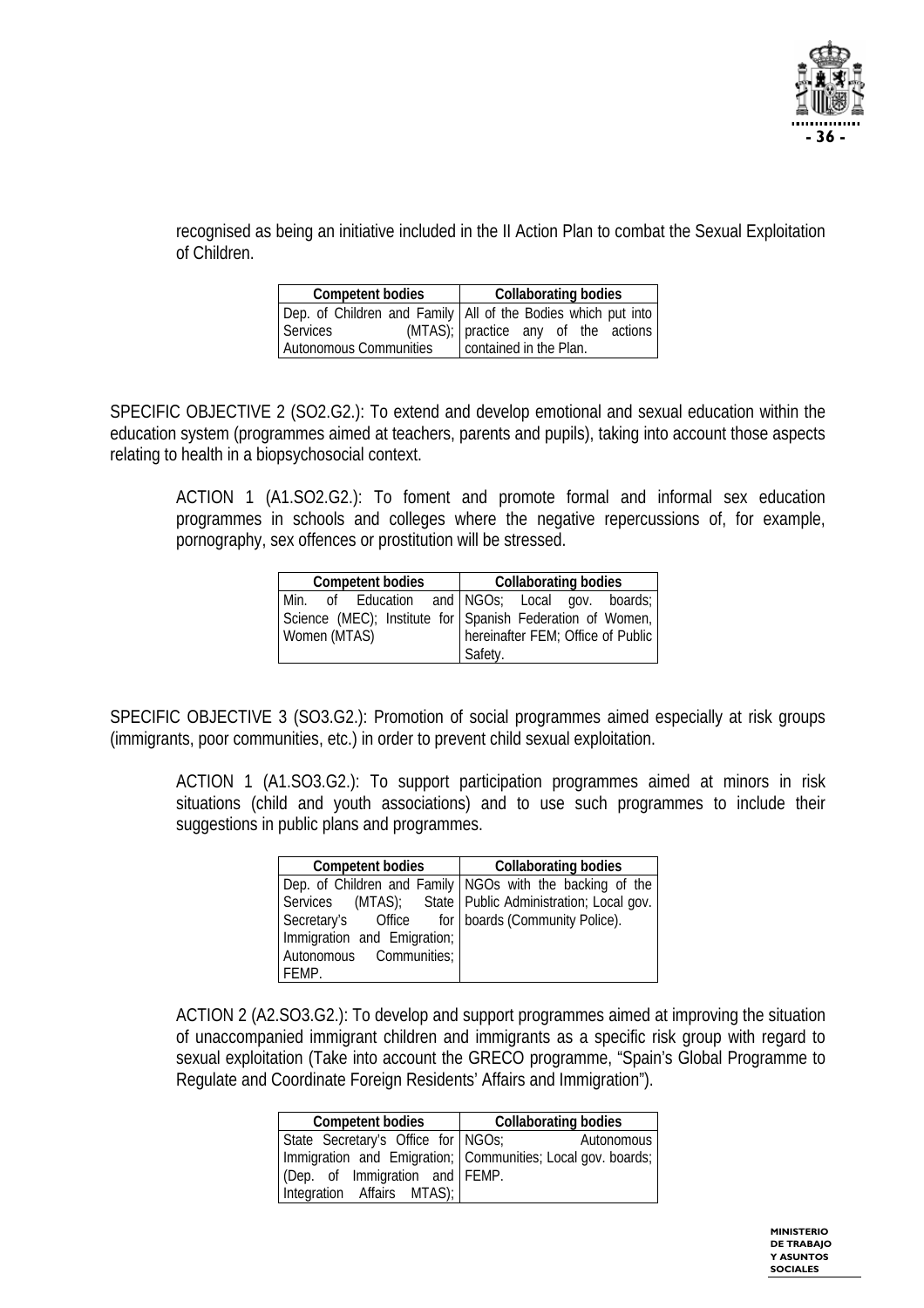

| Dep. of Children and Family    |
|--------------------------------|
| Services (MTAS); Min. of       |
| Education and Science          |
| (MEC); Min. of Foreign Affairs |
| and Cooperation. State         |
| Secretary's Office<br>for      |
| Security.                      |

ACTION 3 (A3.SO3.G2.): To promote integral action programmes in deprived areas which specifically contemplate children and adolescents in a risk situation.

|              | <b>Competent bodies</b> | <b>Collaborating bodies</b>                                |  |  |
|--------------|-------------------------|------------------------------------------------------------|--|--|
|              |                         | Dep. of Social Services   NGOs with the back of the Public |  |  |
| (MTAS)       |                         | Autonomous   Administration; Local gov.                    |  |  |
| Communities. |                         | boards; FEMP; Min. of Education                            |  |  |
|              |                         | and Science (MEC)                                          |  |  |

SPECIFIC OBJECTIVE 4 (SO4.G2.): Participation and commitment of the Media as a means of providing information about the real situation. Adoption of the Deontological Code in treating news stories and the monitoring of the Code of Conduct for the Self-regulation of Television content.

ACTION (A1.SO4.G2.): To draw up and promote directives for the responsible broadcasting of new on sexual exploitation and sexual abuse affecting minors.

| <b>Competent bodies</b>                                                                                      | Collaborating bodies                                                       |  |  |
|--------------------------------------------------------------------------------------------------------------|----------------------------------------------------------------------------|--|--|
| State Secretary's Office for NGOs;<br>the Information Society (Min.   the Media.<br>of Industry, Tourism and | Professional<br>Telecommunications and for Associations of Journalists and |  |  |
| Commerce); Dep. of Children<br>and Family Services (MTAS).                                                   |                                                                            |  |  |

ACTION 2 (A2.SSO4.G2.): Training in the rights and needs of children, aimed at media studies professionals.

| <b>Competent bodies</b>                     | <b>Collaborating bodies</b>                                |  |  |
|---------------------------------------------|------------------------------------------------------------|--|--|
| State Secretary's Office for NGOs;          | <b>Professional</b>                                        |  |  |
|                                             | Telecommunications and for Associations of Journalists and |  |  |
| the Information Society. (Min.   the Media. |                                                            |  |  |
| of Industry, Tourism and                    |                                                            |  |  |
| Commerce).                                  |                                                            |  |  |

ACTION 3 (A3.SO4.G2.): To promote commitment among the media by adopting deontological codes of conduct.

| <b>Competent bodies</b>                  | <b>Collaborating bodies</b>                                |  |  |
|------------------------------------------|------------------------------------------------------------|--|--|
| State Secretary's Office for NGOs;       | Professional                                               |  |  |
|                                          | Telecommunications and for Associations of Journalists and |  |  |
| the Information Society (Min. the Media. |                                                            |  |  |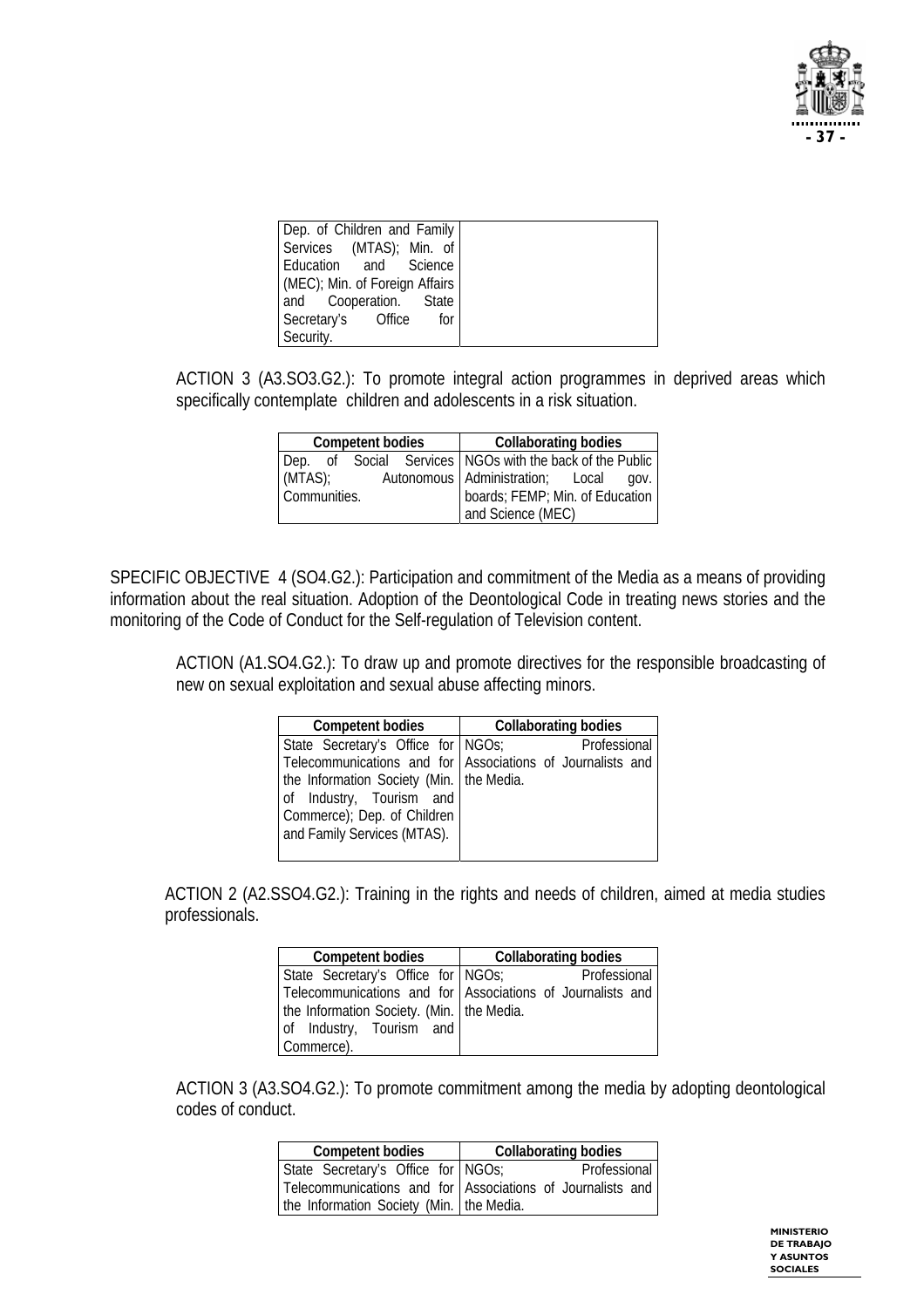

| of Industry, Tourism and |
|--------------------------|
| Commerce).               |

ACTION 4 (A4.SO4.G2.): To ensure that the media are committed to campaigns at raising social awareness.

| <b>Competent bodies</b>                    | <b>Collaborating bodies</b>                                |  |  |
|--------------------------------------------|------------------------------------------------------------|--|--|
| State Secretary's Office for NGOs;         | Professional                                               |  |  |
|                                            | Telecommunications and for Associations of Journalists and |  |  |
| the Information Society (Min.   the Media. |                                                            |  |  |
| of Industry, Tourism and                   |                                                            |  |  |
| Commerce).                                 |                                                            |  |  |

SPECIFIC OBJECTIVE 5 (SO5.G2.): The continuation and widening of the Campaign against sexual tourism.

ACTION 1 (A1.SO5.G2.): Reprinting, drawing up and distribution of material related to the Campaign. Creation of a web site related to the Campaign.

| <b>Competent bodies</b>                             | <b>Collaborating bodies</b>                                  |
|-----------------------------------------------------|--------------------------------------------------------------|
|                                                     | Dep. of Children and Family   NGOs involved in the Campaign; |
|                                                     | Services (MTAS); State Autonomous Communities; Local         |
| Secretary's Office for Tourism   gov. boards; FEMP. |                                                              |
| and Commerce (Min. of                               |                                                              |
| Industry, Tourism and                               |                                                              |
| Commerce)                                           |                                                              |

ACTION 2 (A2.SO5.G2.): Reinforcement and increase of collaborations in different ambits: companies (travel agencies, airlines, tour operators, etc.), civil society, the media, the Police Force, the judiciary, etc.

| <b>Competent bodies</b>                 | <b>Collaborating bodies</b>                                  |  |
|-----------------------------------------|--------------------------------------------------------------|--|
| Dep. of Commerce and NGOs;              | Autonomous                                                   |  |
|                                         | Tourism; State Secretary's   Communities; Local gov. boards; |  |
| Office for Security (Min. of the   FEMP |                                                              |  |
| Interior; Dep. of Children and          |                                                              |  |
| Family Services (MTAS).                 |                                                              |  |

ACTION 3 (A3.SO5.G2.): To increase the relationship and cooperation with tourist destination countries.

| <b>Competent bodies</b>                       | <b>Collaborating bodies</b> |
|-----------------------------------------------|-----------------------------|
| Dep. of Commerce and NGOs; Tourist companies. |                             |
| Tourism; Min. of the Interior                 |                             |
| State Secretary's Office for                  |                             |
| Immigration and Emigration                    |                             |
| (MTAS); Min. of Foreign                       |                             |
| Affairs.                                      |                             |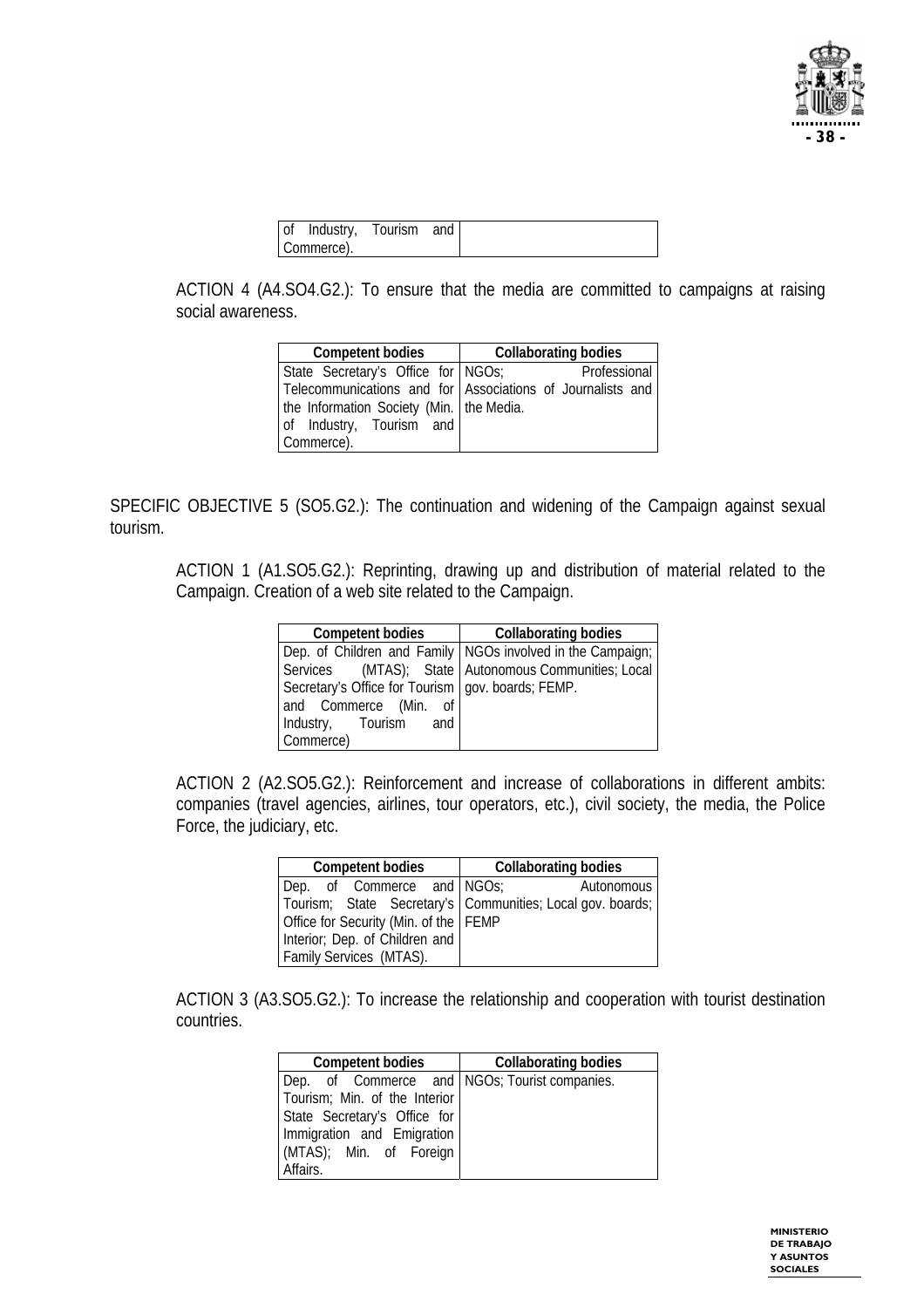

ACTION 4 (A4.SO5.G2.): Signing of the Code of Conduct by tourist companies in an official act.

| <b>Competent bodies</b> |  |  |  |  | <b>Collaborating bodies</b> |                                                  |  |  |
|-------------------------|--|--|--|--|-----------------------------|--------------------------------------------------|--|--|
|                         |  |  |  |  |                             | Dep. of Commerce and NGOs; Companies involved in |  |  |
|                         |  |  |  |  |                             | Tourism; Min. of Foreign   the tourist industry. |  |  |
| Affairs.                |  |  |  |  |                             |                                                  |  |  |

ACTION 5 (A5.SO5.G2.): Raising awareness among tourist industry professionals, etc.

| <b>Competent bodies</b>              | <b>Collaborating bodies</b>                                   |
|--------------------------------------|---------------------------------------------------------------|
|                                      | State Secretary's Office for NGOs; Companies involved in      |
|                                      | Telecommunications and for the tourist industry; Professional |
|                                      | the Information Society (Min. Associations related to child   |
| of Industry, Tourism and protection. |                                                               |
| Commerce)                            |                                                               |

SPECIFIC OBJECTIVE 6 (SO6.G2.): To maintain and extend the programmes, campaigns and measures related to the use of the Internet.

ACTION 1 (A1.SO6.G2.): To promote activities to raise awareness aimed at informing parents, teachers and users in general how to best use the Internet. To warn of possible damaging or harmful content.

| <b>Competent bodies</b>              | <b>Collaborating bodies</b>                            |  |
|--------------------------------------|--------------------------------------------------------|--|
|                                      | State Secretary's Office for NGOs.; Local gov. boards; |  |
| Telecommunications and for FEMP;     | Autonomous                                             |  |
| the Information Society Communities. |                                                        |  |
| (RED.es); National                   |                                                        |  |
| Information and Educational          |                                                        |  |
| Communication Centre,                |                                                        |  |
| hereinafter CNIICE (MEC).            |                                                        |  |

ACTION 2 (A2.SO6.G2.): To develop and promote measures to ensure that minors can use the Internet safely, encouraging the sector to offer screening methods and classification systems as well as to promote self-regulatory measures for the sector and content supervision mechanisms.

| Competent bodies                               | <b>Collaborating bodies</b>                               |
|------------------------------------------------|-----------------------------------------------------------|
|                                                | State Secretary's Office for NGOs.; ICTE (Spanish Tourism |
| Telecommunications and for Quality Institute). |                                                           |
| the Information Society                        |                                                           |
| (RED.es); State Secretary's                    |                                                           |
| Office for Security                            |                                                           |
| (Information Technology                        |                                                           |
| Crime Investigation Unit,                      |                                                           |
| hereinafter BIT), AECI (Min.                   |                                                           |
| of Foreign Affairs).                           |                                                           |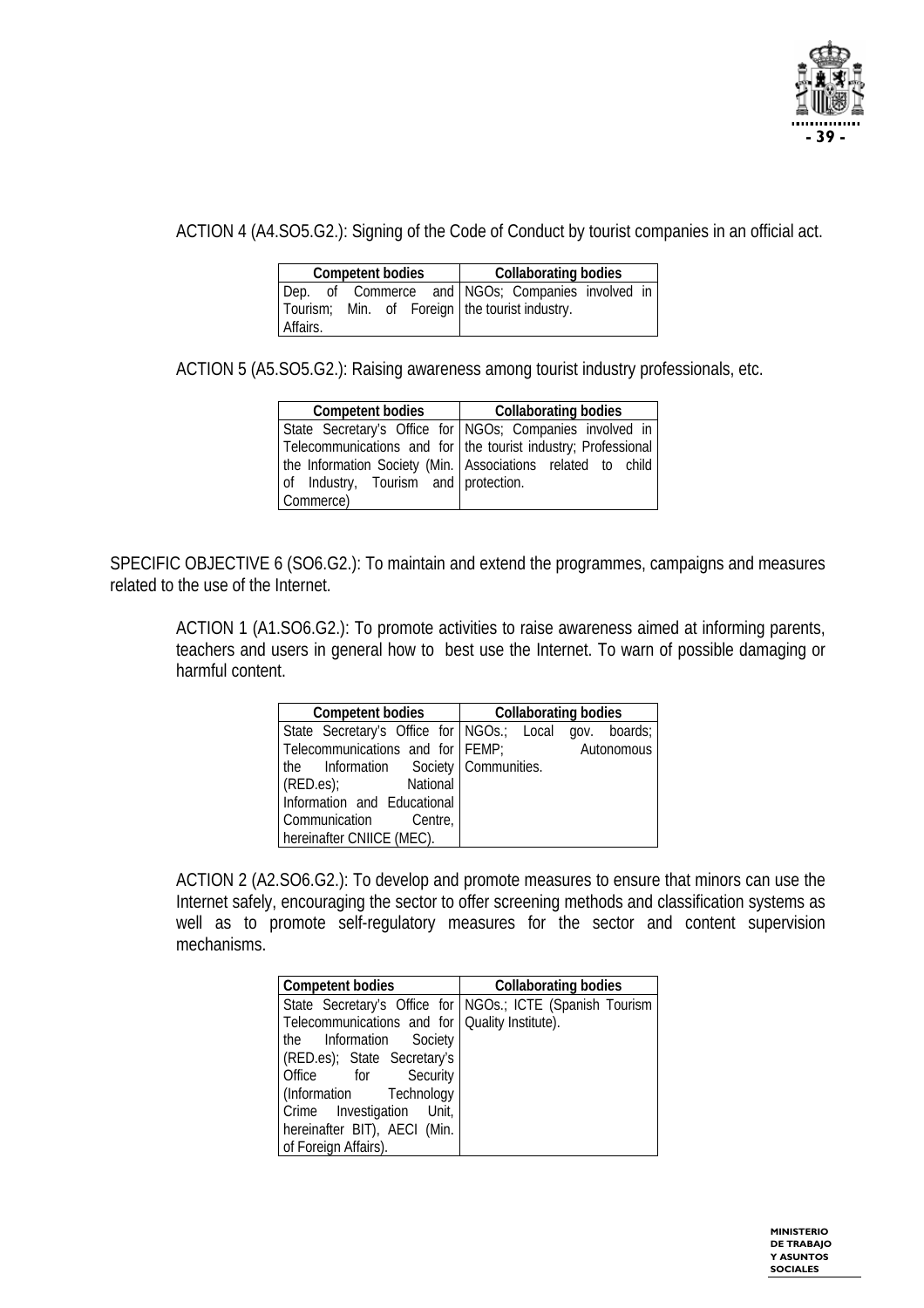

ACTION 3 (A3.SO6.G2.): Replicate or carry out new studies aimed at identifying new Internet risks for minors, with the focus on prevention.

| <b>Competent bodies</b>                               |  | <b>Collaborating bodies</b> |  |            |            |
|-------------------------------------------------------|--|-----------------------------|--|------------|------------|
| Min. of Education and NGOs.; Universities;            |  |                             |  |            | Other      |
| Science (MEC); State   sectors (Photograph developing |  |                             |  |            |            |
| Secretary's Office for                                |  |                             |  | companies, | publishing |
| Telecommunications and for   companies, etc.).        |  |                             |  |            |            |
| the Information Society; State                        |  |                             |  |            |            |
| Secretary's Office                                    |  | for                         |  |            |            |
| Immigration and Emigration;                           |  |                             |  |            |            |
| Dep. of Children and Family                           |  |                             |  |            |            |
| Services (MTAS).                                      |  |                             |  |            |            |

ACTION 4 (A4.SO6.G2.): To support, maintain and establish new web sites whose aim is to inform both children and professionals about safe Internet use.

| Competent bodies                 | <b>Collaborating bodies</b>                          |
|----------------------------------|------------------------------------------------------|
|                                  | State Secretary's Office for Autonomous Communities; |
| Telecommunications and for NGOs. |                                                      |
| the Information Society          |                                                      |
| (RED.es); ECPAT; (CNIICE),       |                                                      |
| Min. of Education and            |                                                      |
| Science (MEC), Autonomous        |                                                      |
| <b>Communities</b>               |                                                      |

ACTION 5 (A5.SO6.G2.): To involve "Cybernetic" establishments in safe Internet use, including their participation in campaigns such as "Cibercentro Amigo".

| <b>Competent bodies</b>                                   |  | <b>Collaborating bodies</b> |  |  |
|-----------------------------------------------------------|--|-----------------------------|--|--|
| State Secretary's Office for NGOs. and Professional       |  |                             |  |  |
| Telecommunications and for Associations involved in child |  |                             |  |  |
| the Information Society; Min   protection.                |  |                             |  |  |
| of the Interior (BIT); Dep. of                            |  |                             |  |  |
| Children and Family Services                              |  |                             |  |  |
| (MTAS); Autonomous                                        |  |                             |  |  |
| Communities; Local gov.                                   |  |                             |  |  |
| boards; FEMP                                              |  |                             |  |  |

SPECIFIC OBJECTIVE 7 (SO7.G2.): To involve other business sectors: photograph developing companies, publishing companies, etc.

ACTION 1 (A1.SO7.G2.): To encourage the business sector to notify the authorities if they are sent any material involving child pornography.

| <b>Competent bodies</b>               | <b>Collaborating bodies</b>                           |  |
|---------------------------------------|-------------------------------------------------------|--|
| State Secretary's Office for   NGOs.; | Autonomous                                            |  |
|                                       | Commerce and Tourism; Communities; Local gov. boards; |  |
| State Secretary's Office for FEMP     |                                                       |  |
| Security (Min. of the Interior)       |                                                       |  |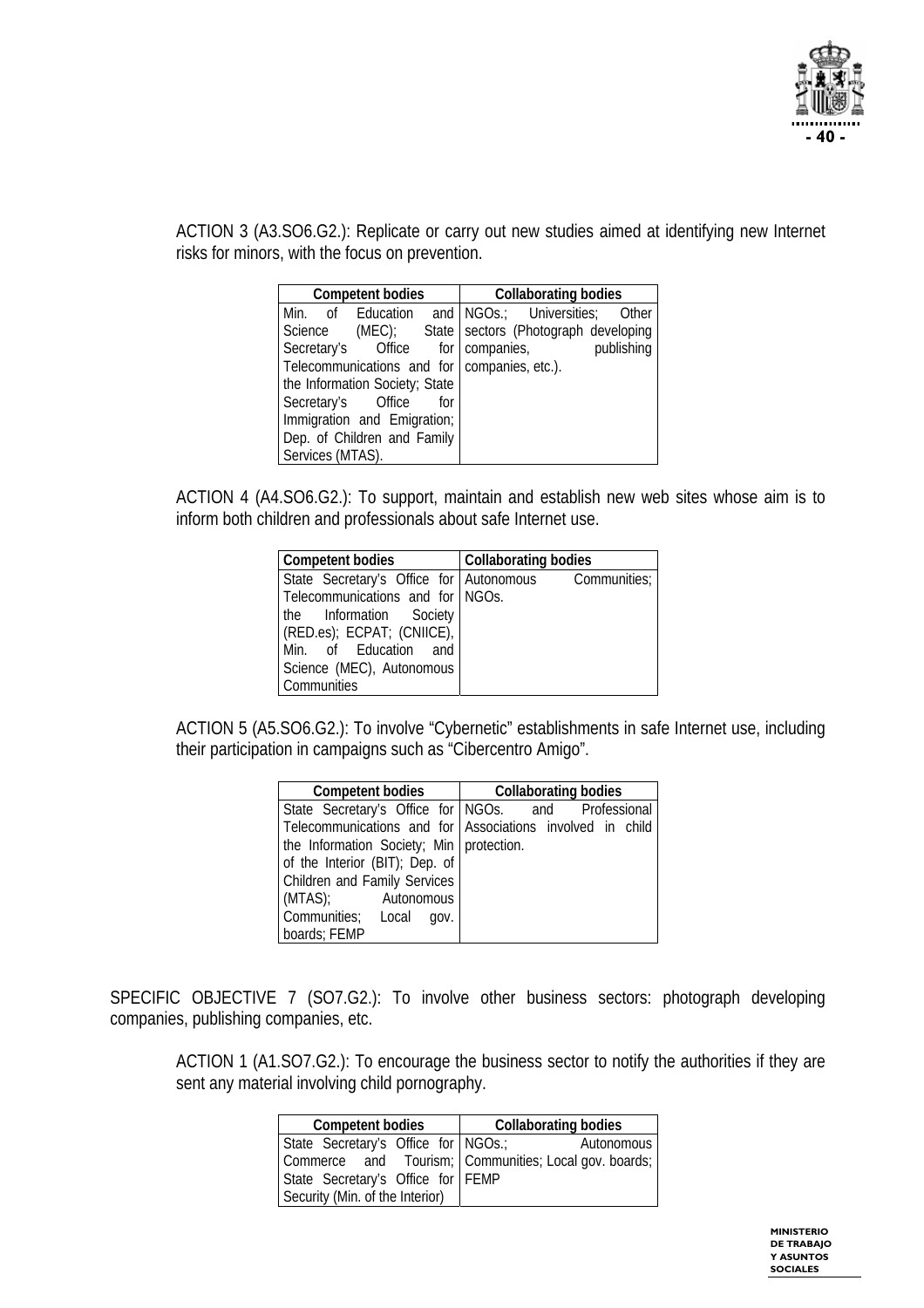

ACTION 2 (A2.SO7.G2.): To raise awareness of tourist guide publishers and encourage them to talk about sexual tourism in order to dissuade possible transgressors.

| <b>Competent bodies</b>            | <b>Collaborating bodies</b> |
|------------------------------------|-----------------------------|
| State Secretary's Office for NGOs. |                             |
| Commerce and Tourism; Dep.         |                             |
| of Immigration and Emigration      |                             |
| (MTAS); Dep. of Children           |                             |
| and Family Services (MTAS)         |                             |

ACTION 3 (A3.SO7.G2.): To encourage the adult sex-business sector (sex-shops, pornographic literature or magazines, etc.). to reject and report written or visual content or any other media which uses children or adolescents in sexual activity or supports it.

| <b>Competent bodies</b>      |  | <b>Collaborating bodies</b>                             |
|------------------------------|--|---------------------------------------------------------|
|                              |  | State Secretary's Office for NGOs; Dep. of Children and |
|                              |  | Commerce and Tourism; Family Services (MTAS).           |
| State Secretary's Office for |  |                                                         |
| Security.                    |  |                                                         |

SPECIFIC OBJECTIVE 8 (SO8.G1.): The preparation of material to promote and facilitate the exchange of information. (Optimum use of information.)

ACTION 1 (A1.SO8.G2.): To support the adaptation and circulation of material or documents drawn up by national and international bodies.

| <b>Competent bodies</b>            | <b>Collaborating bodies</b> |                                 |  |
|------------------------------------|-----------------------------|---------------------------------|--|
| Dep. of Children and Family NGOs.; |                             | Autonomous                      |  |
| Services (MTAS)                    | FFMP                        | Communities; Local gov. boards; |  |

SPECIFIC OBJECTIVE 9 (SO9.G2.): To establish or support programmes to prevent sexual abusers from re-offending.

ACTION 1 (A1.SO9.G2.): To inform of the benefits of rehabilitation and treatment of abusers to prevent child sexual abuse.

| <b>Competent bodies</b>      | <b>Collaborating bodies</b> |
|------------------------------|-----------------------------|
| Autonomous Communities; NGOs |                             |
| Public Prosecutor's Office.  |                             |

ACTION 2 (A2.SO9.G2.): To search for alternatives which legally allows for the establishment of sex offenders registers, in response to European proposals (Interpol) for an international register.

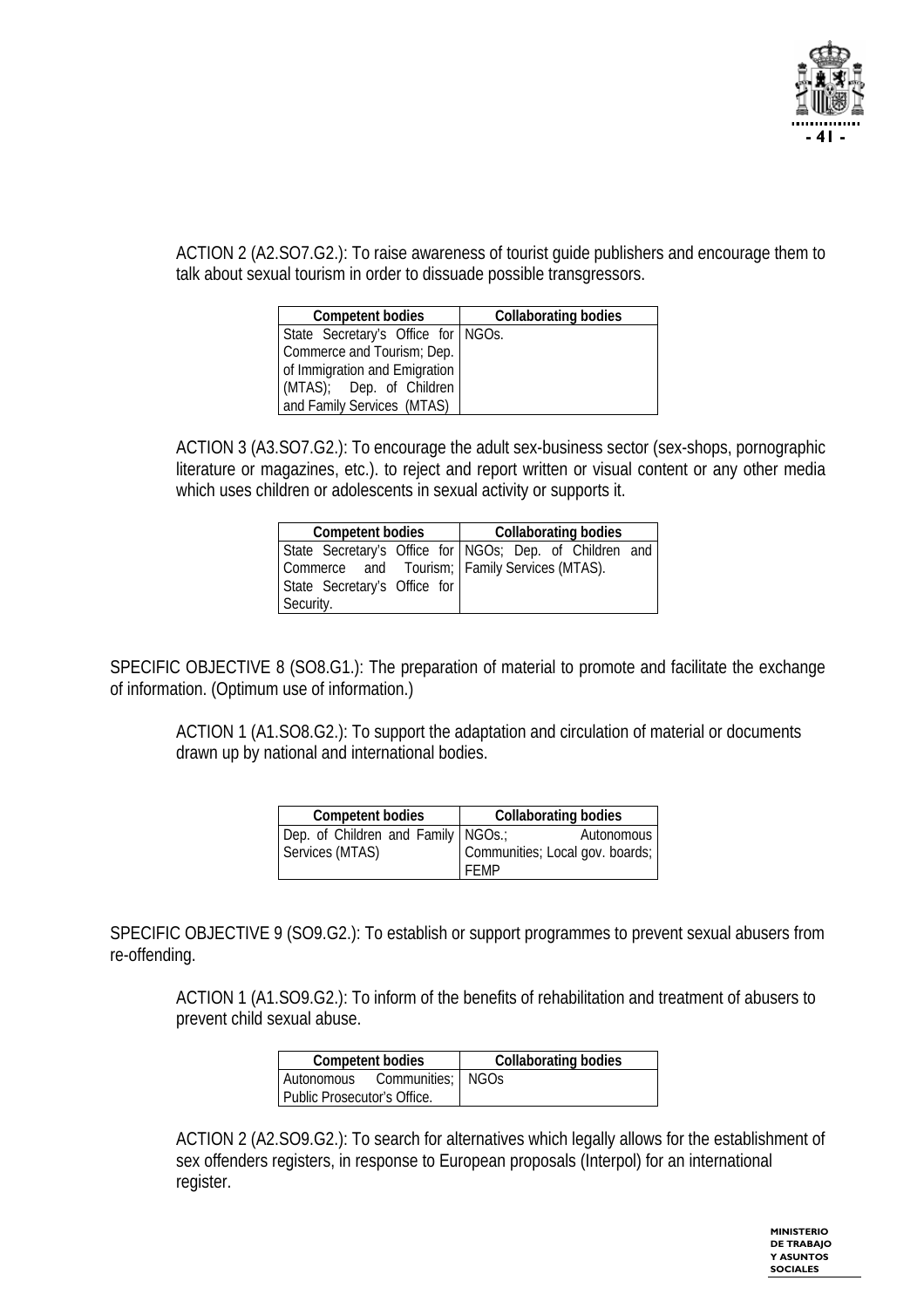

| <b>Competent bodies</b>                                                    | <b>Collaborating bodies</b> |  |
|----------------------------------------------------------------------------|-----------------------------|--|
| Min. of the Interior; Min. of NGOs<br>Justice. Min. of Foreign<br>Affairs. |                             |  |

SPECIFIC OBJECTIVE 10 (SO10.G2.): To maintain and establish new international collaboration programmes to prevent child sexual exploitation in other countries.

ACTION 1 (A1.SO10.G2.): To increase support for the development of programmes which will be established in other countries with the cooperation of Spain, through Spanish International Cooperation Action (AECI) in programmes such the ILO's IPEC (International programme on the elimination of child labour) for the eradication of child labour in Latin America.

| <b>Competent bodies</b>  | <b>Collaborating bodies</b>          |
|--------------------------|--------------------------------------|
| Min. of Foreign Affairs. | International<br>Spanish             |
|                          | Cooperation Action (AECI);           |
|                          | international<br>with<br><b>NGOs</b> |
|                          | representation.                      |

ACTION 2 (A2.SO10.G2.): To include the fight against child sexual exploitation in development cooperation programmes which the AECI presently implements (Action Plan for the promotion of Sustainable Tourism in Latin America, Equal Opportunities for Men and Women Programme, Programme for Natives, Health for Africa Development Cooperation Programme (Vila Programme), among others).

| <b>Competent bodies</b>  | <b>Collaborating bodies</b>       |  |  |  |  |
|--------------------------|-----------------------------------|--|--|--|--|
| Min. of Foreign Affairs. | International<br>Spanish          |  |  |  |  |
|                          | Cooperation Action (AECI);        |  |  |  |  |
|                          | with international<br><b>NGOS</b> |  |  |  |  |
|                          | representation.                   |  |  |  |  |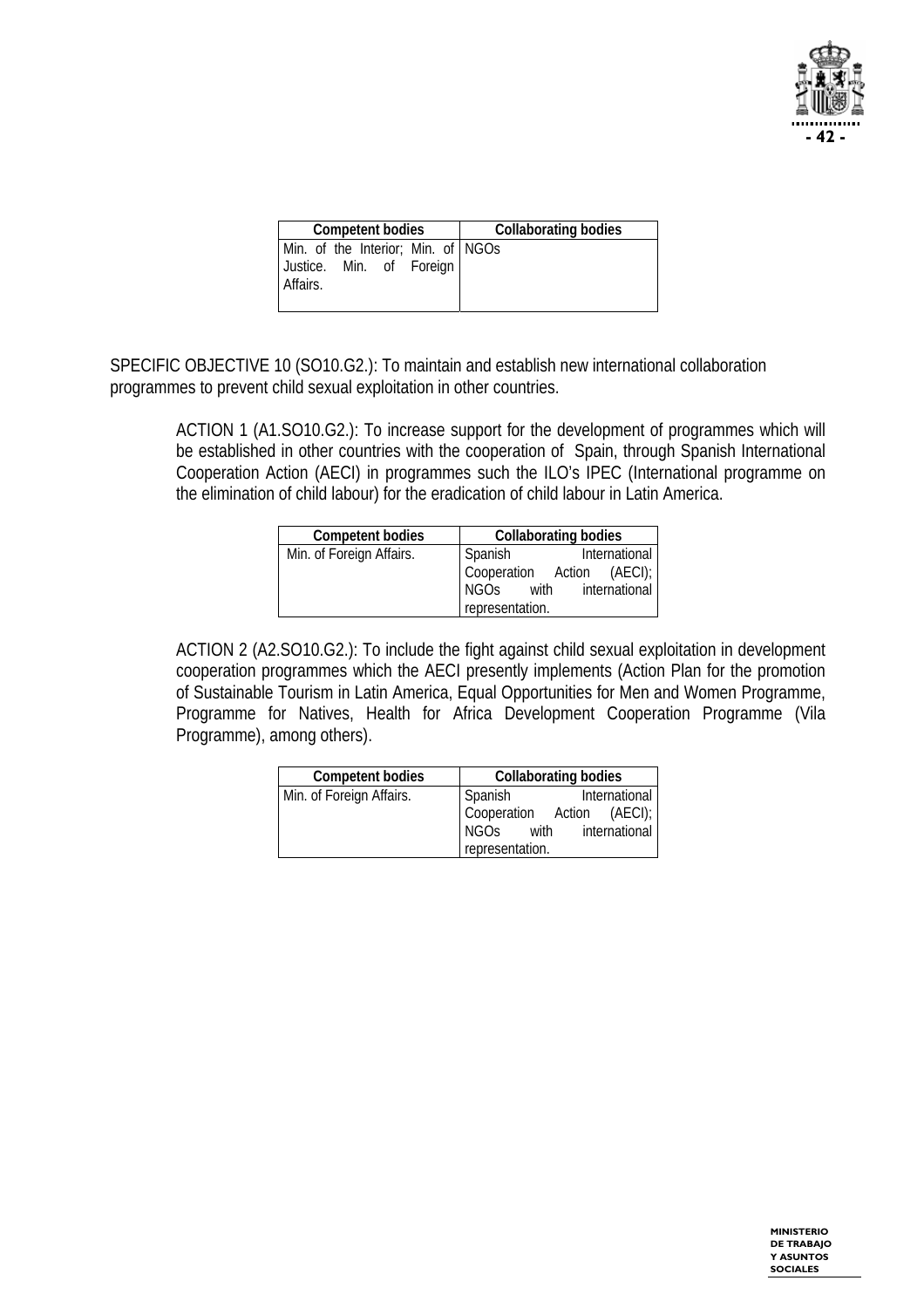

#### GENERAL OBJECTIVE 3 (G3.). ESTABLISHMENT OF A LEGISLATIVE/LEGAL FRAMEWORK TO COMBAT THE SEXUAL EXPLOITATION OF MINORS. AT BOTH NATIONAL AND INTERNATIONAL LEVELS.

SPECIFIC OBJECTIVE 1 (SO1.G3.): Study of the application of national and international legislation in order to evaluate the adequate categorisation and sanctioning of this criminal behaviour and, in such case, to propose appropriate legislative modifications, including new categorisation and sanctioning of offences.

ACTION 1 (A1.SO1.G3.): To adapt the Penal Code to the European Council Framework Decision which requires that the modification of the Penal Code be adapted to national legislation to ensure that child sex exploiters are penalised clearly and unequivocally.

| <b>Competent bodies</b> | <b>Collaborating bodies</b>                                                                                              |  |  |  |  |
|-------------------------|--------------------------------------------------------------------------------------------------------------------------|--|--|--|--|
| Min. of Justice         | Third countries; Min. of Foreign<br>Affairs; Spanish International<br>Cooperation Action (AECI); Min.<br>of the Interior |  |  |  |  |

ACTION 2 (A2.SO1.G3.): To evaluate the need to standardise the minimum age for consensual sexual relations established in various contexts (marriages, sporadic relationships, etc.).

| <b>Competent bodies</b> | <b>Collaborating bodies</b>                                 |
|-------------------------|-------------------------------------------------------------|
| Min. of Justice         | NGOs; Dep. of Children and<br><b>Family Services (MTAS)</b> |

SPECIFIC OBJECTIVE 2 (SO2.G3.): Improvement in the application of the extraterritoriality of criminal laws with regard to the protection of minors to combat exploitation and the promotion of bilateral conventions.

ACTION 1 (A1.SO2.G3.): To develop cooperation with third countries in order to avoid child trafficking.

| <b>Competent bodies</b>                      | <b>Collaborating bodies</b>                           |
|----------------------------------------------|-------------------------------------------------------|
|                                              | Min. of Foreign Affairs and   NGOs with international |
| Cooperation; Min. of Justice;   involvement. |                                                       |
| State Secretary0s Office for                 |                                                       |
| Immigration and Emigration;                  |                                                       |
| Spanish International                        |                                                       |
| Cooperation Action (AECI);                   |                                                       |
| Institute for Women                          |                                                       |

ACTION 2 (A2.SO2.G3.): To adapt national legislation to the Palermo Protocol with regard to child trafficking.

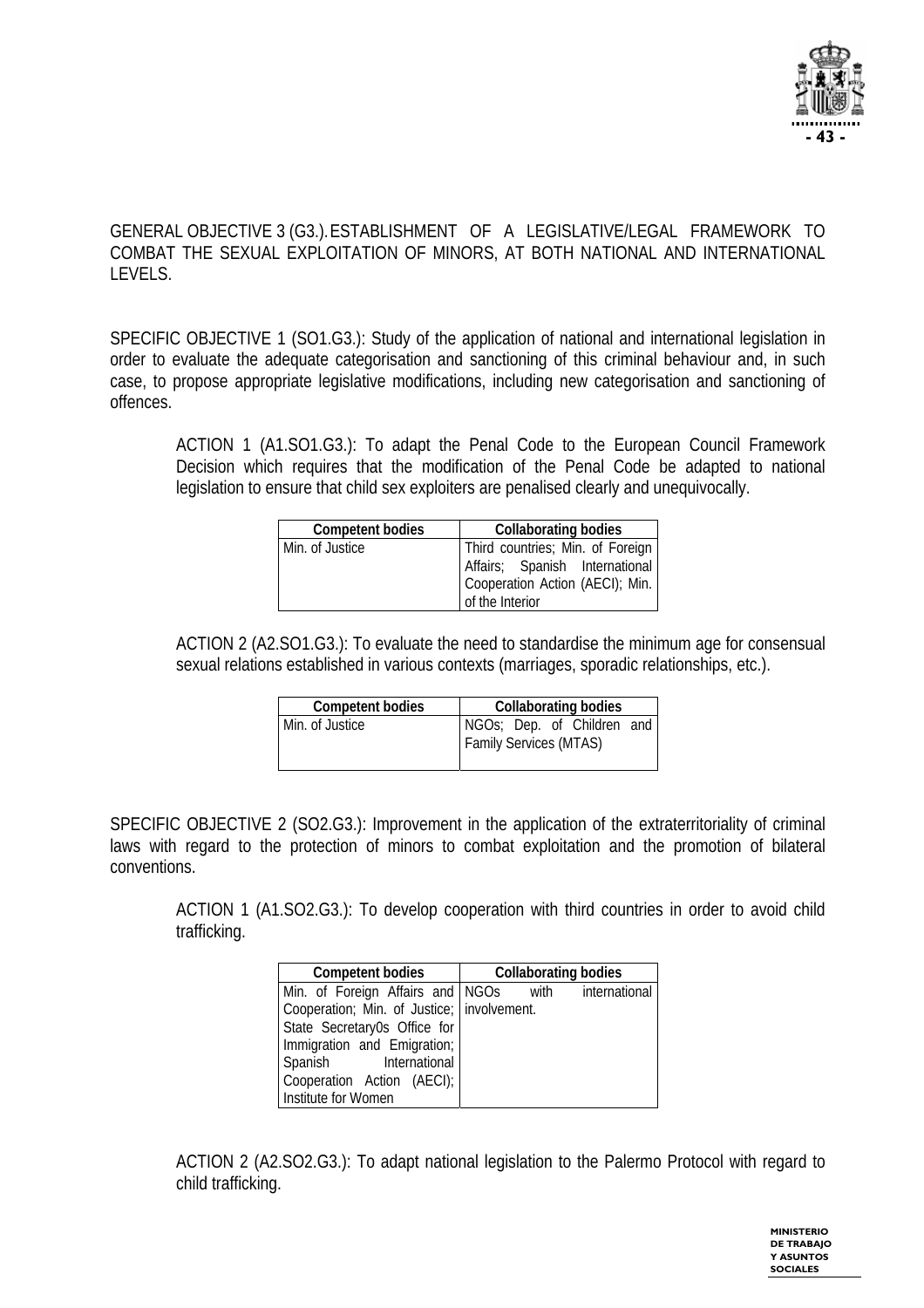

| <b>Competent bodies</b> | <b>Collaborating bodies</b> |
|-------------------------|-----------------------------|
| Min. of Justice         | NGOs                        |

ACTION 3 (A3.SO2.G3.): To promote participation in EU programmes.

|                                     | <b>Competent bodies</b>            |  |      | <b>Collaborating bodies</b> |
|-------------------------------------|------------------------------------|--|------|-----------------------------|
|                                     | Min. of the Interior; Min. of NGOs |  | with | international               |
| Affairs and involvement.<br>Foreign |                                    |  |      |                             |
| Cooperation; Dep. of Children       |                                    |  |      |                             |
|                                     | and Family Services (MTAS).        |  |      |                             |

SPECIFIC OBJECTIVE 3 (SO3.G3.): Monitoring of applicable legislation and drawing up of proposals.

ACTION 1 (A1.SO3.G3.): Promotion or monitoring of proposals within the framework of international organisations, such as the Council of Europe and the United Nations Organisation.

| <b>Competent bodies</b>                      | <b>Collaborating bodies</b> |
|----------------------------------------------|-----------------------------|
| Min. of Foreign Affairs and NGOs             | international<br>with       |
| Cooperation; Min. of Justice.   involvement. |                             |

ACTION 2 (A2.SO3.G3.): To promote the execution of the Refugee Stature for *victims of trafficking* who request and deserve it, in accordance with the recent evolution of International Refugee Law (United Nations Committee on the Elimination of Discrimination against Women).

| <b>Competent bodies</b>              | <b>Collaborating bodies</b> |
|--------------------------------------|-----------------------------|
| State Secretary's Office for   NGOs. |                             |
| Immigration and Emigration;          |                             |
| Institute for Women (MTAS);          |                             |
| Min. of Foreign Affairs and          |                             |
| Cooperation.                         |                             |

ACTION 3 (A3.SO3.G3.): To try to ensure that the future European Convention on Action against Trafficking in Human Beings contains a wide range of measures that guarantee that the rights of victims of trafficking are respected and protected and that victims are assisted.

| <b>Competent bodies</b>                                |                                                  |  |  | <b>Collaborating bodies</b> |  |  |  |  |
|--------------------------------------------------------|--------------------------------------------------|--|--|-----------------------------|--|--|--|--|
|                                                        | Min. of Justice; Min. of NGOs with international |  |  |                             |  |  |  |  |
| Foreign Affairs; State   involvement; Dep. of Children |                                                  |  |  |                             |  |  |  |  |
| Secretary's Office for and Family Services (MTAS).     |                                                  |  |  |                             |  |  |  |  |
| Immigration and Emigration;                            |                                                  |  |  |                             |  |  |  |  |
| Institute for Women (MTAS).                            |                                                  |  |  |                             |  |  |  |  |

ACTION 4 (A4.SO3.G3.): To evaluate making it a criminal act to connive at behaviour which favours or promotes child sexual exploitation by expressing approval of it.

| <b>Competent bodies</b> | <b>Collaborating bodies</b>                                                    |  |  |  |  |  |  |
|-------------------------|--------------------------------------------------------------------------------|--|--|--|--|--|--|
| Min. of Justice.        | Dep. of Children and Family<br>Services (MTAS); Institute for<br>Women (MTAS). |  |  |  |  |  |  |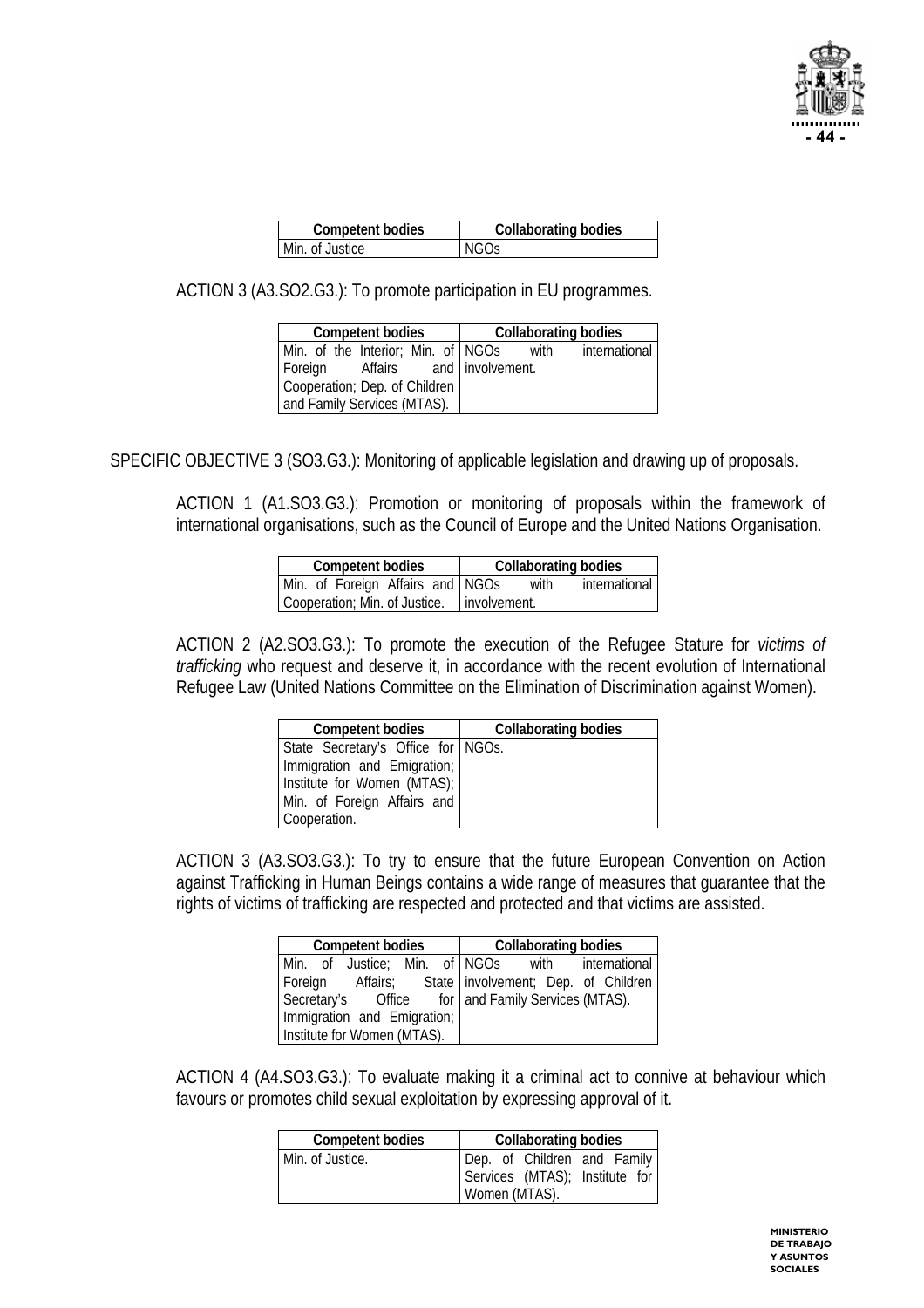

ACTION 5 (A5.SO3.G3.): To analyse the possibility of allocating funds seized in operations combating child sexual exploitation to victim assistance programmes and to the development of other actions outlined in this Plan.

| <b>Competent bodies</b> | Collaborating bodies                                      |  |  |  |  |  |
|-------------------------|-----------------------------------------------------------|--|--|--|--|--|
| Min. of Justice.        | Dep. of Children and Family                               |  |  |  |  |  |
|                         | Services (MTAS); State<br>Secretary's Office for Security |  |  |  |  |  |
|                         |                                                           |  |  |  |  |  |
|                         | (Min. of the Interior).                                   |  |  |  |  |  |

SPECIFIC OBJECTIVE 4 (SO4.G3.): Ratification of international conventions which protect children and adolescents.

ACTION 1 (A1.SO4.G3.): Ratification of the Hague Convention of 19 October 1996 on jurisdiction, applicable law, recognition, enforcement and cooperation in respect of parental responsibility and measures for the protection of children.

| <b>Competent bodies</b> |  |  |  |  | <b>Collaborating bodies</b>                           |  |  |  |  |  |
|-------------------------|--|--|--|--|-------------------------------------------------------|--|--|--|--|--|
|                         |  |  |  |  | Min. of Justice; Min. of State Secretary's Office for |  |  |  |  |  |
| Foreign<br>Affairs      |  |  |  |  | and Security (Min. of the Interior).                  |  |  |  |  |  |
| Cooperation.            |  |  |  |  |                                                       |  |  |  |  |  |

ACTION 2 (A2.SO4.G3.): Ratification of the International Convention on the protection of the rights of all migrant workers and the members of their families, adopted by the United Nations General Assembly in 1990.

| <b>Competent bodies</b> |  |  |                                      | <b>Collaborating bodies</b> |  |                                                       |  |  |
|-------------------------|--|--|--------------------------------------|-----------------------------|--|-------------------------------------------------------|--|--|
|                         |  |  |                                      |                             |  | Min. of Justice; Min. of State Secretary's Office for |  |  |
| Foreign<br>Affairs      |  |  | and Security (Min. of the Interior). |                             |  |                                                       |  |  |
| Cooperation.            |  |  |                                      |                             |  |                                                       |  |  |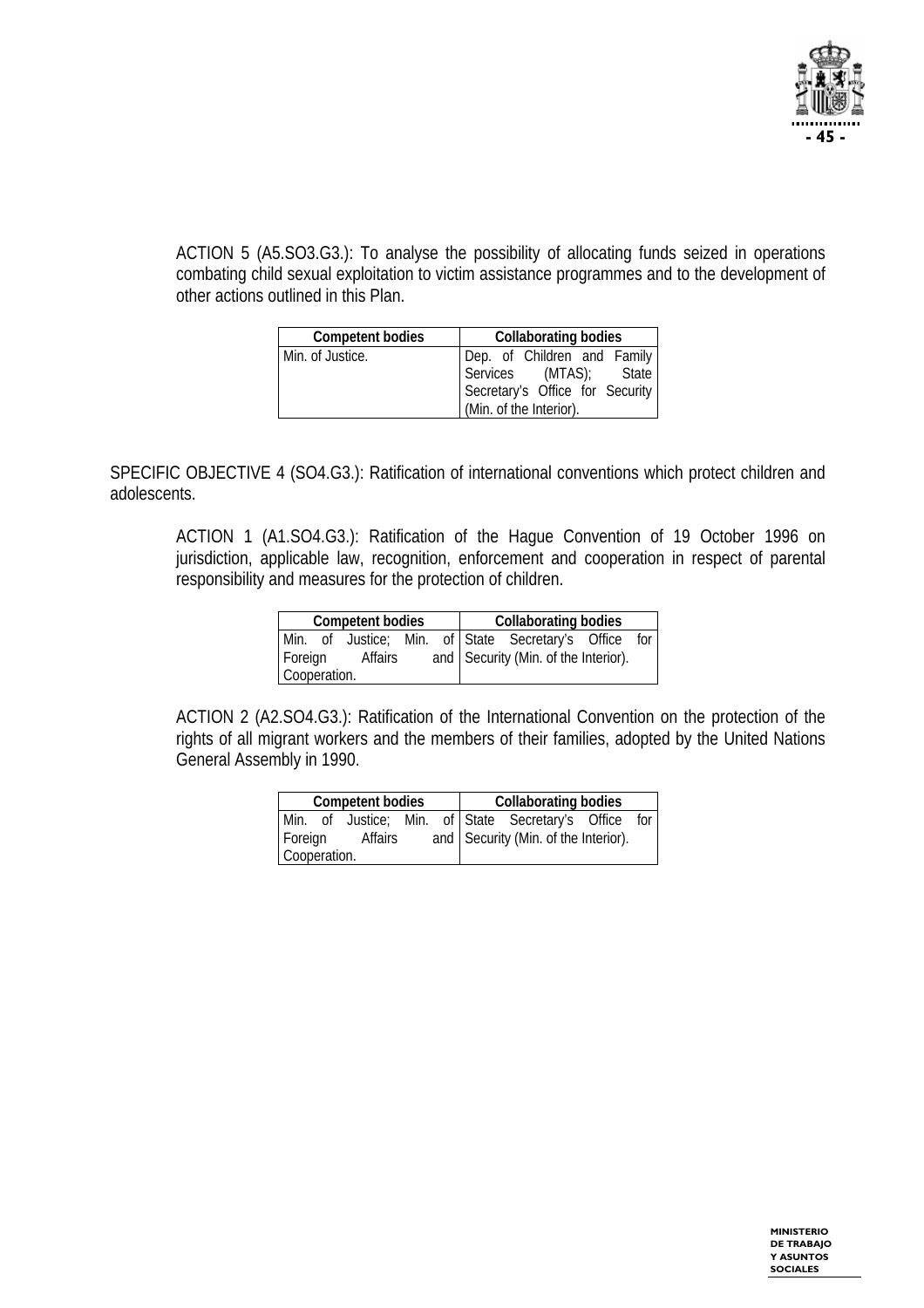

#### GENERAL OBJECTIVE 4 (G4). PROTECTION OF AND INTERVENTION ON BEHALF OF CHILDREN AND ADOLESCENTS WHO ARE BEING EXPLOITED AND TREATMENT OF AGGRESSORS.

SPECIFIC OBJECTIVE 1 (SO1.G4.): Coordination of the different institutions which intervene insofar as their jurisdiction allows in situations where exploitation is taking place: the Police Force, Social Services, Health Services, Public Prosecutor's Office, Courts, etc., by approving, monitoring and extending the Intervention Protocols in order to prevent abuse and double victimisation.

ACTION 1 (A1.SO1.G4.): To establish a basic sexual abuse action Protocol in which the areas of jurisdiction of the bodies involved are delimited.

| <b>Competent bodies</b>          |               | <b>Collaborating bodies</b>          |
|----------------------------------|---------------|--------------------------------------|
| Childhood                        |               | Observatory   NGOs; Bar Association. |
| (MTAS)<br>Autonomous             |               |                                      |
| Communities;                     | <b>Public</b> |                                      |
| Prosecutor's Office (Min. of     |               |                                      |
| Justice); State Secretary's      |               |                                      |
| Office for Security (Min. of the |               |                                      |
| Interior), General Council of    |               |                                      |
| the Judiciary.                   |               |                                      |

ACTION 2 (A2.SO1.G4.): To promote a judicial procedure which guarantees the rights and special needs of child victims of sexual exploitation and which takes into account the recommendations made during investigations into the cases of said victims and the judicial procedure.

| <b>Competent bodies</b> |                                                                            |  |  | <b>Collaborating bodies</b> |  |  |
|-------------------------|----------------------------------------------------------------------------|--|--|-----------------------------|--|--|
| Min.                    | of Justice, Public NGOs;                                                   |  |  | Autonomous                  |  |  |
|                         | Prosecutor's Office; Min. of Communities; Bar Association.<br>the Interior |  |  |                             |  |  |

SPECIFIC OBJECTIVE 2 (SO2.G4.): The development and exchange of Good Practices (specific programmes) in the areas of rehabilitation and psychological support for the victims, protection and social, labour and school reintegration.

ACTION 1 (A1.SO2.G4.): To compile and promote information on specific programmes protecting and intervening on behalf of victims.

|                                   | <b>Competent bodies</b> |  |       | <b>Collaborating bodies</b>                             |
|-----------------------------------|-------------------------|--|-------|---------------------------------------------------------|
| Dep. of Children and Family NGOs; |                         |  |       | Autonomous                                              |
|                                   |                         |  |       | Services (MTAS); Public Communities; Local gov. boards; |
| Prosecutor's Office.              |                         |  | FFMP. |                                                         |

ACTION 2 (A2.SO2.G4.): To foment the creation of social support networks for minors affected and in risk situations.

| <b>Competent bodies</b> | <b>Collaborating bodies</b> |
|-------------------------|-----------------------------|
|-------------------------|-----------------------------|

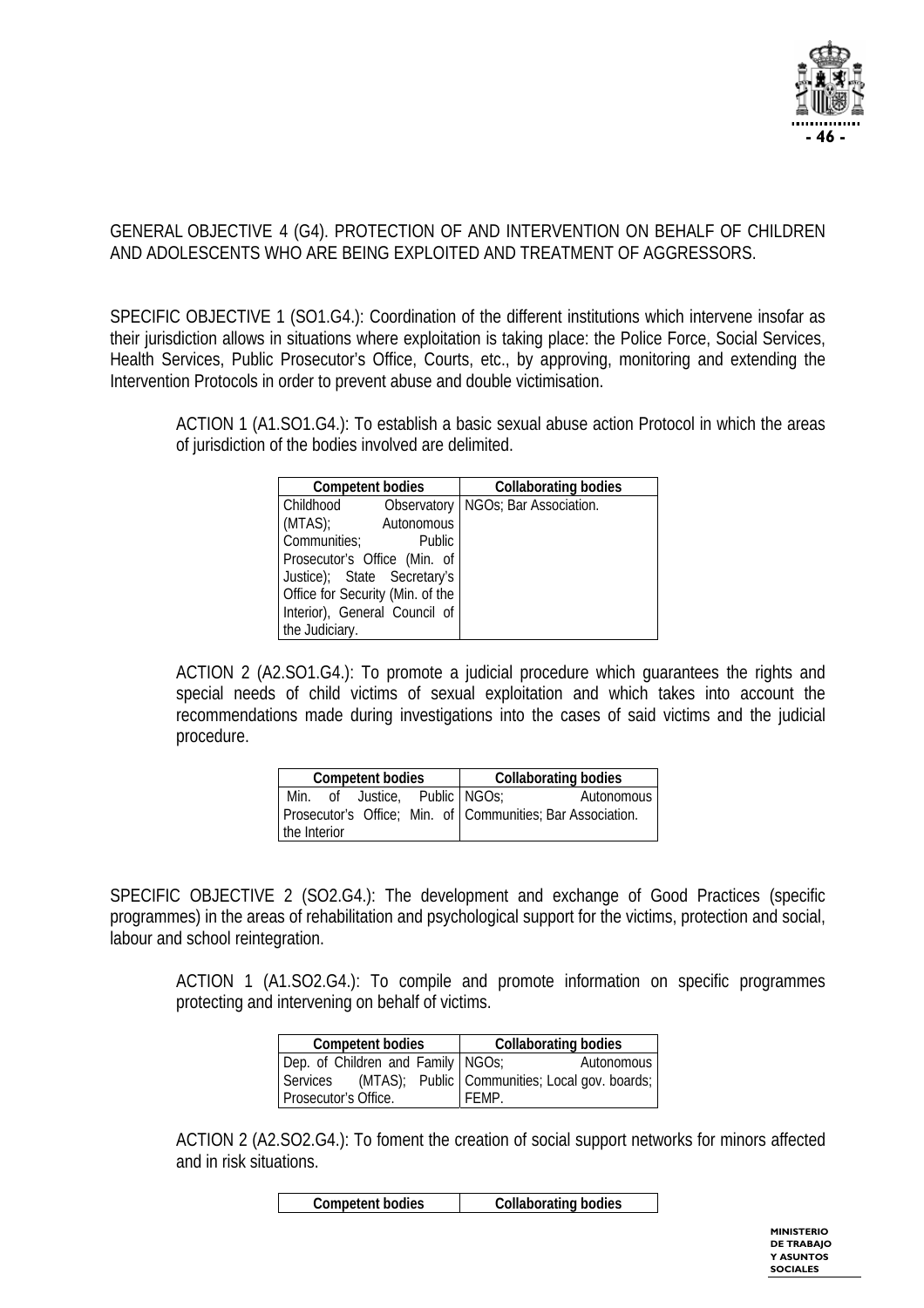

|                  | Dep. of Children and Family   Autonomous Communities; Local |
|------------------|-------------------------------------------------------------|
| Services (MTAS). | gov. boards; FEMP; NGOs.                                    |

ACTION 3 (A3.SO2.G4.): To facilitate the access of child and adolescent victims to victims assistance services, compensation and economic and material aid.

| <b>Competent bodies</b>                                | <b>Collaborating bodies</b>                 |  |  |  |  |  |  |
|--------------------------------------------------------|---------------------------------------------|--|--|--|--|--|--|
| l Autonomous                                           | Communities; Local gov. boards; FEMP;       |  |  |  |  |  |  |
| Justice                                                | Administration   NGOs. Dep. of Children and |  |  |  |  |  |  |
| Organs; Min. of the Economy.   Family Services (MTAS). |                                             |  |  |  |  |  |  |

ACTION 4 (A4.SO2.G4.): To promote measures which contribute towards helping victims overcome their fear and report the situation in which they find themselves, improving the necessary protection measures.

| <b>Competent bodies</b>     | <b>Collaborating bodies</b>                                                                                          |
|-----------------------------|----------------------------------------------------------------------------------------------------------------------|
| Institute for Women (MTAS). | Autonomous Communities   Local gov. boards; NGOs., Dep.<br>Min. of Foreign Affairs; of Children and Family Services. |

SPECIFIC OBJECTIVE 3 (SO3.G4.): To apply protection measures to foreign minors affected by child sexual exploitation.

ACTION 1 (A1.SO3.G4.): To create control mechanisms to ensure that children and adolescents who have been victims of trafficking and who return to their countries of origin are safe after their return.

| <b>Competent bodies</b>                   | <b>Collaborating bodies</b>                     |
|-------------------------------------------|-------------------------------------------------|
|                                           | Autonomous Communities; NGOs with international |
| State Secretary's Office for involvement. |                                                 |
| Immigration and Emigration                |                                                 |
| MTAS); Min. of Foreign                    |                                                 |
| Affairs and Cooperation; Min.             |                                                 |
| of the Interior.                          |                                                 |

ACTION 2 (A2.SO3.G4.): To guarantee that the legal situation of foreign minors who have been victims of child sexual exploitation is regularised, especially in the event they are unaccompanied that they are guaranteed an integral framework which ensures they are protected and assisted.

| <b>Competent bodies</b>         | <b>Collaborating bodies</b> |
|---------------------------------|-----------------------------|
| Autonomous Communities; NGOs.   |                             |
| Dep. of Immigration; Dep. of    |                             |
| Dep. of Immigrant Integration   |                             |
| (MTAS); Min. of Foreign         |                             |
| Affairs and Cooperation; State  |                             |
| Secretary's Office for Security |                             |
| (Min. of the Interior).         |                             |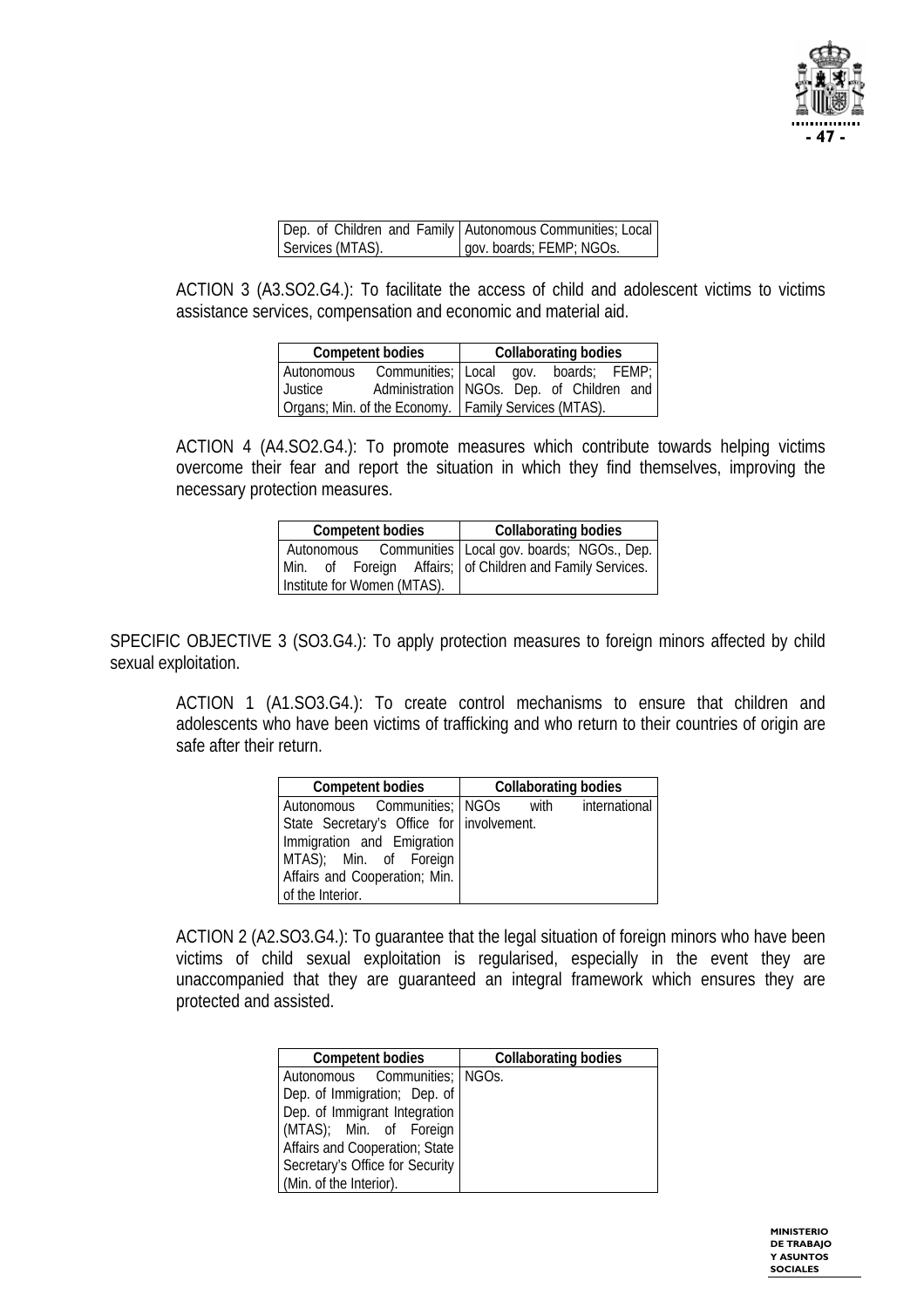

SPECIFIC OBJECTIVE 4 (SO4.G4.): Making available telephone helplines to minors in risk situations.

ACTION 1 (A1.SO4.G4.): To support the creation or maintenance of telephone helplines to children and adolescents (many of which are run by NGOs with the backing of the Public Administration).

| <b>Competent bodies</b>                         | <b>Collaborating bodies</b>                                 |  |  |  |
|-------------------------------------------------|-------------------------------------------------------------|--|--|--|
|                                                 | Dep. of Children and Family   NGOs, with the backing of the |  |  |  |
| Services (MTAS); State   Public Administration. |                                                             |  |  |  |
| Secretary's Office for                          |                                                             |  |  |  |
| Telecommunications and for                      |                                                             |  |  |  |
| the Information Society;                        |                                                             |  |  |  |
| Autonomous Communities.                         |                                                             |  |  |  |

SPECIFIC OBJECTIVE 5 (SO5.G4.): Adequate protection of the rights of minors during the administrative judicial procedure.

ACTION 1 (A1.SO5.G4.): Promotion of effective judicial and administrative procedures which guarantee the rights and needs of children and adolescents.

| <b>Competent bodies</b> | <b>Collaborating bodies</b> |                                            |  |  |  |  |
|-------------------------|-----------------------------|--------------------------------------------|--|--|--|--|
| Justice                 |                             | Administration; NGOs, Dep. of Children and |  |  |  |  |
| Autonomous Communities. | <b>Family Services.</b>     |                                            |  |  |  |  |

ACTION 2 (A2.SO5.G4.): Creation and improvement of specialised treatment and evaluation centres which attend to both judicial and administrative appraisals in these types of cases as well as to victim assistance.

|                         | <b>Competent bodies</b>         | <b>Collaborating bodies</b> |
|-------------------------|---------------------------------|-----------------------------|
|                         | Autonomous Communities;   NGOs. |                             |
| Justice                 | Administration                  |                             |
|                         | Organs; Dep. of Children and    |                             |
| Family Services (MTAS). |                                 |                             |

SPECIFIC OBJECTIVE 6 (SO6.G4.): Rehabilitation of aggressors through treatment in specific programmes.

ACTION 1 (A1.SO6.G4.): To promote action aimed at treating and intervening with sexual aggressors (pimps, prostitutors, etc.) and to compile information on existing rehabilitation programmes and make them known.

| <b>Competent bodies</b>                                                                                  | <b>Collaborating bodies</b> |
|----------------------------------------------------------------------------------------------------------|-----------------------------|
| Dep. of Children and Family   Autonomous<br>Services (MTAS); Min. of the NGOs.<br>Interior (In prisons). | Communities;                |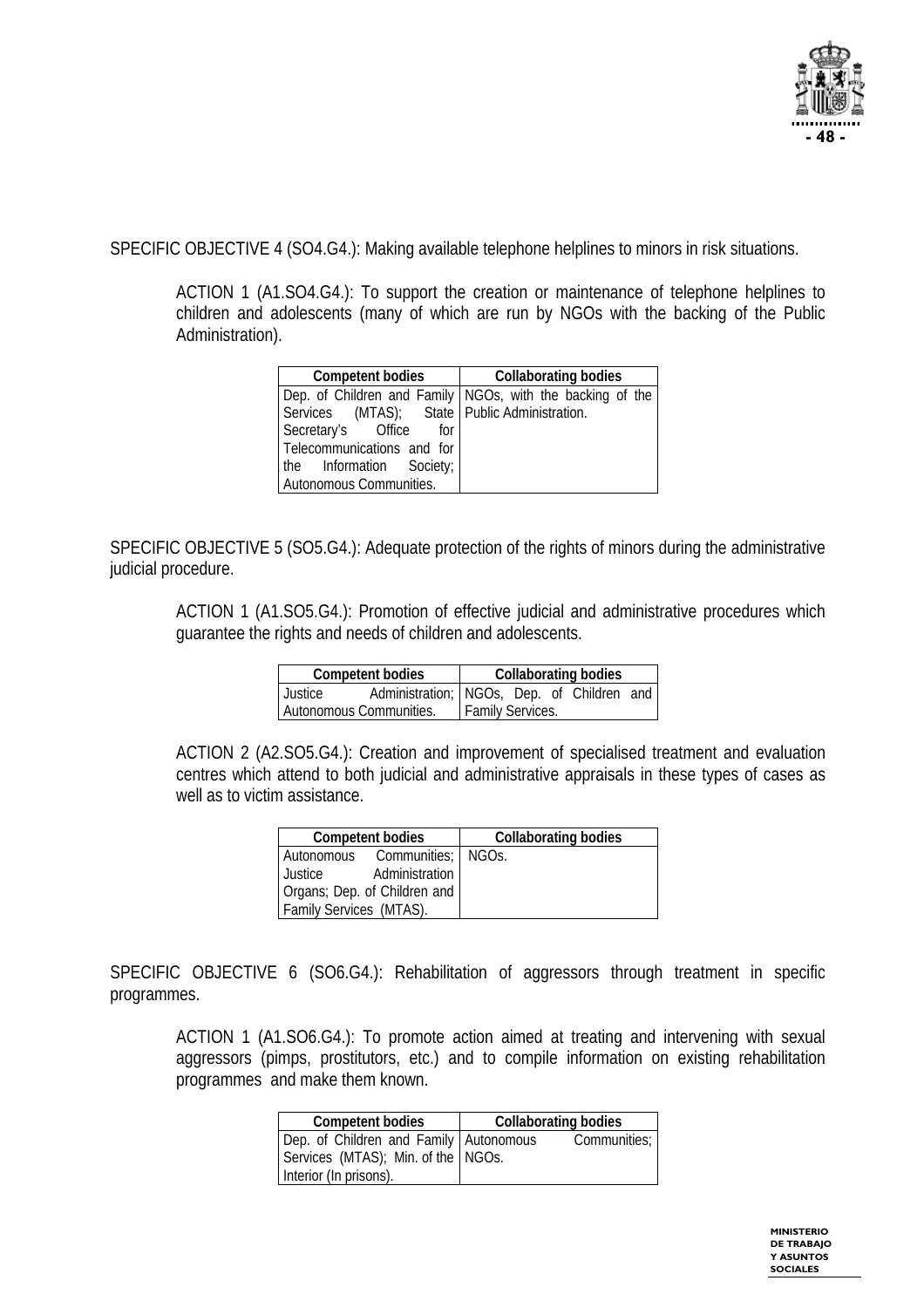

ACTION 2 (A2.SO6.G4.): To promote programmes for the treatment of child sexual abusers.

|         | <b>Competent bodies</b> | <b>Collaborating bodies</b>                                                                                                                     |
|---------|-------------------------|-------------------------------------------------------------------------------------------------------------------------------------------------|
| INJUVE. |                         | Autonomous Communities; Dep. of Children and Family<br>Services (MTAS); Min. of<br>Education and Science (MEC);<br>NGOs with the backing of the |
|         |                         | Administration.                                                                                                                                 |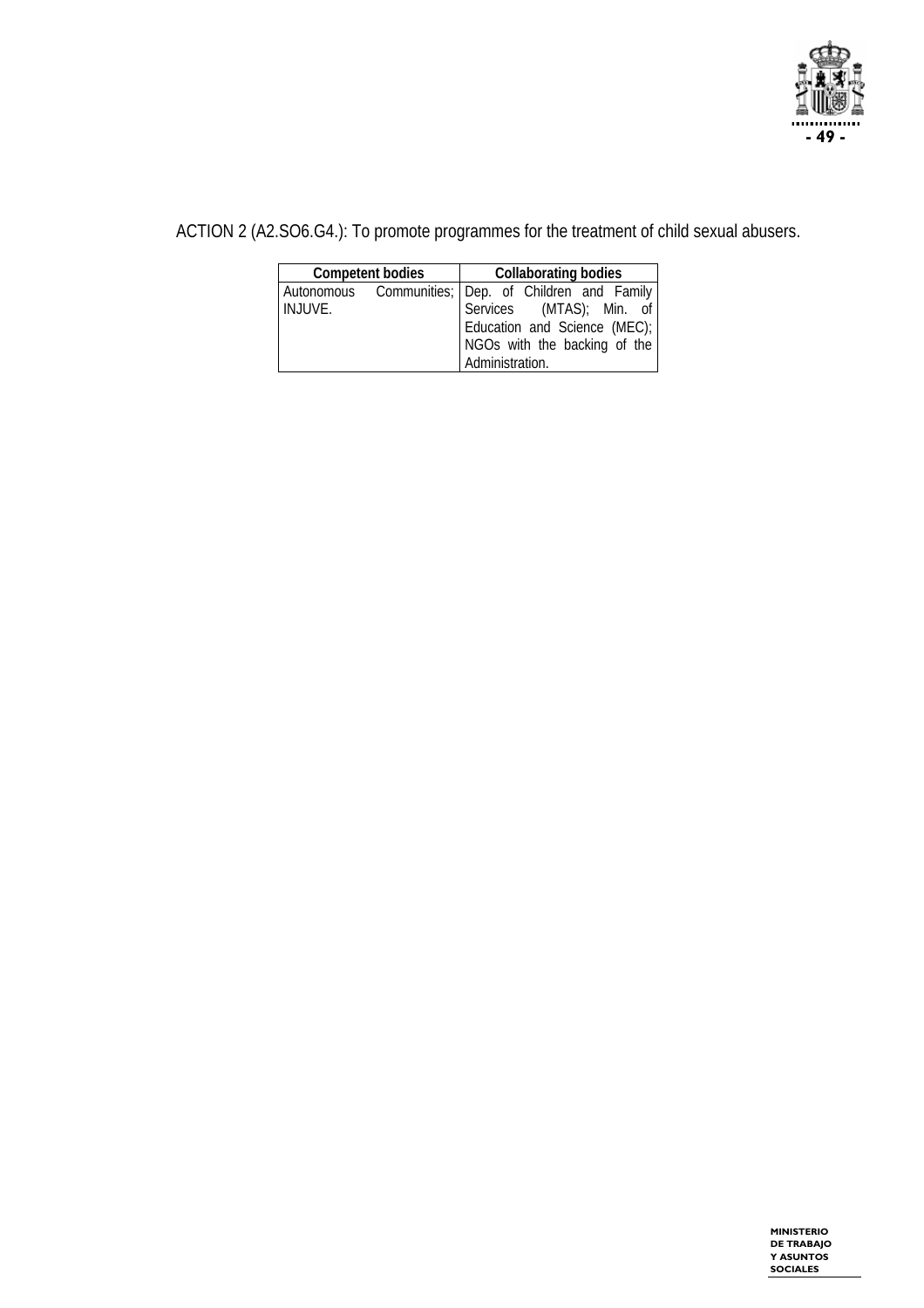

#### GENERAL OBJECTIVE 5 (G5.). REINFORCEMENT OF INSTITUTIONS AND ORGANISATIONS – PUBLIC AND PRIVATE- WHICH INTERVENE IN THE FIGHT AGAINST THE SEXUAL EXPLOITATION OF MINORS AND THEIR PROTECTION.

SPECIFIC OBJECTIVE 1 (SO1.G5.): Training of professionals in the laws, policies and even attitudes which will enable them to combat child sexual exploitation to the extent their jurisdiction allows and to respect the higher interest of the minor when they are investigating or intervening in specific cases.

ACTION 1 (A1.SO1.G5.): Training of social services and protection services professionals.

| <b>Competent bodies</b>                  |                    | <b>Collaborating bodies</b> |
|------------------------------------------|--------------------|-----------------------------|
| Dep. of Children and Family   Autonomous |                    | Communities;                |
| Services (MTAS).                         | NGO <sub>S</sub> ; | Professional                |
|                                          | Associations.      |                             |

ACTION 2 (A2.SO1.G5.): Training of security force members.

| <b>Competent bodies</b> | <b>Collaborating bodies</b>                                |
|-------------------------|------------------------------------------------------------|
|                         | State Secretary's Office for Autonomous Communities; Local |
|                         | Security; Police Force (Min. of   gov. boards; FEMP; NGOs; |
| the Interior).          | Professional Associations; Dep.                            |
|                         | of Children and Family Services                            |
|                         | (MTAS).                                                    |

ACTION 3 (A3.SO1.G5.): Training of members of the judiciary (judicature, public prosecutor's office, the bar).

| <b>Competent bodies</b>       | <b>Collaborating bodies</b>                                  |
|-------------------------------|--------------------------------------------------------------|
| General Council of the NGOs.; | Autonomous                                                   |
|                               | Judiciary; Public Prosecutor's Communities; Dep. of Children |
| Office; Min. of Justice       | and Family Services (MTAS);                                  |
|                               | Professional Associations.                                   |

ACTION 4 (A4.SO1.G5.): Training of professionals in the tourist sector, the media and the new information technologies sector.

| <b>Competent bodies</b>              | <b>Collaborating bodies</b>                                 |
|--------------------------------------|-------------------------------------------------------------|
|                                      | State Secretary's Office for NGOs; Companies involved in    |
|                                      | Telecommunications and for   this ambit; Professional       |
|                                      | the Information Society (Min. Associations related to child |
| of Industry, Tourism and protection. |                                                             |
| Commerce).                           |                                                             |

SPECIFIC OBJECTIVE 2 (SO2.G5.): Provision and specialisation of material, human and technical resources for the professionals involved in combating child sexual exploitation.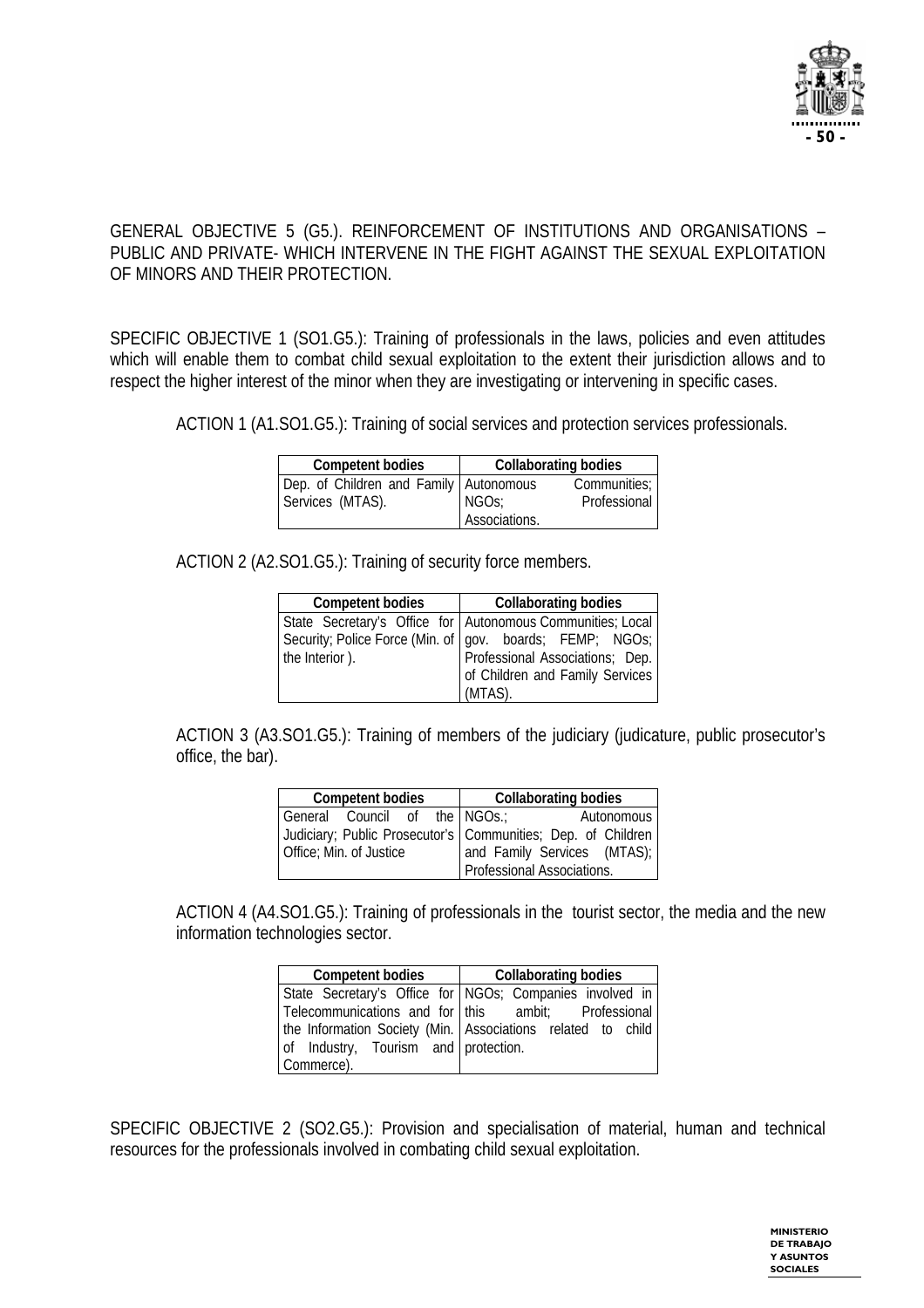

ACTION 1 (A1.SO2.G5.): Support for programmes linked to investigation and detection on the part of the security forces, such as the Technology Crime Investigations Unit.

| <b>Competent bodies</b>            | Collaborating bodies |
|------------------------------------|----------------------|
| State Secretary's Office for NGOs. |                      |
| Security (Min. of the Interior).   |                      |

ACTION 2 (A2.SO2.G5.): Establishment of new police detection and research measures or programmes.

| <b>Competent bodies</b> |                                 |  |  |  | <b>Collaborating bodies</b> |
|-------------------------|---------------------------------|--|--|--|-----------------------------|
|                         | Police Force (Min. of the NGOs. |  |  |  |                             |
| Interior).              |                                 |  |  |  |                             |

SPECIFIC OBJECTIVE 3 (SO3.G5.): Maintenance and creation of interdepartmental or intersectorial organisations to deal with child sexual exploitation in a stable and continuous way.

ACTION 1 (A1.SO3.G5.): To maintain and promote the proper functioning of the Childhood Observatory, founded to monitor the actions to combat child sexual abuse contained in the Plan.

| <b>Competent bodies</b>                | <b>Collaborating bodies</b> |
|----------------------------------------|-----------------------------|
| Dep. of Children and Family Autonomous | Communities: I              |
| Services (MTAS).                       | NGOs.                       |

ACTION 2 (A2.SO3.G5.): To support the creation, in such case, of a National Centre for Missing Persons at both national and European level (in accordance with EU resolution plan).

| <b>Competent bodies</b>             | <b>Collaborating bodies</b> |
|-------------------------------------|-----------------------------|
| Min. of the Interior; Min. of NGOs. |                             |
| Justice; Min. of Foreign            |                             |
| Affairs.                            |                             |

ACTION 3 (A3.SO3.G5.): Creation of professional exchange forums.

| <b>Competent bodies</b>           | <b>Collaborating bodies</b> |
|-----------------------------------|-----------------------------|
| Dep. of Children and Family NGOs; | <b>Autonomous</b>           |
| Services (MTAS);                  | Communities                 |

ACTION 4 (A4.SO3.G5.): To establish a person in charge of the Plan or to liaise in each Autonomous Community.

| <b>Competent bodies</b> | <b>Collaborating bodies</b> |
|-------------------------|-----------------------------|
| Autonomous Communities. | Dep. of Children and Family |
|                         | Services (MTAS).            |

SPECIFIC OBJECTIVE 4 (SO4.G5.): Involvement of and support for the NGOs in the fight against child sexual exploitation.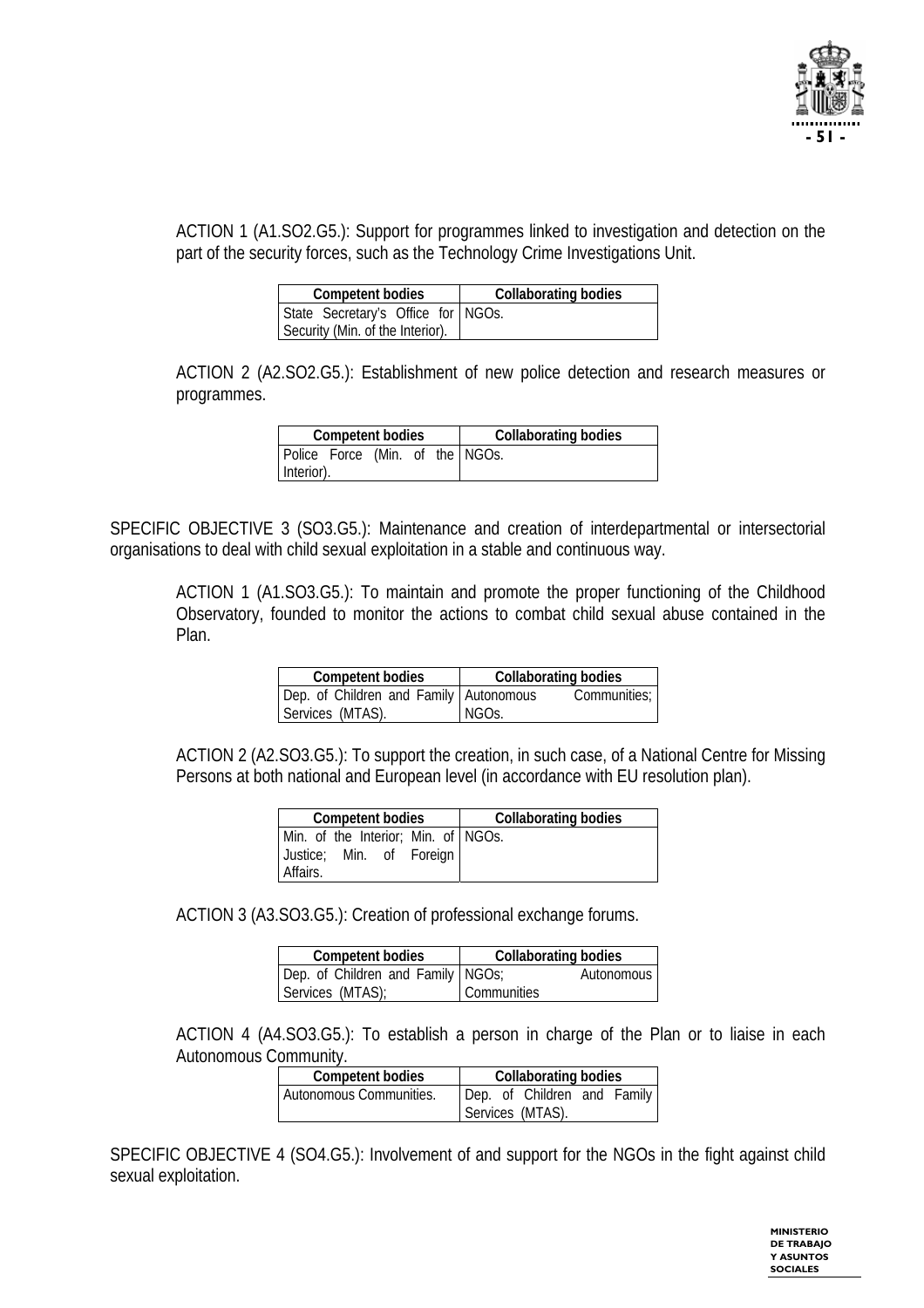

ACTION 1 (A1.SO4.G5.): Material and technical support for the NGOs which are working in this ambit.

| <b>Competent bodies</b>          |                 | <b>Collaborating bodies</b> |     |              |
|----------------------------------|-----------------|-----------------------------|-----|--------------|
| Dep. of Children and Family NGOs |                 | with                        |     | the economic |
| Services.                        | backing         | 0ľ                          | the | Public       |
|                                  | Administration. |                             |     |              |

ACTION 2 (A2.SO4.G5.): To create exchange forums for coordination between the different NGOs working in this ambit.

| <b>Competent bodies</b> | <b>Collaborating bodies</b>                                 |
|-------------------------|-------------------------------------------------------------|
|                         | Dep. of Children and Family   Autonomous Communities; Local |
| Services (MTAS).        | gov. boards; FEMP; NGOs.                                    |

ACTION 3 (A3.SO4.G5.): To consult with participation organs which include children and adolescents.

| <b>Competent bodies</b> | <b>Collaborating bodies</b>                                 |
|-------------------------|-------------------------------------------------------------|
|                         | Dep. of Children and Family   Autonomous Communities; Local |
| Services (MTAS).        | gov. boards; FEMP; NGOs.                                    |

SPECIFIC OBJECTIVE 5 (SO5.G5.): Ongoing and continued evaluation of the progress made during the period in which the Plan was applied and its eventual assessment, the synopsis of the indicators regarding the securing of objectives included in this Plan serving as a guide.

ACTION 1 (A1.SO5.G5.): To carry out a continuous assessment of the actions implemented under this Plan, which will make it possible to establish the necessary modifications. The actions carried out, the participants or beneficiaries and the cost estimate must be set out in said assessment.

| <b>Competent bodies</b> | <b>Collaborating bodies</b>                                                            |
|-------------------------|----------------------------------------------------------------------------------------|
|                         | Dep. of Children and Family All public, corporate or private Services (MTAS).<br>Plan. |

ACTION 2 (A2.SO5.G5.): To carry out a final evaluation which allows for a global analysis of the progress made and matters pending, and which in turn can serve as a guide to establish the continuity of the work in the fight against child sexual exploitation.

| <b>Competent bodies</b> | <b>Collaborating bodies</b>                                                                                  |
|-------------------------|--------------------------------------------------------------------------------------------------------------|
| Services (MTAS).        | Dep. of Children and Family   All public, corporate or private  <br>bodies which participate in the<br>Plan. |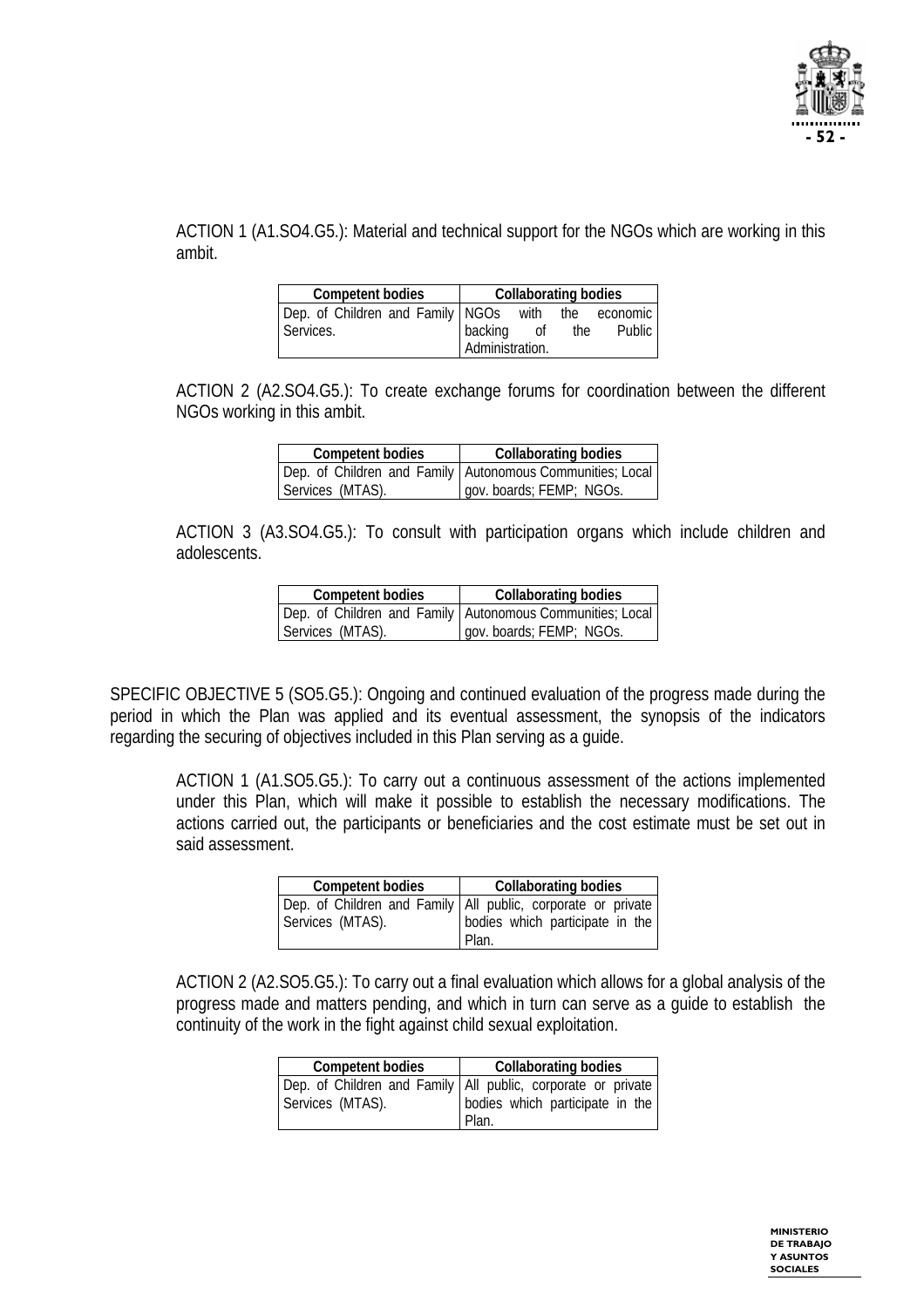

#### VII. GENERAL INDICATORS

#### *GENERAL OBJECTIVE 1:*

- $\triangleright$  List of existing resources or channels by means of which offences can be reported.
- $\triangleright$  List and description of campaigns and programmes to facilitate detection and reporting.
- $\triangleright$  Methods undertaken to adapt child abuse detection register systems.
- $\triangleright$  Number of reports made to the Police, specifying the type of child sexual exploitation.
- $\triangleright$  Number of prosecutions for crimes relating to child sexual abuse.
- $\triangleright$  Number of child and adolescent sexual exploitation victims attended to by the institutions (both governmental and non-governmental).
- $\triangleright$  List and description of research carried out on child sexual exploitation.
- $\triangleright$  List of meetings, symposiums and congresses in relation with child sexual exploitation.
- $\blacktriangleright$

#### *GENERAL OBJECTIVE 2:*

- $\triangleright$  List of campaigns aimed at providing more information on and sensitising people to child sexual exploitation.
- $\triangleright$  List of symposiums, seminars and meetings among professionals to debate the problem of child sexual exploitation and promote the Plan.
- $\triangleright$  List of social programmes aimed at preventing child sexual exploitation in risk groups.
- $\triangleright$  Commitments undertaken by the Media with relation to deontological codes and the way in which child sexual exploitation is reported in the Media.
- ¾ Commitments undertaken by business sectors (Photograph developers, publishers, etc.) with regard to reporting cases of child sexual exploitation.
- $\triangleright$  List of actions, documents, material and collaborations related to sexual tourism.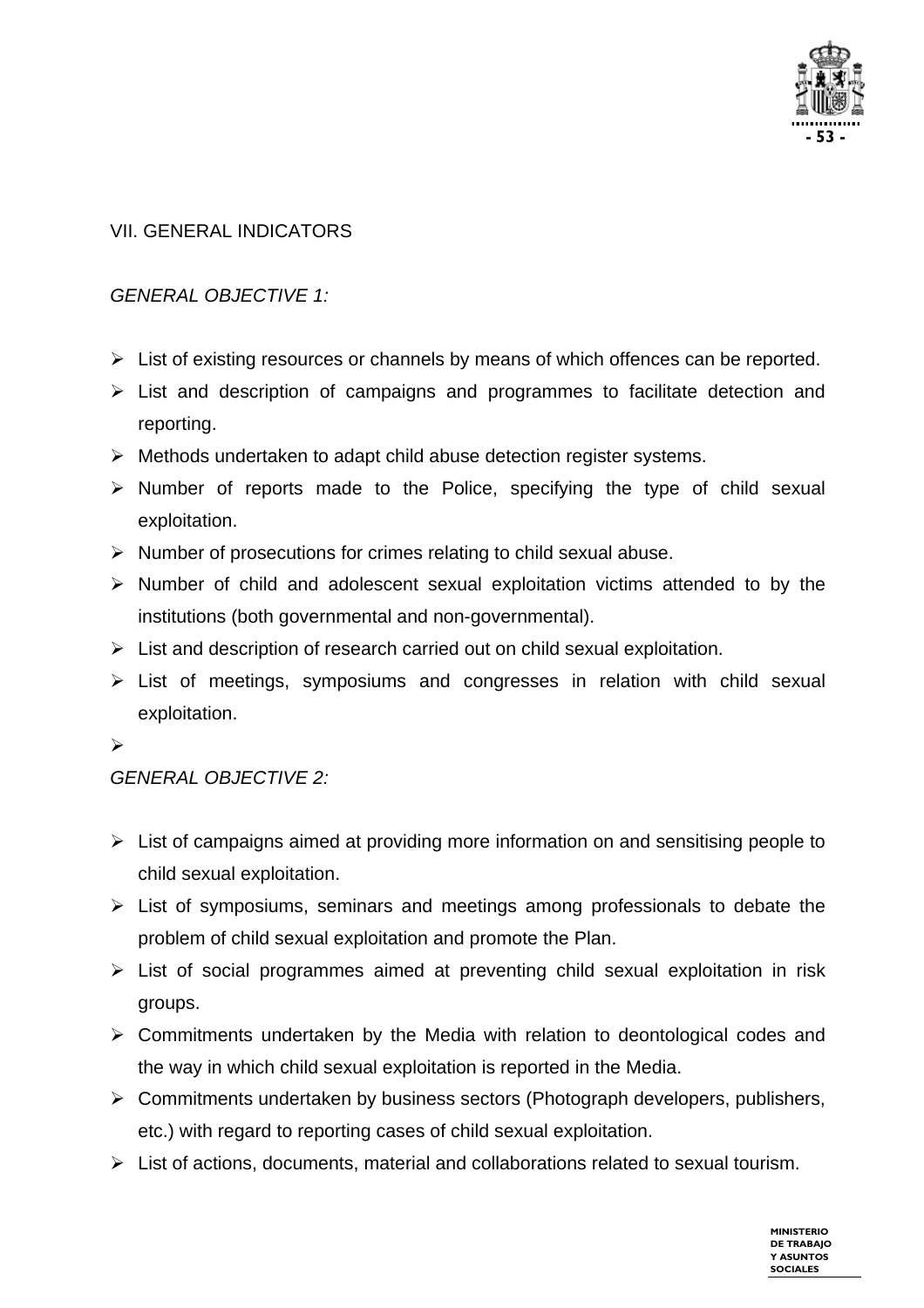

- $\triangleright$  List and description of programmes, campaigns and measures related to safe Internet use.
- $\triangleright$  List of promotional material used to raise awareness of child sexual abuse.
- ¾ Measures and programmes aimed at preventing sexual abusers from reoffending.

#### *GENERAL OBJECTIVE 3:*

- $\triangleright$  List of information campaigns on the child sexual abuse legislation in force.
- $\triangleright$  Legislative modifications or changes which include aspects relating to the demand for rights and the sanctioning of child sexual exploitation offences.
- $\triangleright$  Legislative modifications or changes relating to child protection.
- $\triangleright$  Actions developed to monitor applicable legislation and promote new proposals.
- $\triangleright$  List of the ratifications of international Conventions.

#### *GENERAL OBJECTIVE 4:*

- ¾ Documents and mechanisms used to permit coordination between the different institutions which are involved in cases of child sexual exploitation.
- $\triangleright$  List and description of psychological and social support programmes for minors affected by child sexual exploitation.
- ¾ Number of minors who have attended psychological and social programmes.
- $\triangleright$  List of minors who have been granted compensation and economic aid.
- ¾ List of protection programmes aimed at foreign minors affected by child sexual exploitation.
- ¾ Number of minors who have attended programmes aimed at foreigners.
- ¾ Number of minors accompanied or monitored during judicial proceedings.
- $\triangleright$  List of telephone helplines for minors.
- $\triangleright$  Number of calls made to the various helplines for minors.
- $\triangleright$  List and description of intervention/treatment programmes for sexual abusers (adults and adolescents).
- $\triangleright$  Number of users of the treatment programmes for sexual abusers.